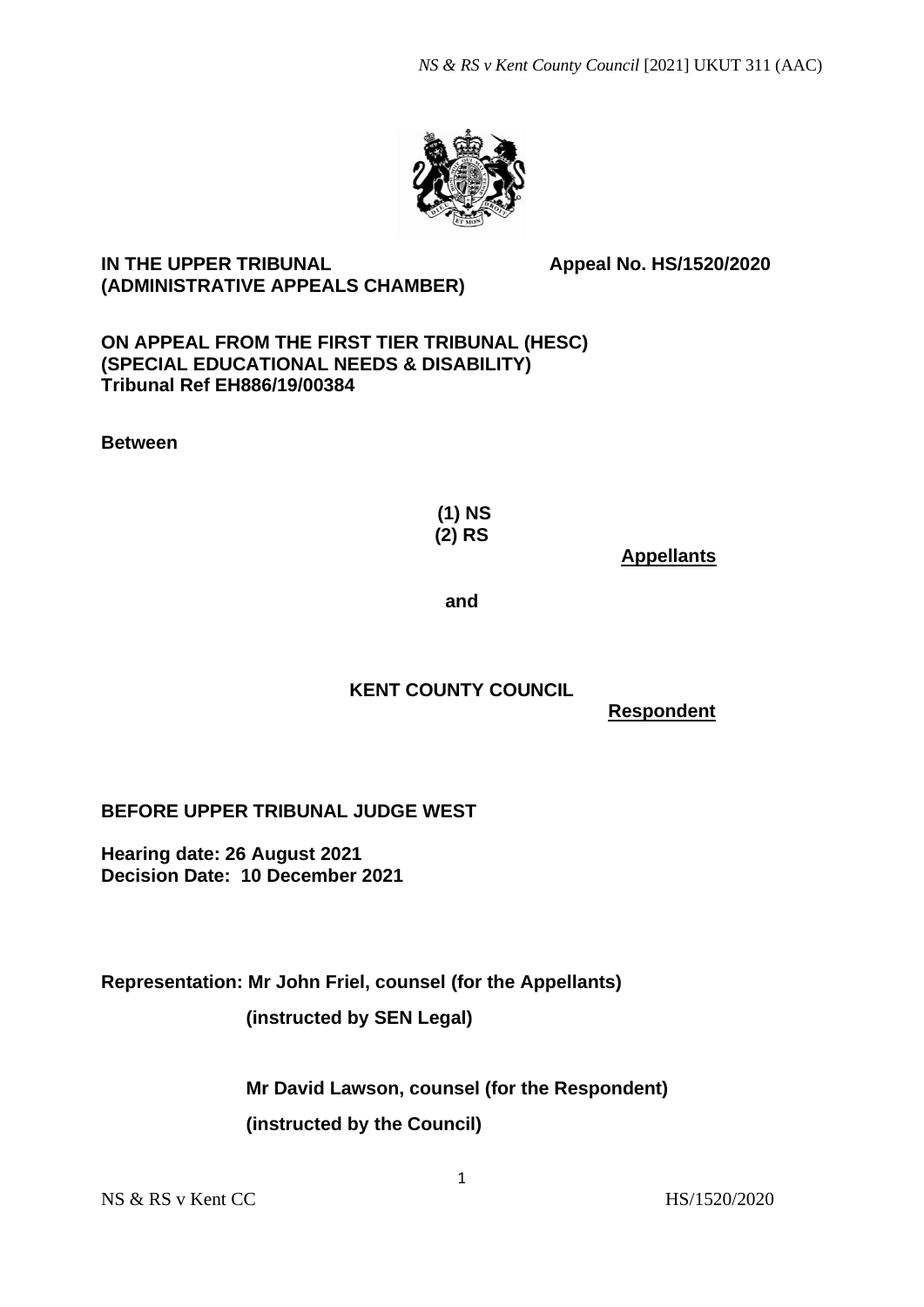#### **DETERMINATION**

The appeal against the decision of the First-tier Tribunal (HESC) (Special Educational Needs & Disability) dated 15 July 2020 under file reference EH886/19/00384 is dismissed. The decision of the First-tier Tribunal does not contain an error of law.

This determination is made under section 11 of the Tribunals, Courts and Enforcement Act 2007.

#### **ORDER**

**Pursuant to rule 14(1) of the Tribunal Procedure (Upper Tribunal) Rules 2008, it is prohibited for any person to disclose or publish any matter likely to lead members of the public to identify the young person in these proceedings. This order does not apply to (a) the young person's parents (b) any person to whom the young person's parents, in due exercise of their parental responsibility, disclose such a matter or who learns of it through publication by either parent, where such publication is a due exercise of parental responsibility (c) any person exercising statutory (including judicial) functions in relation to the young person where knowledge of the matter is reasonably necessary for the proper exercise of the functions.** 

#### **REASONS**

#### **Introduction**

1. This case concerns the question whether the First-tier Tribunal was wrong in law to have held that the Appellants had failed to show that the Respondent had behaved unreasonably at any juncture and that therefore there was no basis on which an order in respect of costs could be made.

2. In order to preserve his anonymity, and meaning no disrespect to him, I shall refer to the Appellants' son only as "G". G is now 21, but has complex learning and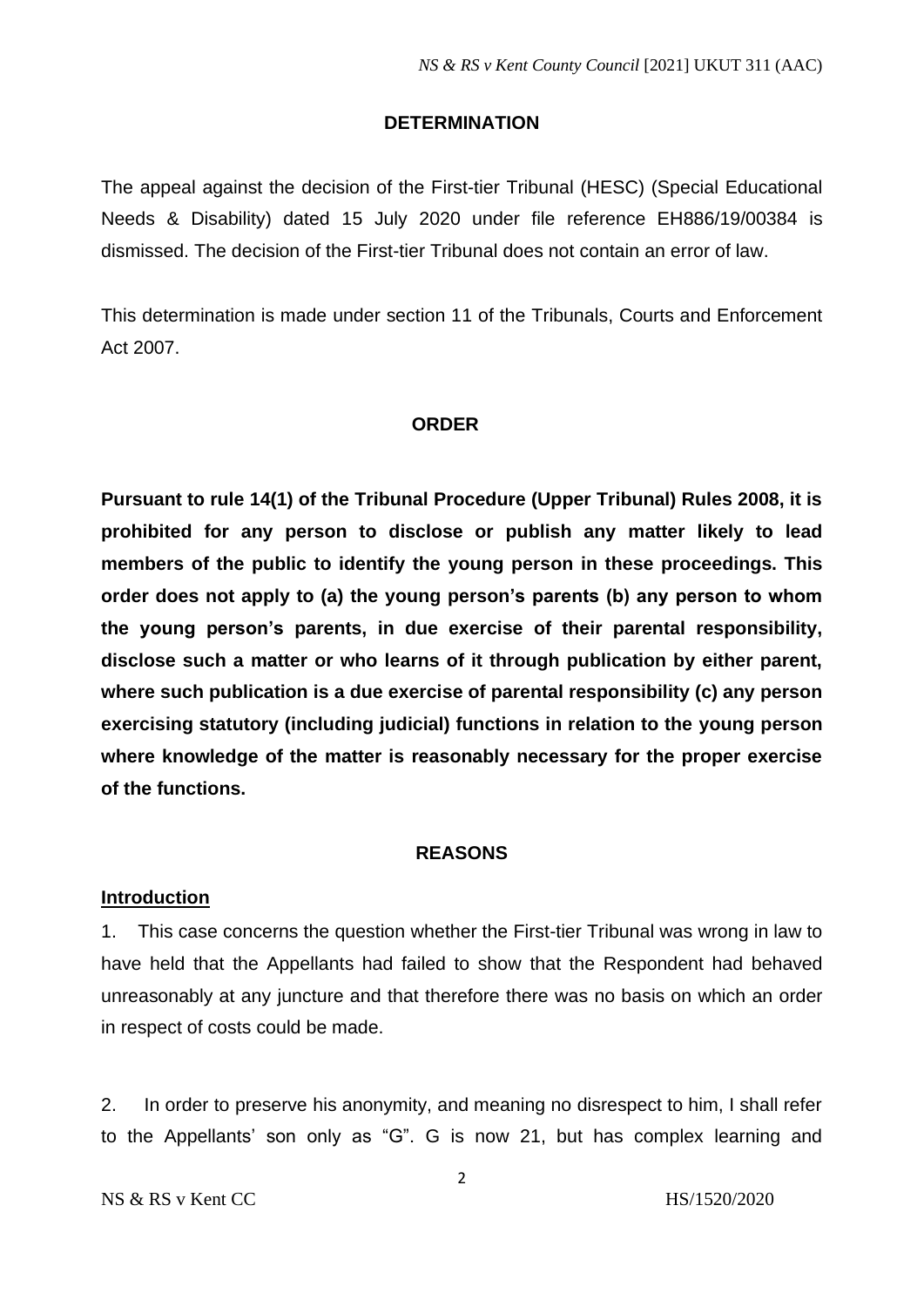behavioural disorders. The Appellants appeal to the Upper Tribunal from a decision of the First-tier Tribunal which it made after receiving written submissions on 15 July 2020. The Appellants sought an order in respect of costs in the sum of £32,136.80, primarily on the basis that the Council failed to defend the substantive appeal which was heard on 8 April 2020. In its decision on the substantive appeal, on 28 April 2020 the Tribunal ordered that the Council amend G's EHCP by

(1) in Section E, replacing the existing wording with the amendments set out in the final working document

(2) in Section F, replacing the existing wording with the amendments set out in the final working document

(3) in Section I, naming St John's College (Brighton) as the college on a residential basis for 52 weeks a year.

3. Tribunal Judge McCarthy refused the costs application and held that the Appellants had failed to show that the Council had behaved unreasonably at any juncture and that therefore there was no basis on which an order for costs could be made. Permission to appeal was initially refused by Deputy Chamber President Judge Meleri Tudur on 22 September 2020.

# **Permission To Appeal**

4. The Appellants applied to the Upper Tribunal for permission to appeal on 21 October 2020. On 29 October 2020 I ordered an oral hearing of the application for permission to appeal. The application was heard by me on the afternoon of 25 March 2021. The Appellants (who were both present in court) were represented by Mr John Friel of counsel, who appeared before me in person. The Council did not appear and was not represented. The grounds of appeal to the Upper Tribunal were contained in an attachment to the completed form UT4.

5. It seemed to me that there was an arguable case that (a) the Council acted unreasonably in relation to the naming of the placement in Section I of the EHCP for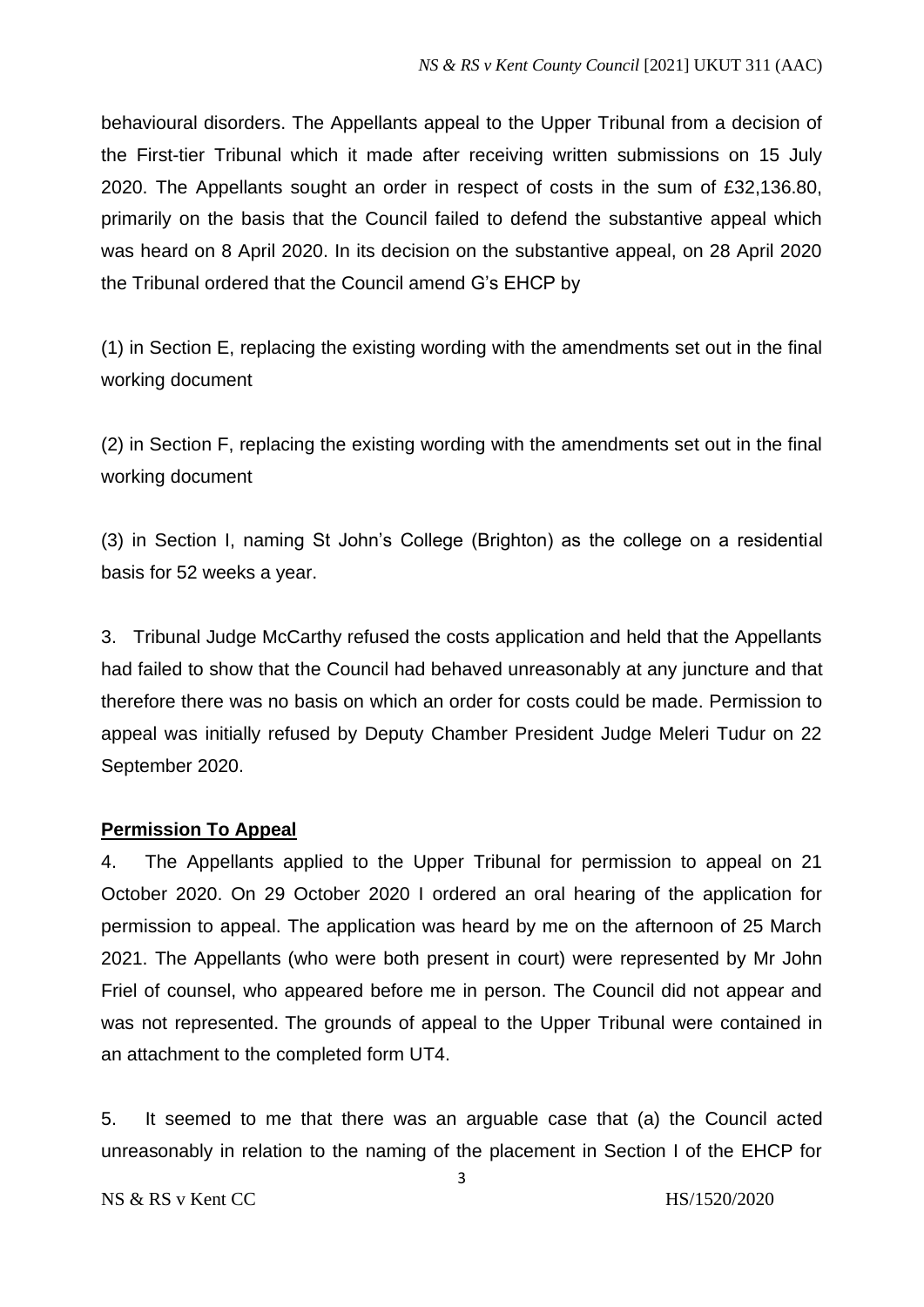the reasons set out in the grounds of appeal and (b) in relation to the absence of provision of any evidence to rebut the Appellants' case, again for the reasons set out in the grounds of appeal.

6. I therefore granted permission to appeal in relation to the Council's conduct of the appeal in relation to the costs incurred in the period prior to the Council's concession of a 52 week residential placement on or around 1 April 2020.

7. By contrast I considered that the costs incurred after the Council had conceded a 52 week residential placement on or around 1 April 2020 were incurred not because the Council acted unreasonably, but because the Appellants were determined to have an oral hearing, notwithstanding that the matter could, and in my judgment should, have been determined on the papers.

8. I did not therefore give permission to appeal in respect of any costs incurred by the Appellant after the Council had conceded a 52 week residential placement on or around 1 April 2020.

9. The Appellants therefore needed to serve an amended schedule of costs to reflect the ambit of the permission to appeal which had been granted.

10. I said that, in the course of my judgment on the appeal, I would deal with the question of the desirability (or otherwise) of costs applications in the First-tier Tribunal being dealt with by a Judge other than the Judge who heard the substantive appeal and/or the interim applications. I deal with that matter (and others) in the Guidance at the end of this decision.

11. As I had directed I was also provided with copies of the following:

(1) the order of the First-tier Tribunal on the case management view on 20 March 2020

(2) the response of the parties as to whether they consented to a paper hearing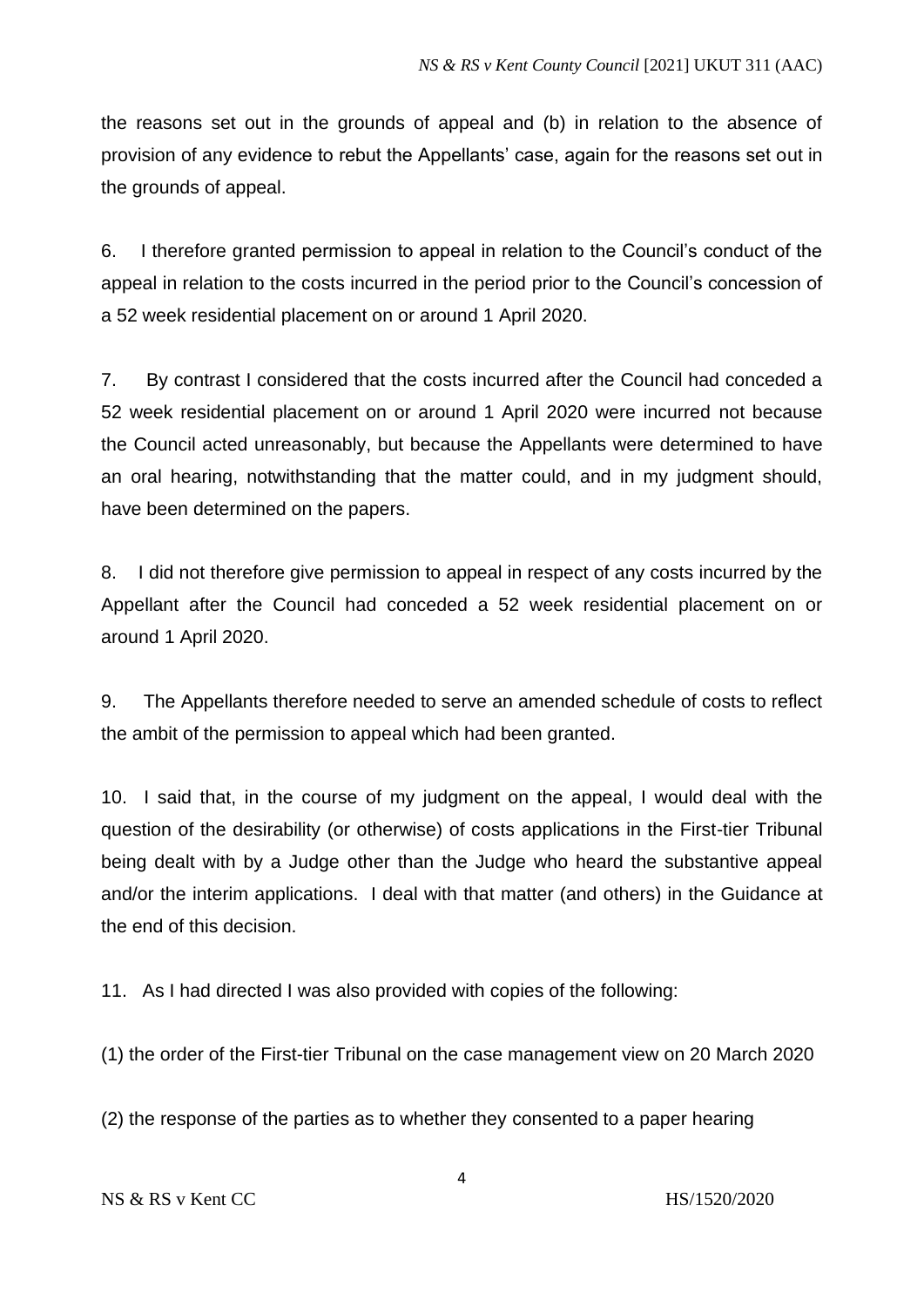(3) the order of the First-tier Tribunal of 30 March 2020 listing the matter for a video hearing

(4) the concession of the Council on or about 1 April 2020 concerning the 52 week residential placement at St John's College.

12. As directed, the Appellants served an amended schedule of costs claiming the sum of £29,297.72, split three ways: solicitors' professional fees (including the costs application) of £15,980.72, counsel's fees (including the costs application) of £6,120.00 and expert witness costs of £7,197.00.

13. Also as directed, the Council put in a response to the appeal on 30 April 2021, to which the Appellants replied on 28 May 2021.

14. I heard the appeal on the morning of 26 August 2021. The Appellants were represented by Mr John Friel of counsel (instructed by SEN Legal). The Council was also represented by counsel, Mr David Lawson, who had not appeared below (instructed by the Council itself).

# **The Decision Under Appeal**

15. In his decision dated 15 July 2020 Judge McCarthy stated that

"2. The appellant alleges the respondent's failures when taken together identify unreasonable conduct in defending the appeal. The key points relate to:

a) The respondent did not initially name a post-16 educational placement in the EHCP under appeal; then it named a placement which could not deliver the special educational provision specified in the plan; then it conceded the issue and named the appellant's preference but only on a 38-week residential placement and not the 52-week placement requested and agreed with Social Care;

b) The respondent did not provide any documentary or other evidence in support of its position despite being given more time by the Tribunal to comply with directions;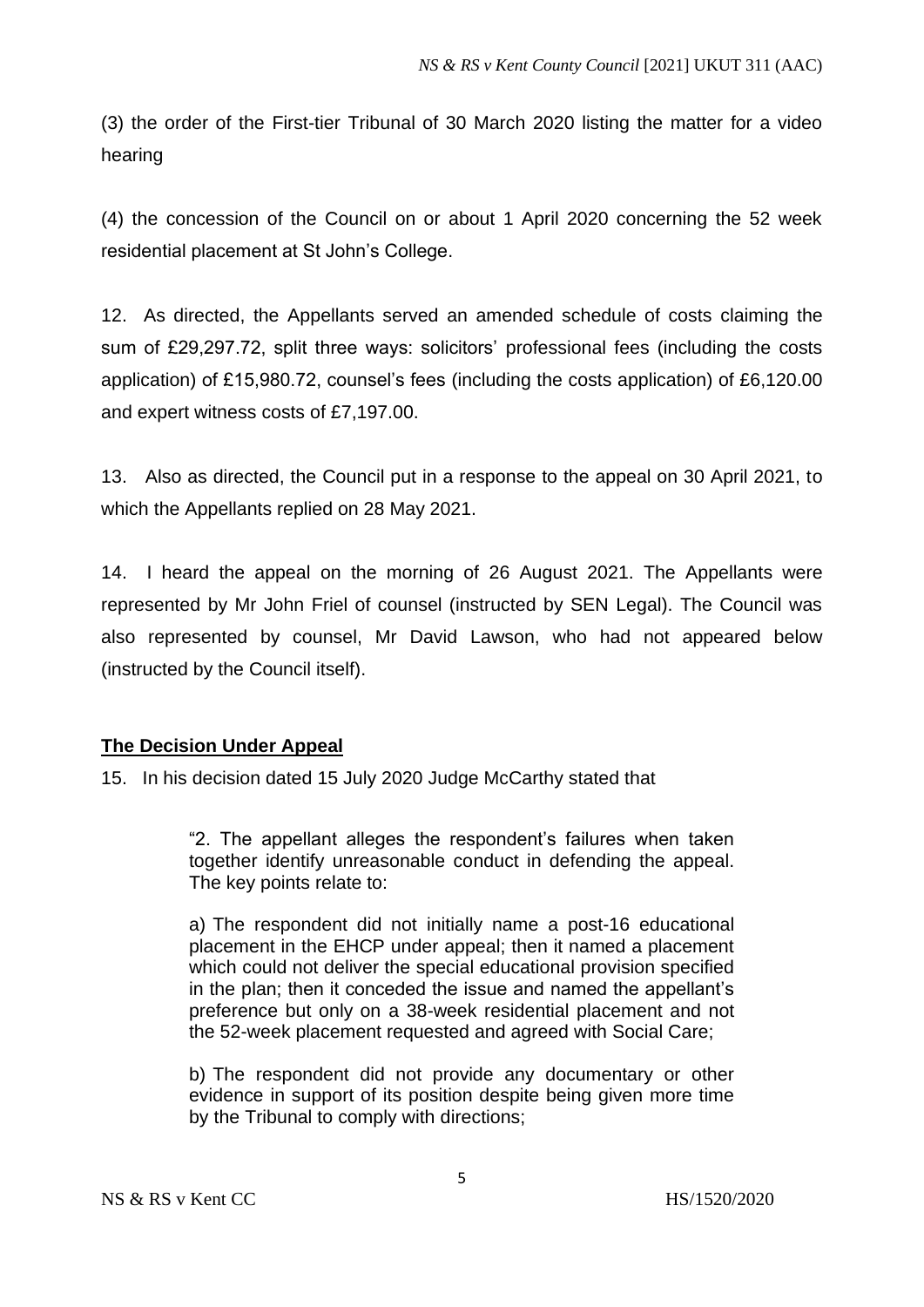c) The respondent did not undertake to update the EHCP, retaining old and no longer relevant words, until the appellant[s] supplied a working document in January 2020;

d) The respondent challenged the need for a waking-day curriculum despite the previous EHCP specifying a 38-week residential placement because of the need for a waking-day curriculum and the other evidence provided in the appeal; and

e) The respondent disputed issues relating to a positive behaviour support plan and a total communication environment despite not having any evidence to support its position.

3. The respondent opposes the application and says it did not act unreasonably during the proceedings. It highlights the following actions, which it says shows its behaviour was reasonable:

a) The respondent agreed to the appellant[s'] request to vary the final hearing date so further reports could be obtained;

b) The respondent agreed to name the appellant's preferred placement in January 2020 based on a 38-week per year residential placement because a 52-week placement could not be secured at St John's College until September 2020;

c) The respondent was content for the remaining issues in dispute to be decided on the papers but the appellant[s] did not consent and requested an oral hearing;

d) The respondent agreed to name the appellant[s'] preference on a 52-week residential basis and informed the appellant and the Tribunal on or around 1 April 2020, a week before the hearing; and

e) The respondent was entitled to argue that the issues relating to waking-day curriculum, a positive behaviour support plan and a total communication environment remained in dispute and would need to be determined by consideration of the evidence.

4. The appellant[s] ha[ve] provided comments on the respondent's submissions. For the most part, the further comments are no more than repetition of the application for costs. The appellant[s] believes the respondent should not have opposed the appeal because of the lack of evidence and by opposing the appeal the respondent acted unreasonably.

…

9. Establishing whether there has been unreasonable conduct in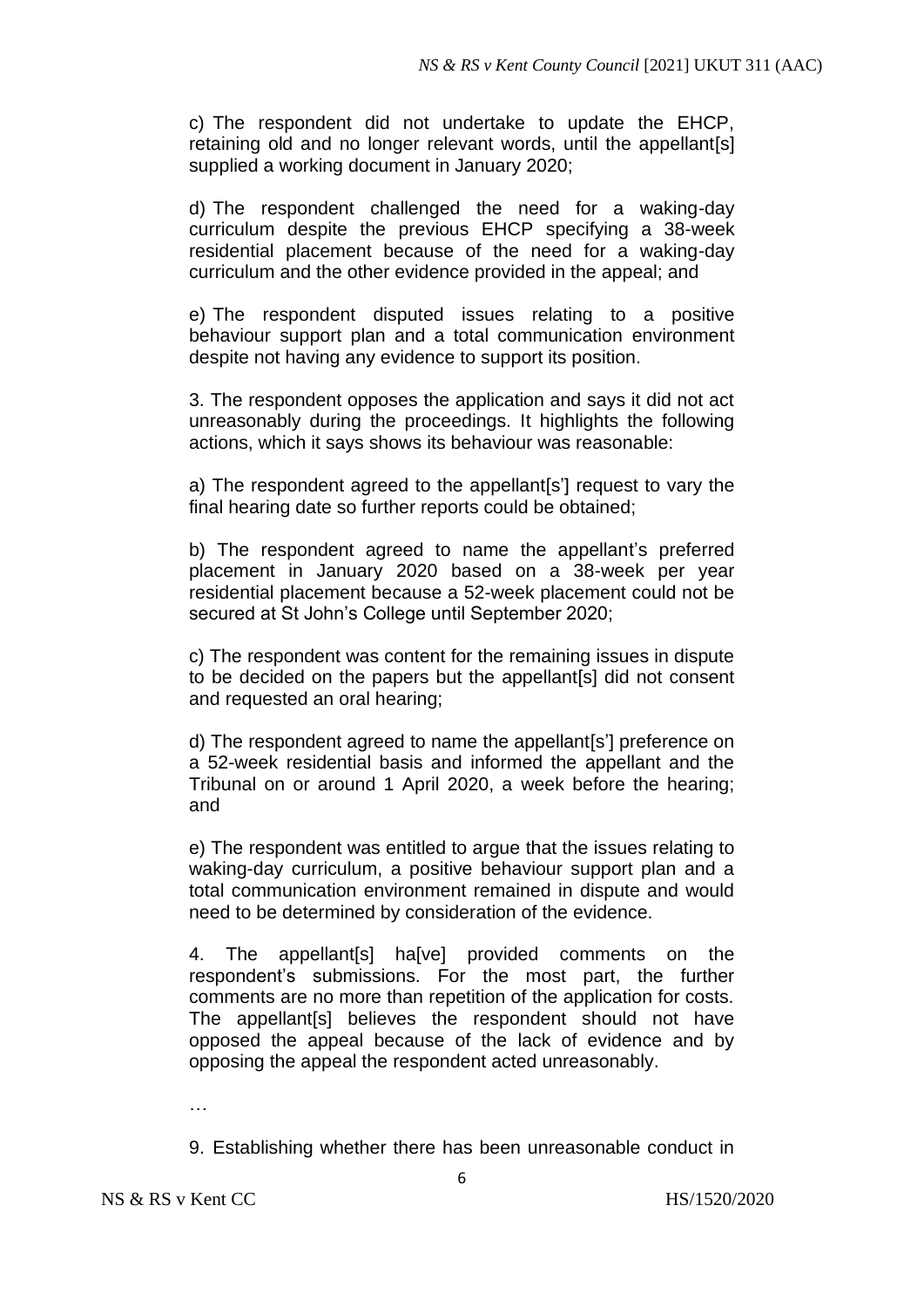the proceedings is a pre-condition for making a costs order and therefore I begin by considering if the evidence and arguments reveal the respondent acted unreasonably when defending the appeal.

10. The appellant[s'] arguments are misguided because they fail to consider the respondent's behaviour objectively and thereby fail to examine whether the conduct permits of a reasonable explanation. Instead, the appellant[s'] arguments seek to give a single interpretation to the respondent's conduct and having decided the respondent's behaviour was unreasonable, seek to support that conclusion with examples and as a result suffer from confirmation bias.

11. When looked at objectively, the respondent's behaviour at all stages of the proceedings has a reasonable explanation. The fact the respondent changed its position at several junctures is evidence it was not harassing the appellant[s] or acting in a vexatious manner because the respondent was not fixed with one view and was willing to review its position in light of additional arguments and evidence.

12. The fact the respondent did not agree that [G] continued to require a waking-day curriculum was a legitimate position it could take given that [G] was being assessed for social care and it would be unclear whether the residential placement was required to meet special educational needs or social care needs. As the appeal developed, this became clearer and the respondent changed its position. It was also open to the respondent to maintain its position regarding the behaviour support plan and a total communication environment until the appellant's evidence had been tested, which occurred at the hearing. In this context, I recall that the Tribunal admitted the appellant[s'] late evidence only at the hearing, including the evidence regarding the Pathway Plan.

13. In reaching this conclusion, I mention that the appellant[s] ha[ve] relied on a common misconception that where one party provides evidence and there is no rebuttal evidence, that the Tribunal will be bound to find in favour of the party that provided the evidence. That is misconceived because the Tribunal must assess the evidence and decide if it is reliable. It also fails to appreciate that a party is entitled to defend a weak position and it would be contrary to justice for that principle to be undermined.

14. The only concern I have regarding the respondent's conduct was when it named a college that was unable to deliver the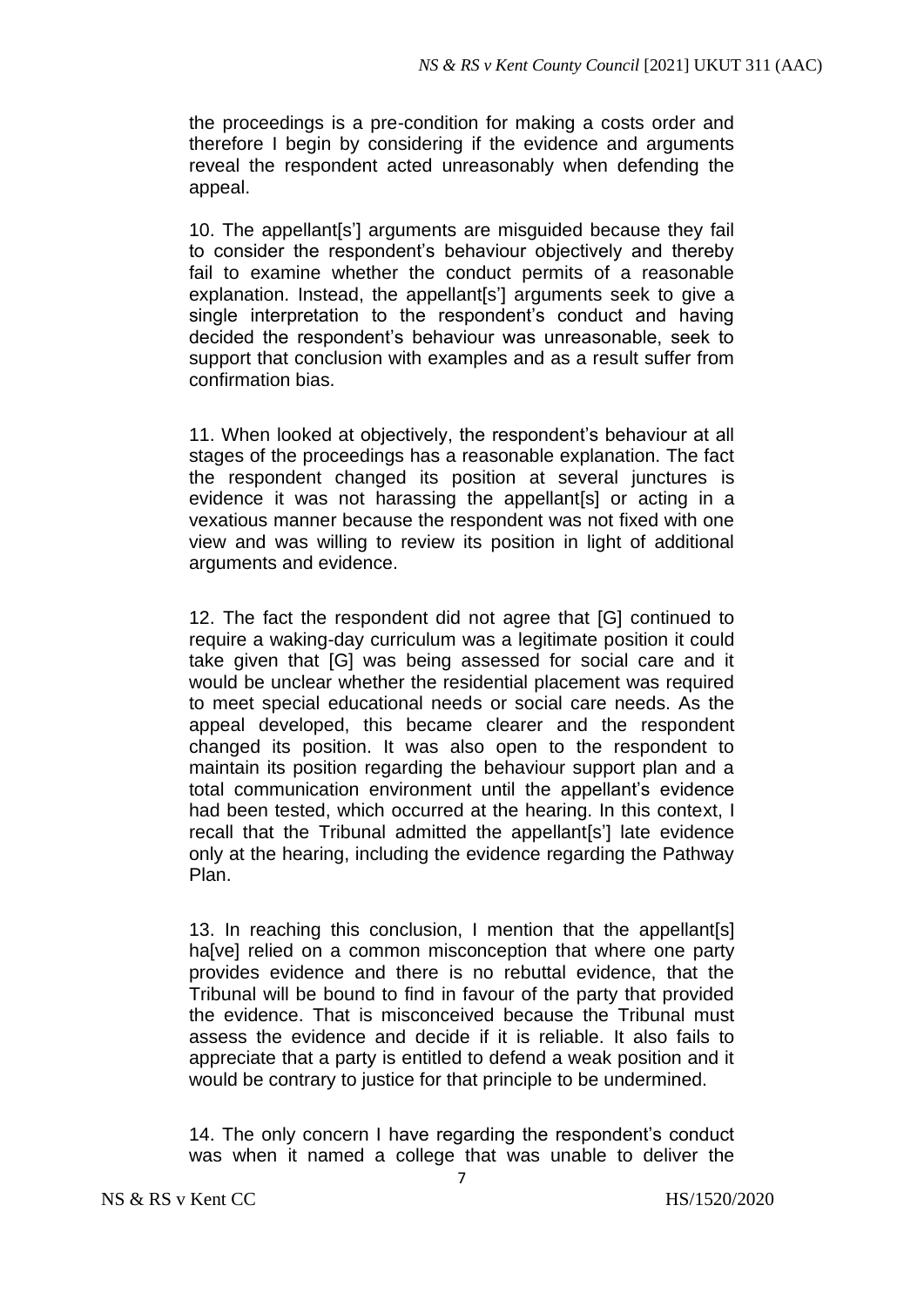special educational provision specified in [G]'s EHCP. But even that appears to have a reasonable explanation, in that the respondent was expected to name a placement. The fact it chose poorly is not sufficient to conclude that its conduct reached the high threshold necessary to be considered unreasonable.

15. Having considered all the arguments and evidence, I am satisfied the appellant[s] ha[ve] failed to show the respondent behaved unreasonably at any juncture and therefore there is no basis on which an order in respect of costs can be made."

# **The Costs Jurisdiction**

16. Section 29 of the Tribunals, Courts and Enforcement Act 2007 ("the 2007 Act") provides that:

"(1) The costs of and incidental to–

(a) all proceedings in the First-tier Tribunal, and

(b) all proceedings in the Upper Tribunal,

shall be in the discretion of the Tribunal in which the proceedings take place.

(2) The relevant Tribunal shall have full power to determine by whom and to what extent the costs are to be paid.

(3) Subsections (1) and (2) have effect subject to Tribunal Procedure Rules.

(4) In any proceedings mentioned in subsection (1), the relevant Tribunal may–

(a) disallow, or

(b) (as the case may be) order the legal or other representative concerned to meet,

the whole of any wasted costs or such part of them as may be determined in accordance with Tribunal Procedure Rules.

(5) In subsection (4) "wasted costs" means any costs incurred by a party–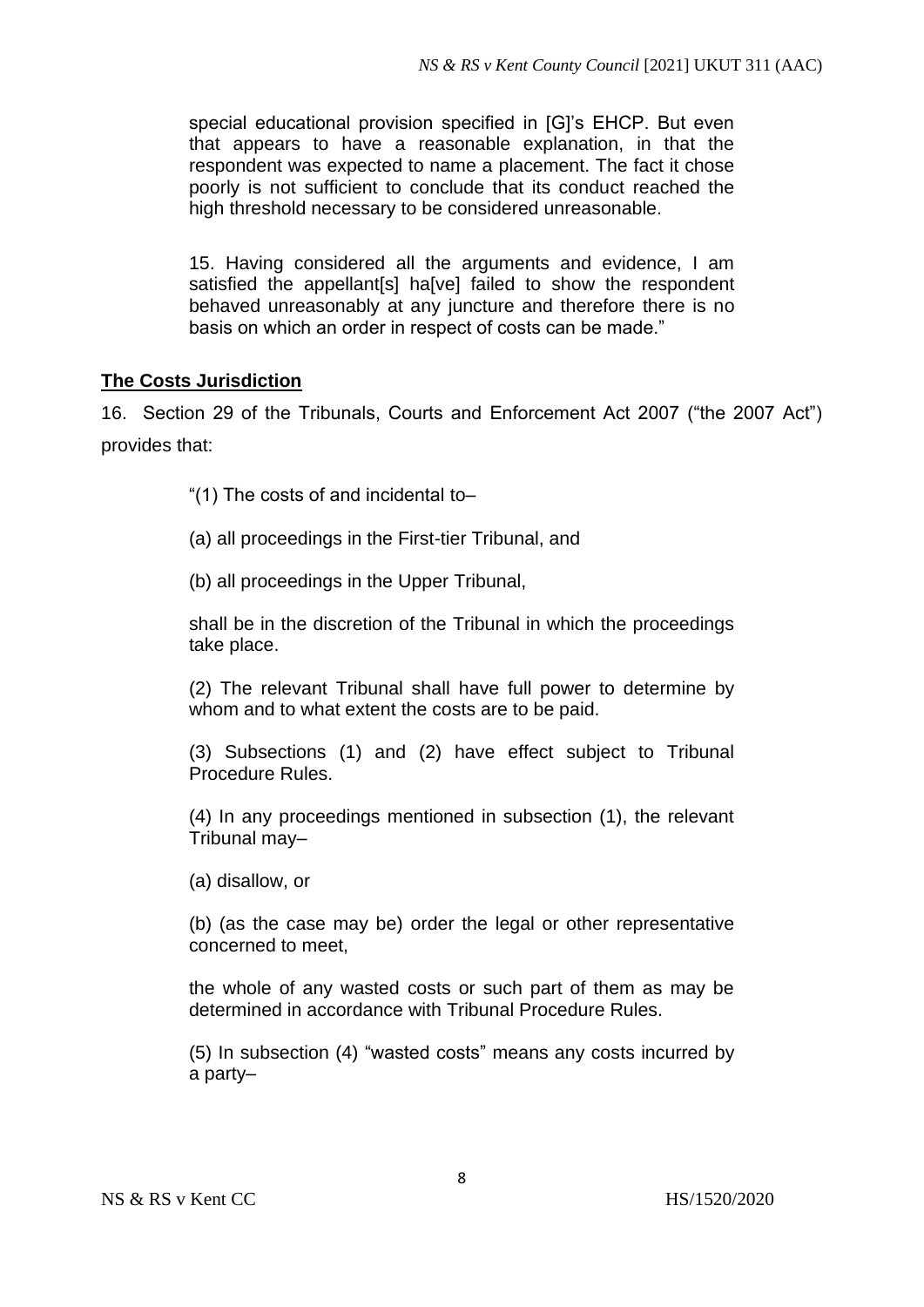(a) as a result of any improper, unreasonable or negligent act or omission on the part of any legal or other representative or any employee of such a representative, or

(b) which, in the light of any such act or omission occurring after they were incurred,

the relevant Tribunal considers it is unreasonable to expect that party to pay.

(6) In this section "legal or other representative", in relation to a party to proceedings, means any person exercising a right of audience or right to conduct the proceedings on his behalf".

17. By virtue of the Tribunal Procedure (First-tier Tribunal) (Health, Education and Social Care Chamber) Rules 2008 ("the 2008 Rules"), it is provided that

> "10(1) Subject to paragraph (2), the Tribunal may make an order in respect of costs only—

> (a) under section 29(4) of the 2007 Act (wasted costs) and costs incurred in applying for such costs; or

> (b) if the Tribunal considers that a party or its representative has acted unreasonably in bringing, defending or conducting the proceedings.

…

(3) The Tribunal may make an order in respect of costs on an application or on its own initiative.

(4) A person making an application for an order under this rule must—

(a) send or deliver a written application to the Tribunal and to the person against whom it is proposed that the order be made; and

(b) send or deliver a schedule of the costs claimed with the application.

(5) An application for an order under paragraph (1) may be made at any time during the proceedings but may not be made later than 14 days after the date on which the Tribunal sends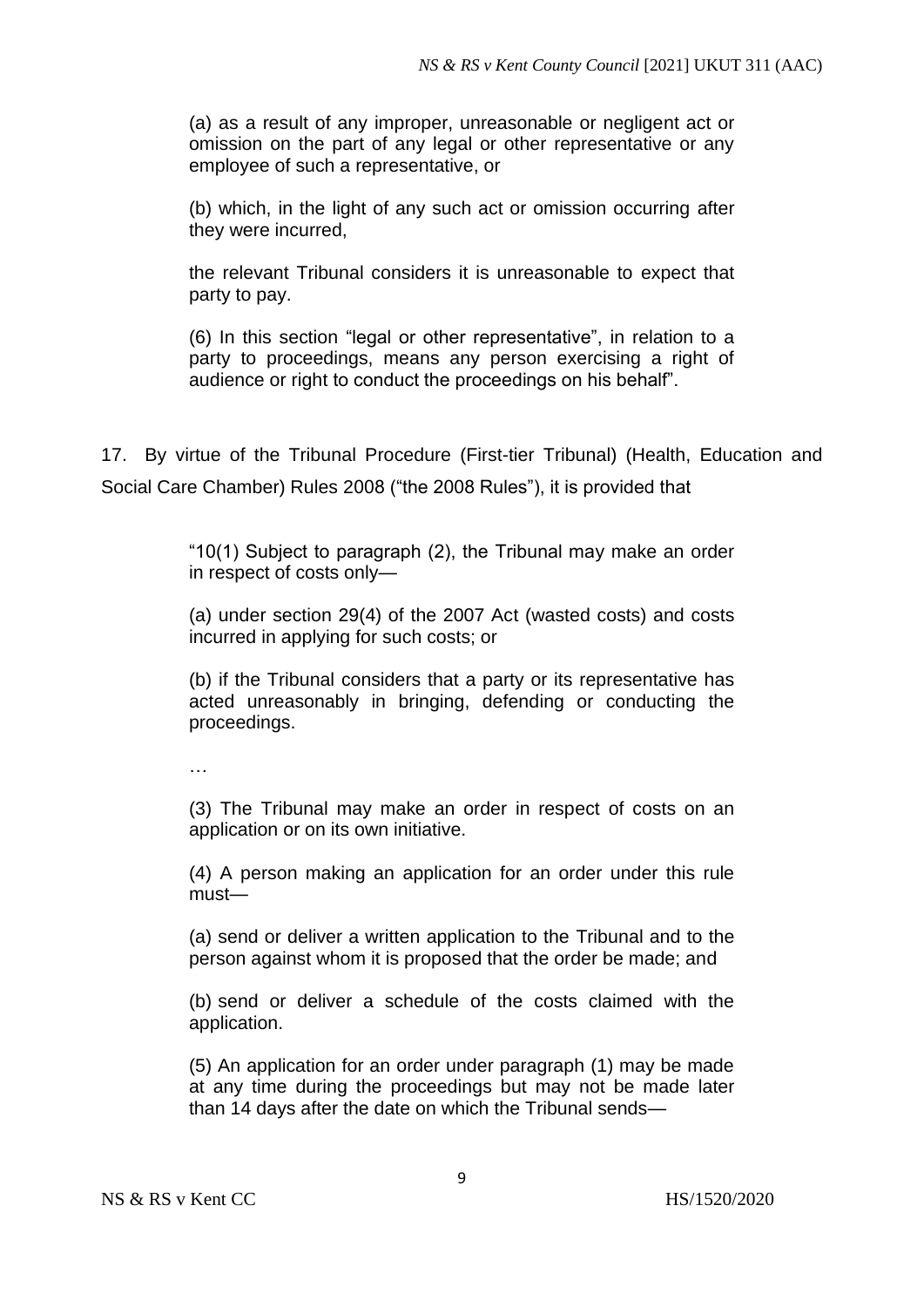(a) a decision notice recording the decision which finally disposes of all issues in the proceedings; or

(b) notice under rule 17(6) that a withdrawal which ends the proceedings has taken effect.

(6) The Tribunal may not make an order under paragraph (1) against a person (the "paying person") without first—

(a) giving that person an opportunity to make representations; and

(b) if the paying person is an individual, considering that person's financial means.

(7) The amount of costs to be paid under an order under paragraph (1) may be ascertained by—

(a) summary assessment by the Tribunal;

(b) agreement of a specified sum by the paying person and the person entitled to receive the costs ("the receiving person"); or

(c) assessment of the whole or a specified part of the costs, including the costs of the assessment, incurred by the receiving person, if not agreed.

(8) Following an order for assessment under paragraph (7)(c), the paying person or the receiving person may apply to a county court for a detailed assessment of costs in accordance with the Civil Procedure Rules 1998 on the standard basis or, if specified in the order, on the indemnity basis.

(9) Upon making an order for the assessment of costs, the Tribunal may order an amount to be paid on account before the costs or expenses are assessed".

# **The Authorities**

18. The parties cited a number of authorities to me. Some of them are merely factspecific illustrations of the general principles on which adverse costs are made in the SEND jurisdiction and raise no point of principle. Some are contained in citations of them in other cases and do not need to be repeated. Others do not fall for further consideration in the light of the conclusions which I have reached and I have not therefore cited all of them in this decision, but only those which are germane to my decision.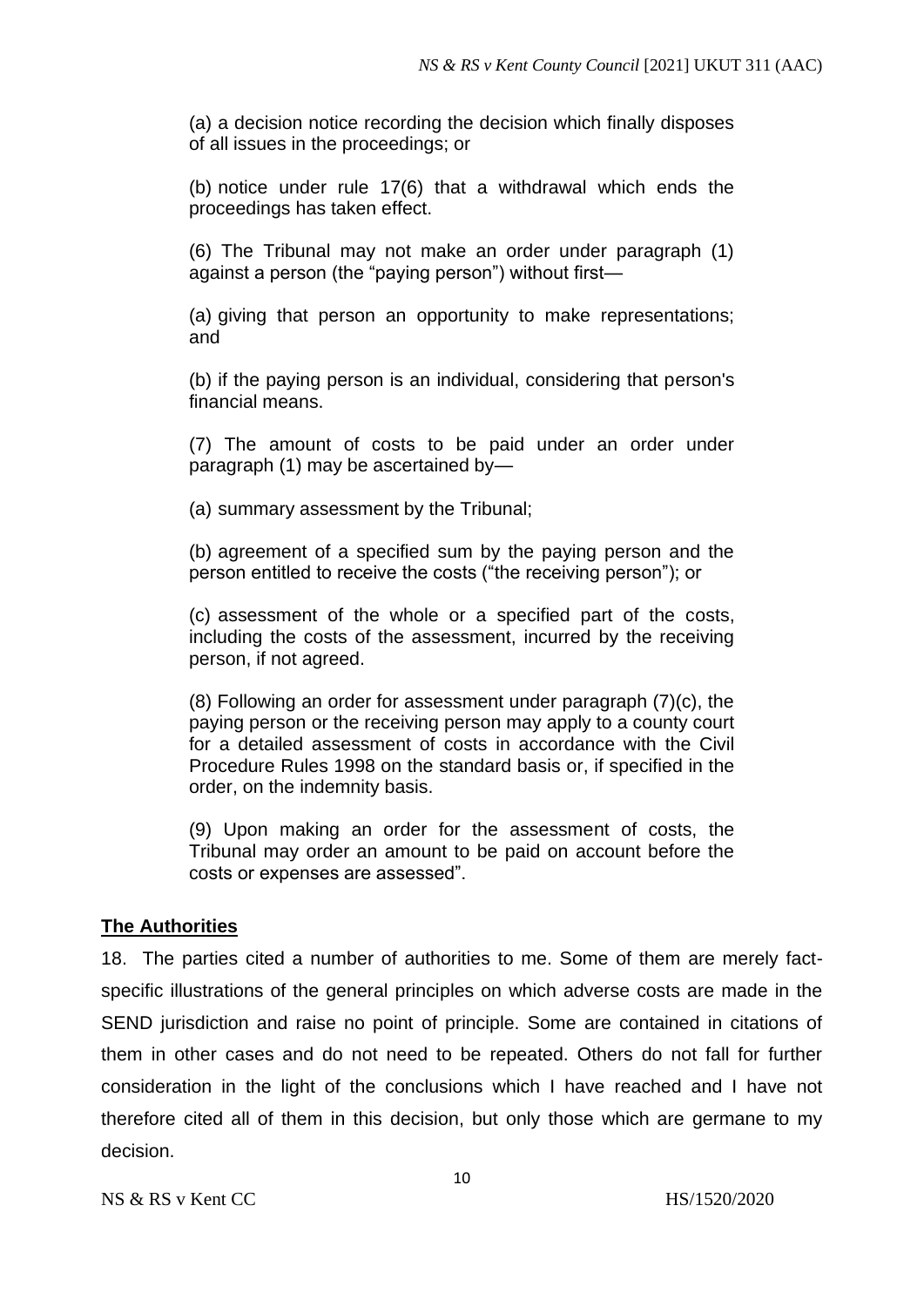19. In *HJ v. Brent LBC (SEN)* [2011] UKUT 191 (AAC) Upper Tribunal Judge Jacobs said of the jurisdiction under rule 10 of the 2008 Rules

> "6. Three issues arise: Did the local authority or its representative act unreasonably in defending or conducting the proceedings? If so, should the Upper Tribunal make a costs order against the authority? If so, in what amount?

### *The caselaw*

7. The meaning of 'unreasonable' was discussed by the Court of Appeal in *Ridehalgh v Horsefield* [1994] Ch 205 at 232:

'"Unreasonable" also means what it has been understood to mean in this context for at least half a century. The expression aptly describes conduct which is vexatious, designed to harass the other side rather than advance the resolution of the case, and it makes no difference that the conduct is the product of excessive zeal and not improper motive. But conduct cannot be described as unreasonable simply because it leads in the event to an unsuccessful result or because other more cautious legal representatives would have acted differently. The acid test is whether the conduct permits of a reasonable explanation. If so, the course adopted may be regarded as optimistic and as reflecting on a practitioner's judgment, but it is not unreasonable.

[The term "negligent" was the most controversial of the three. It was argued that the 1990 Act, in this context as in others, used "negligent" as a term of art involving the wellknown ingredients of duty, breach, causation and damage.

Therefore, it was said, conduct cannot be regarded as negligent unless it involves an actionable breach of the legal representative's duty to his own client, to whom alone a duty is owed. We reject this approach:

(1) As already noted, the predecessor of the present Order 62 rule 11 made reference to "reasonable competence". That expression does not invoke technical concepts of the law of negligence. It seems to us inconceivable that by changing the language Parliament intended to make it harder, rather than easier, for courts to make orders.

(2) Since the applicant's right to a wasted costs order against a legal representative depends on showing that the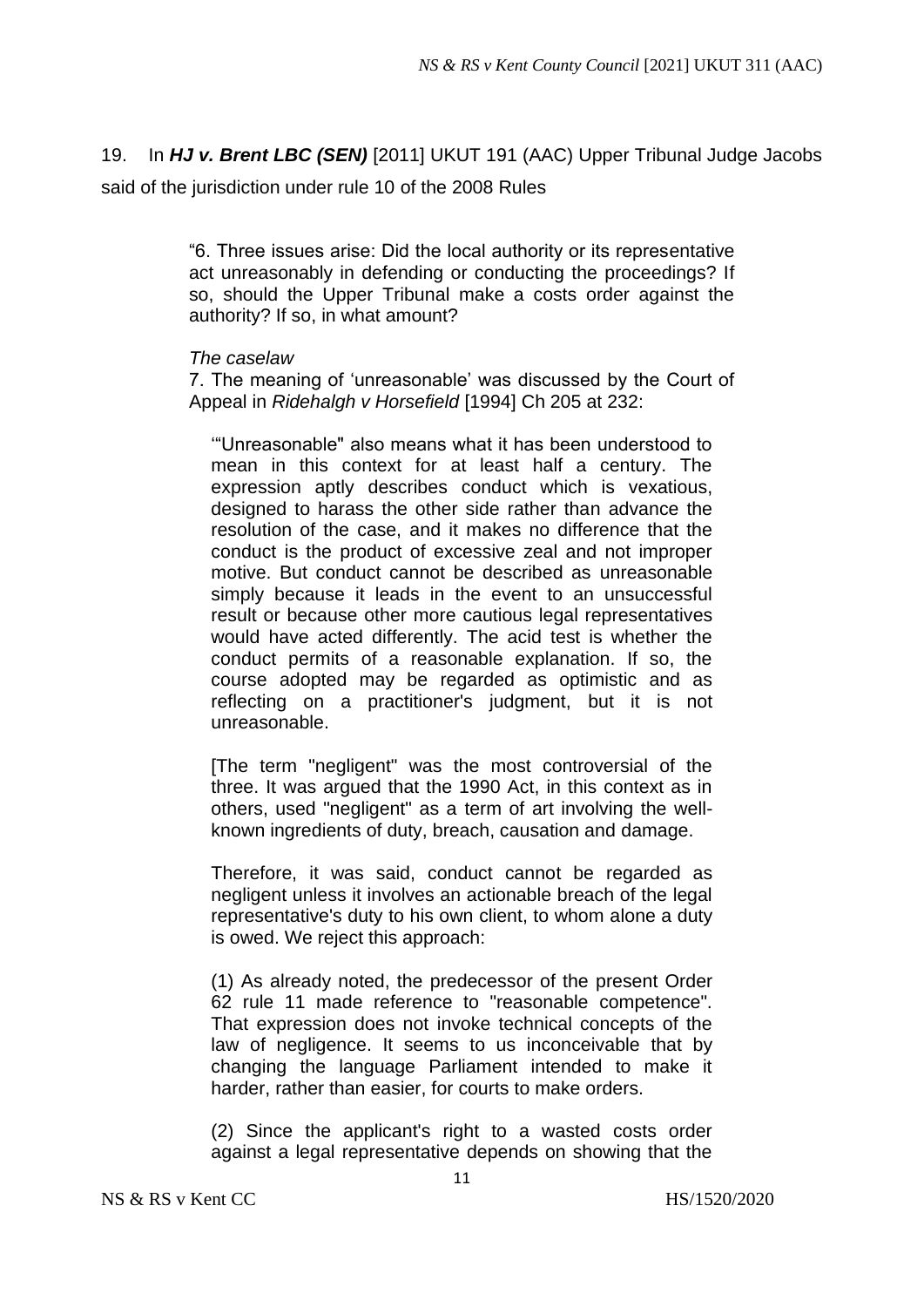latter is in breach of his duty to the court it makes no sense to superimpose a requirement under this head (but not in the case of impropriety or unreasonableness) that he is also in breach of his duty to his client.

We cannot regard this as, in practical terms, a very live issue, since it requires some ingenuity to postulate a situation in which a legal representative causes the other side to incur unnecessary costs without at the same time running up unnecessary costs for his own side and so breaching the ordinary duty owed by a legal representative to his client. But for whatever importance it may have, we are clear that "negligent" should be understood in an untechnical way to denote failure to act with the competence reasonably to be expected of ordinary members of the profession.]<sup>1</sup>

…

We were invited to give the three adjectives (improper, unreasonable and negligent) specific, self-contained meanings, so as to avoid overlap between the three. We do not read these very familiar expressions in that way. Conduct which is unreasonable may also be improper, and conduct which is negligent will very frequently be (if it is not by definition) unreasonable. We do not think any sharp differentiation between these expressions is useful or necessary or intended."<sup>2</sup>

The Court was there concerned with wasted costs, but the reasoning is equally applicable to unreasonable conduct.

8. The Court of Appeal considered an equivalent provision to rule 10(1)(b) in *McPherson v BNP Paribas (London Branch)* [2004] ICR 1398. The case concerned a claim for unfair dismissal and breach of contract before an employment tribunal. Having secured a postponement of the hearing on the ground of ill health, the claimant then withdrew his claim. The tribunal ordered him to pay the whole of the employer's costs on the ground that he had acted unreasonably. Mummery LJ discussed a number of points of general relevance.

9. First, the proper issue was the conduct of the proceedings, not the decision to withdraw:

<sup>1</sup> These paragraphs were not cited by Judge Jacobs, but for the sake of completeness it is convenient to cite them here as part of the quotation.

<sup>2</sup> This paragraph does not appear in *HJ*, but was cited by Judge Jacobs when he repeated his exposition of the law in *Buckinghamshire CC v. ST (SEN)* [2013] UKUT 939 (AAC).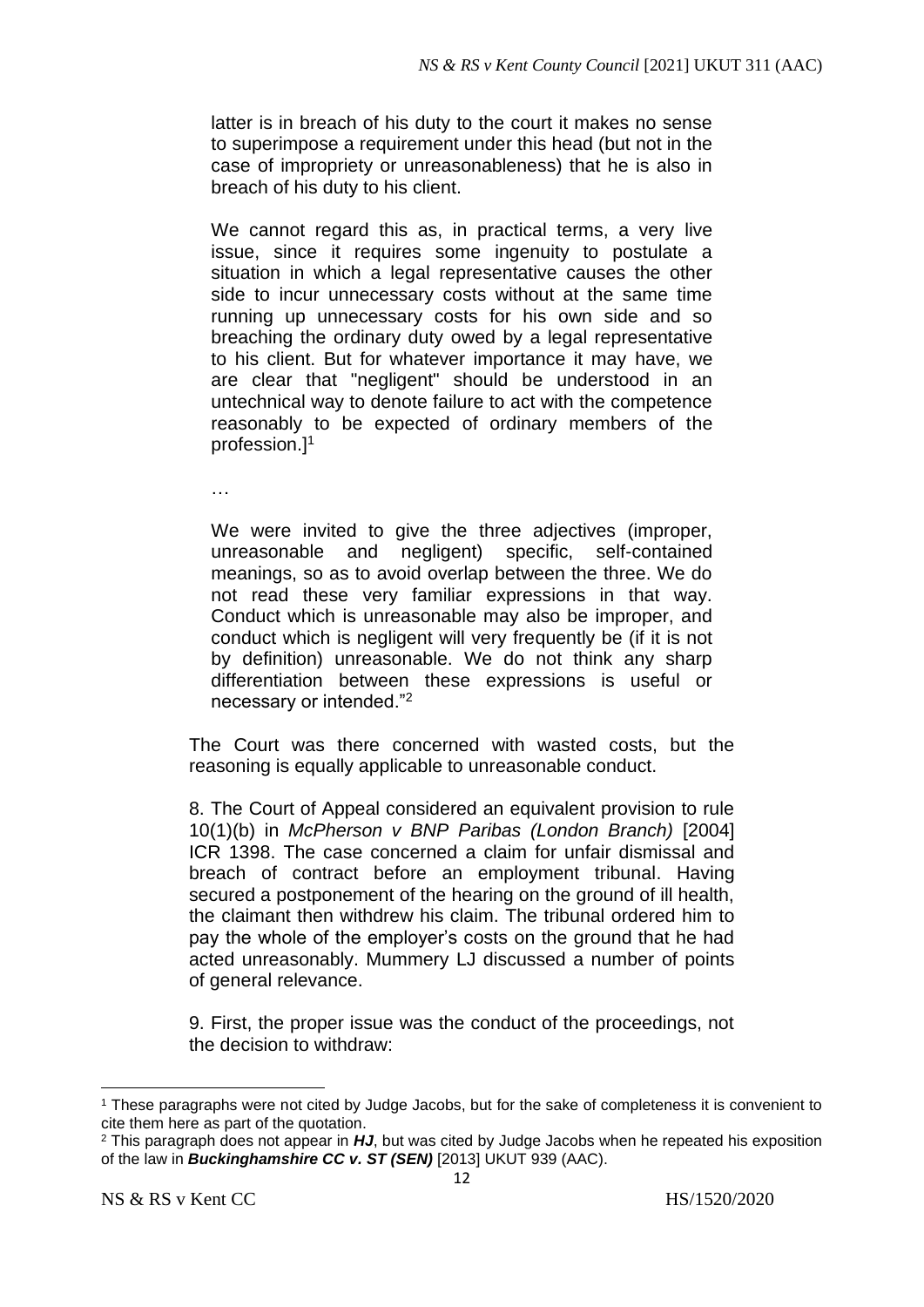'30. … The crucial question is whether, in all the circumstances of the case, the claimant withdrawing his claim has conducted the proceedings reasonably. It is not whether the withdrawal of the claim is in itself reasonable …'

10. Second, the costs that may be awarded are not limited to those that are attributable to the unreasonable conduct:

'40. … The principle of relevance means that the tribunal must have regard to the nature, gravity and effect of the unreasonable conduct as factors relevant to the exercise of the discretion [whether to order costs], but that is not the same as requiring BNP Paribas to prove that specific unreasonable conduct by the applicant caused particular costs to be incurred.'

11. Third, costs must not be punitive:

'41. … the indemnity principle must apply to the award of costs. It is not, however, punitive and impermissible for a tribunal to order costs without confining them to the costs attributable to the unreasonable conduct.'

12. Fourth, the unreasonable conduct is relevant at three stages:

'41. … As I have explained, the unreasonable conduct is a precondition to order costs and it is also a relevant factor to be taken into account in deciding whether to make an order for costs and the form of the order.'

13. The decision of the Court of Appeal in *Kovacs v Queen Mary and Westfield College* [2002] ICR 919 is also relevant. The court decided that: (i) a party's ability to pay is not a relevant factor; and (ii) an award should cover as a minimum the costs attributable to the unreasonable behaviour.

…

16. I cannot award costs just because the father effectively won his case. That would undermine the restricted basis of the power under rule 10(1)(b). It is always possible to look at matters after the event with the benefit of hindsight. I must not do that.

17. In making my assessment, it is not proper to second guess a party's decisions in the course of litigation. Merely because particular evidence in the end secured a particular outcome, it does not follow that it was unreasonable to defend the case or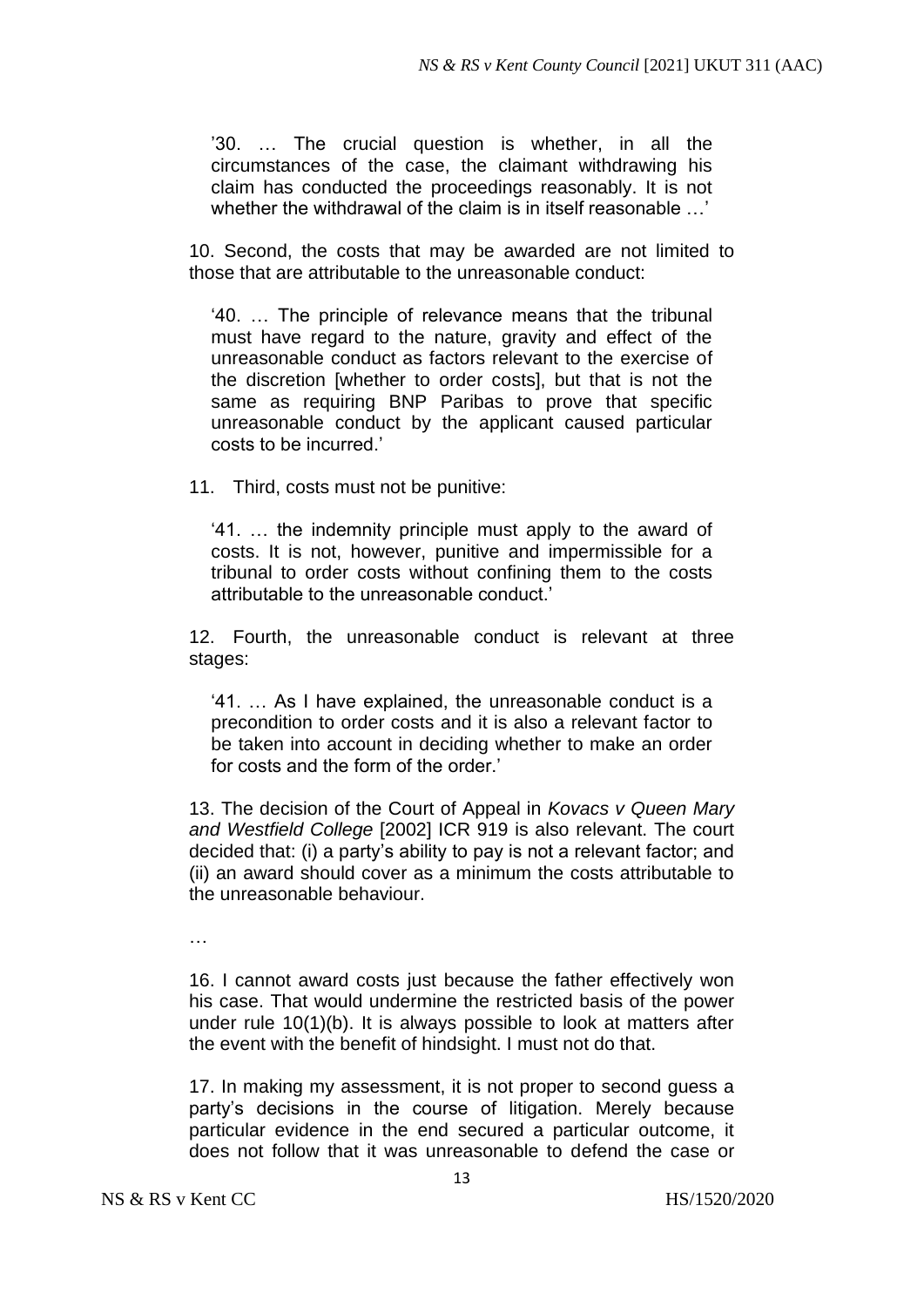that it was unreasonably conducted … The significance of individual reports have to be considered in the context of the way the evidence unfolded, as well as in the developing circumstances of the availability of school places and other factors. The reasonableness of a party's conduct has to take into account the ongoing and evolving nature of the proceedings.

…

20. As to the last minute decision to concede, the authority did ask for a postponement. That would have avoided the costs of attendance, but the First-tier Tribunal refused the application. Moreover, a hearing was probably necessary in order to ensure that the disposal of the case was formally correct.

21. It would be unreasonable if any officers of the authority had acted with any improper motive or for an improper purpose in the handling of the case. However, I do not accept that there is any basis for accusing the officers concerned of doing so. There is no evidence to support such allegations or implications. They may reflect the father's genuine perception, but there is no objective basis for them"

20. In considering the rule 10 jurisdiction in *MG v. Cambridgeshire CC* [2017] AACR 35, [2017] UKUT 172 (AAC), Upper Tribunal Judge Rowley stated that

# **"Guidance**

# *The exception rather than the rule*

26. It is crucially important for me to begin by emphasising that nothing in this decision should be taken as encouraging applications for costs. The general rule in this jurisdiction is that there should be no order as to costs. There are good and obvious reasons for the rule. Tribunal proceedings should be as brief, straightforward and informal as possible. And it is crucial that parties should not be deterred from bringing or defending appeals through fear of an application for costs.

27. Furthermore, tribunals should apply considerable restraint when considering an application under rule 10, and should make an order only in the most obvious cases. In other words, an order for costs will be very much the exception rather than the rule. The observations of Openshaw J in *In the matter of a Wasted Costs Order made against Joseph Hill and Company Solicitors* [2013] EWCA Crim 775, albeit made in the context of wasted costs orders in criminal proceedings, are no less relevant to applications for costs under rule 10: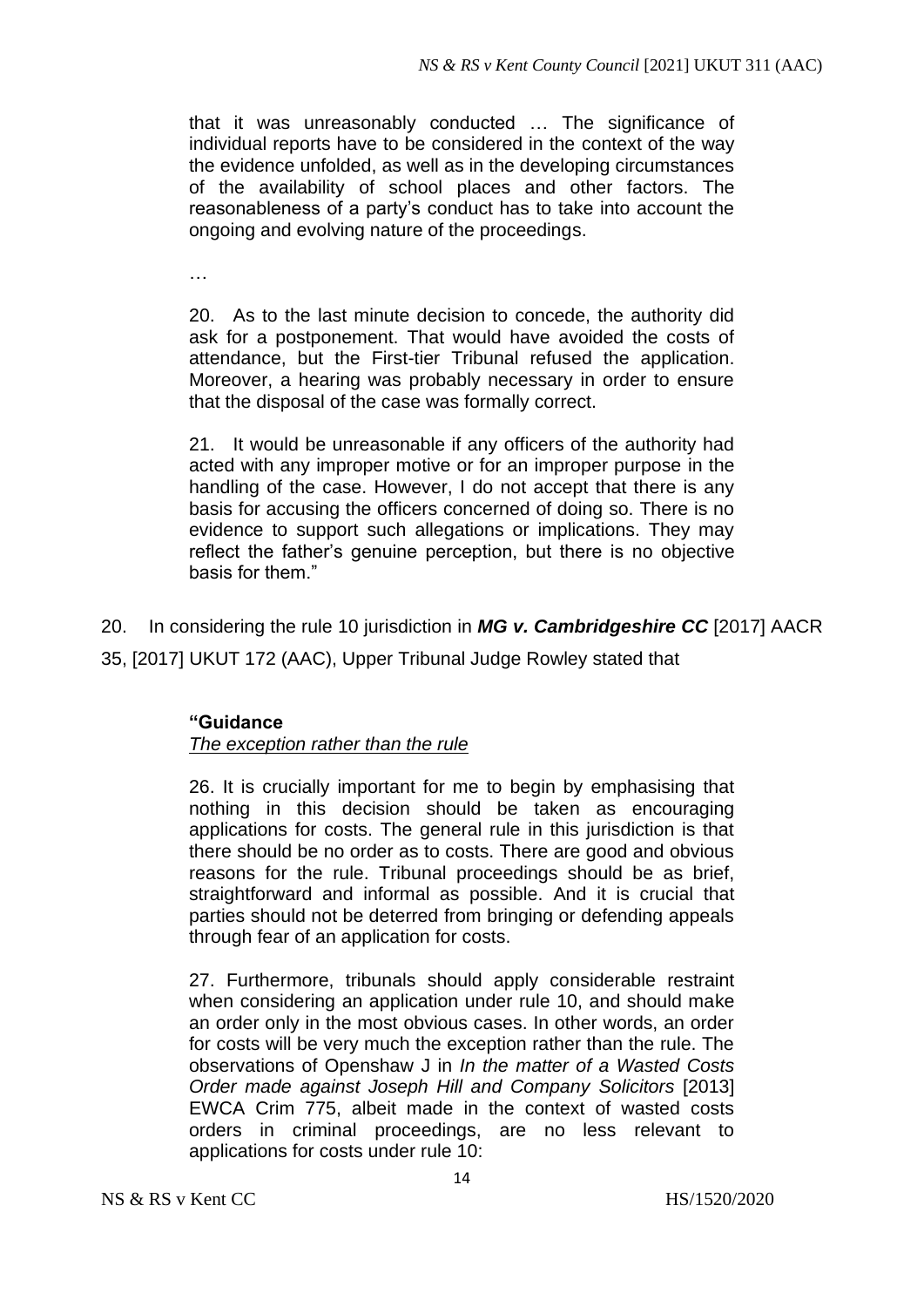"We end with this footnote: there is an ever pressing need to ensure efficiency in the Courts: the judges, the parties and most particularly the practitioners all have a duty to reduce unnecessary delays. We do not doubt that the power to make a wasted costs order can be valuable but this case, and others recently before this Court, demonstrate that it should be reserved only for the clearest cases otherwise more time, effort and cost goes into making and challenging the order than was alleged to have been wasted in the first place."

## *Three-stage process*

28. In considering an application for an order for costs on account of "unreasonable conduct" under rule 10(1)(b), a three-stage process should be followed:

(1) did the party against whom an order for costs is sought act unreasonably in bringing, defending or conducting the proceedings?

- (2) if it did, should the tribunal make an order for costs?
- (3) if so, what is the quantum of those costs?

29. So, first the tribunal must determine whether there has been relevant unreasonable conduct. There is no element of discretion. Rather, appropriate findings must be made on an objective basis. Any further analysis of the first question is beyond the scope of this decision.

30. In contrast to the first, the second and third questions involve the exercise of a broad discretion. I must emphasise the crucial second question. It is all too easy for a tribunal to fall into the trap of, having found "unreasonable conduct", moving straight to considering the amount of costs which should be awarded, without giving any thought as to whether an order for costs should be made at all. In considering the second question the tribunal will have regard to all the circumstances. It will bear in mind, for example, the nature of the unreasonable conduct, how serious it was, and what the effect of it was. In appropriate cases the tribunal may consider the conduct of the parties more generally, and whether it is proportionate to make an order for costs. In addition, by rule 10(6) the tribunal may not make an order for costs against a party who is an individual without first considering that person's financial means.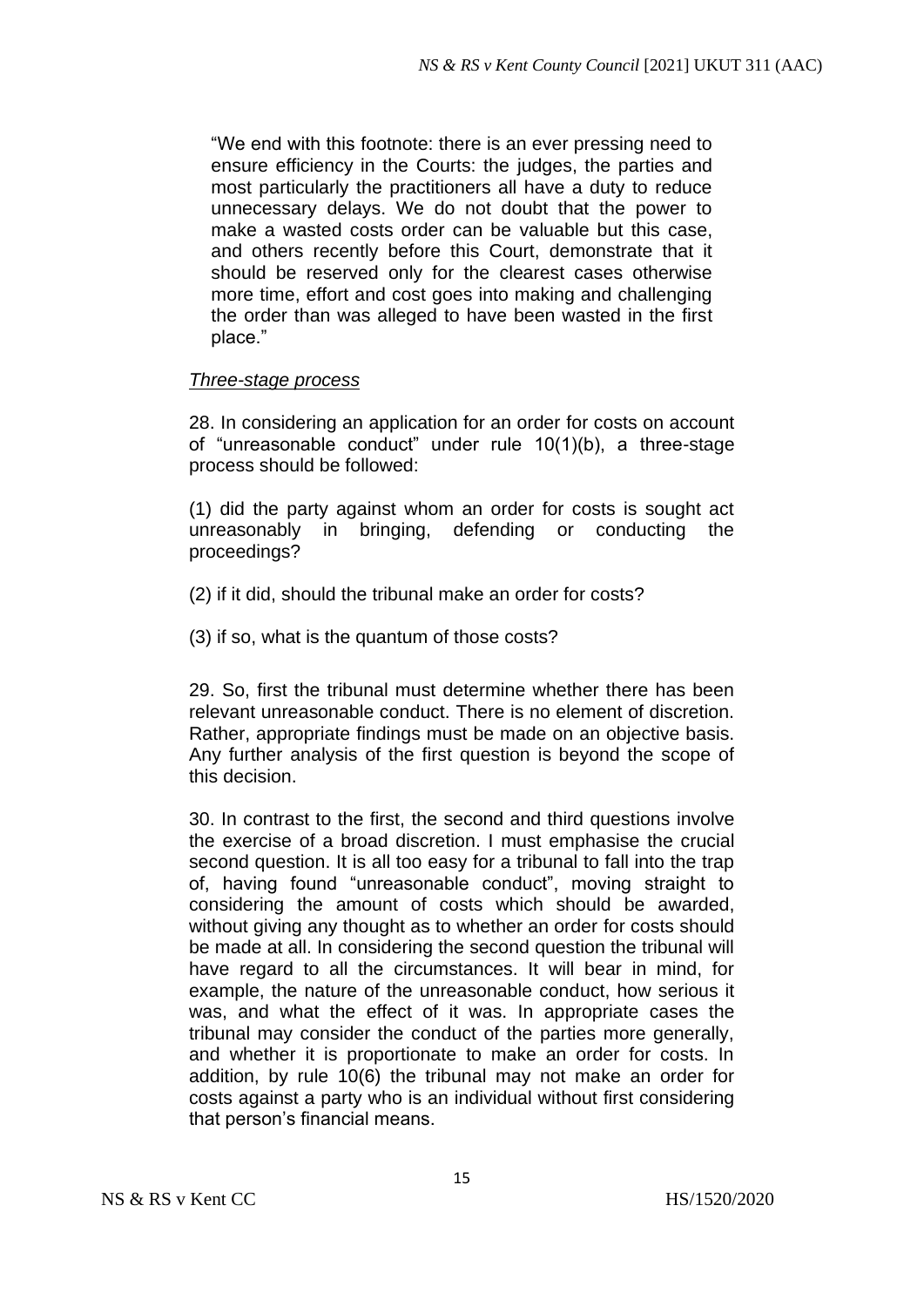## *Summary or detailed assessment?*

31. By rule 10(7) the amount of costs to be paid under an order may be ascertained by summary assessment, agreement of the parties or detailed assessment. It will be a rare case indeed which necessitates a detailed assessment. A summary assessment will be more proportionate, and there will be far less delay. Naturally, a tribunal must clearly state whether the assessment is to be a summary or detailed one."

21. Finally, with regard to the roles of an EHCP, Judge Ward said in *East Sussex County Council v KS (SEN)* [2017] UKUT 273 (AAC)

> "83. … Mr Lawson as noted above submitted that an EHC plan is used to fulfil a number of roles: for instance, as a procedural document for use in the classroom, as a list of what needs to happen and as a form of pleading before tribunals. I accept that it may have that multiplicity of roles and that each may have differing implications for how it is drafted. A document for use by professionals delivering services to a child or young person it may be, yet its statutory underpinning means that it also defines rights and responsibilities. While nobody would wish to see an EHC plan as a "lawyers' playground", nor can its legal implications be ignored."

22. This present decision should also be read in the context of my earlier decision in *JW v Wirral MBC* [2021] UKUT 70 (AAC), which I decided on 16 March 2021.

# **Late Evidence**

23. At the hearing Mr Lawson sought to put in a bundle of additional material. Some of it duplicated what was in the First-tier Tribunal bundle. Some of it had not been before the Tribunal and some of it related to the parallel judicial review proceedings. I read it *de bene esse* on the day of the hearing without then ruling on its admissibility. I have in fact put it on one side in reaching my conclusions. The only date which I have relied on, and which is a matter of public record, is that of 13 December 2019, when the Council conceded the naming of St John's College in the acknowledgment of service in the judicial review proceedings, and even that date can be independently verified from the evidence in the original First-tier Tribunal bundle (in paragraph 5.5 of Ms Warman's report).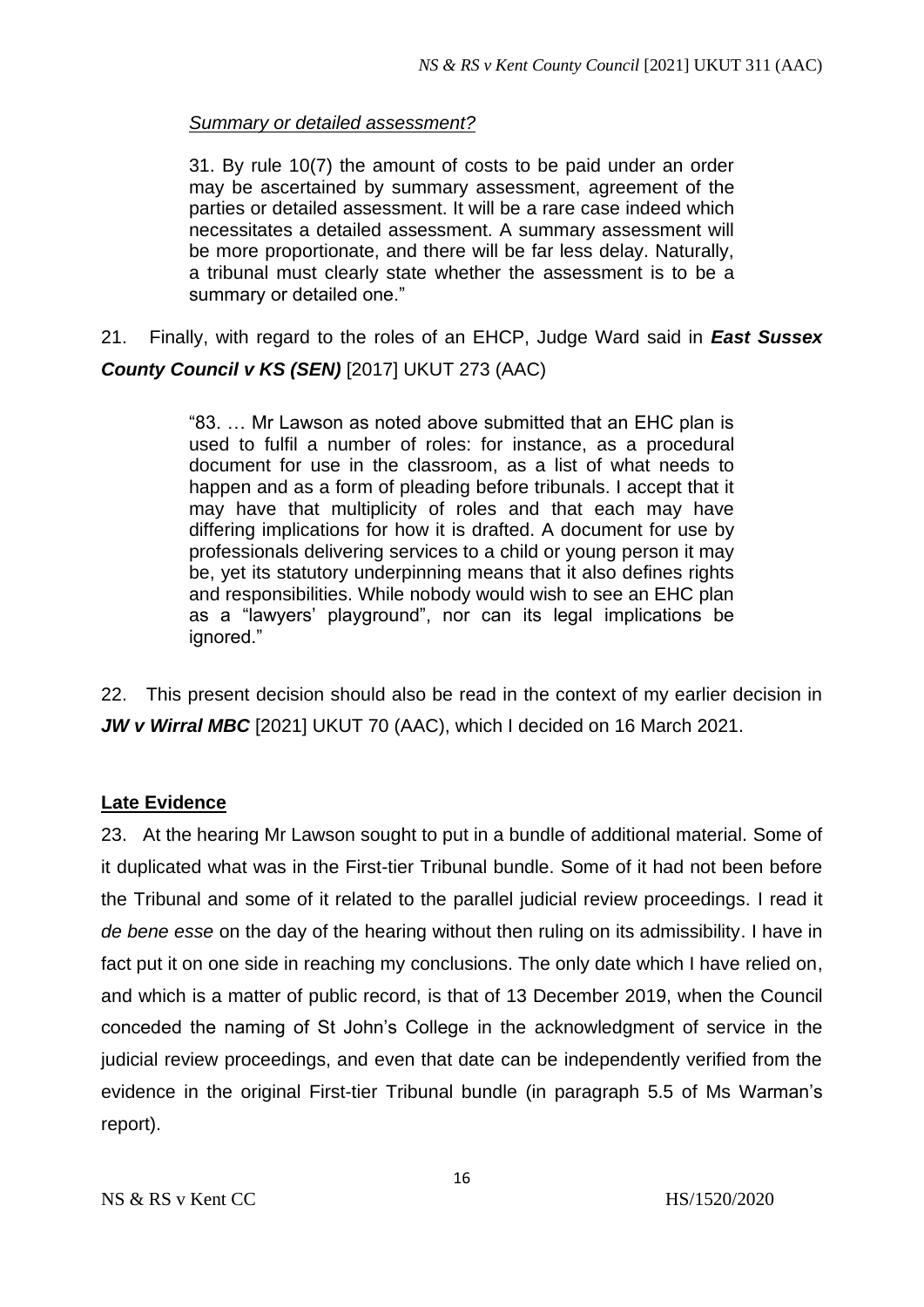## **The Appellants' Submissions**

24. The issue, submitted Mr Friel, was the conduct of the Council prior to the concession of the residential 52 week placement on 1 April 2020. There were basically three periods of conduct which the Appellants submitted should be considered:

(1) Period 1 – the Council nominated no post-19 provision whatsoever, in circumstances where there was no social care support for G, who had severe difficulties which would require lifelong support from Adult Social Care, and no educational provision, despite him being in a specialist weekly residential placement until July 2019

(2) Period 2 - in response to the Tribunal's order, the nomination of Brogdale, a college which was non-residential, with no discussion or prior knowledge. It was particularly important that Brogdale was deficient in that:

• it was a 3 day a week provision, not a full-time provision and there was no evidence and had never been any evidence supporting a 3 day week provision.

• this was particularly deficient because there was no social care provision.

• the plan required an occupational therapy assistant to deliver programmes daily. Brogdale did not have an occupational therapy assistant (or occupational therapy available).

• the plan required programmes of speech and language therapy to be delivered daily. Brogdale had no facilities to deliver such a provision.

• G tended to escape and required support so that he did not escape in the community. He could present a danger because of noise to babies or other persons in the community making noise. It was not a secure site and had no ability to support him securely.

• it did not have staff trained in supporting learners with autism or sensory difficulties.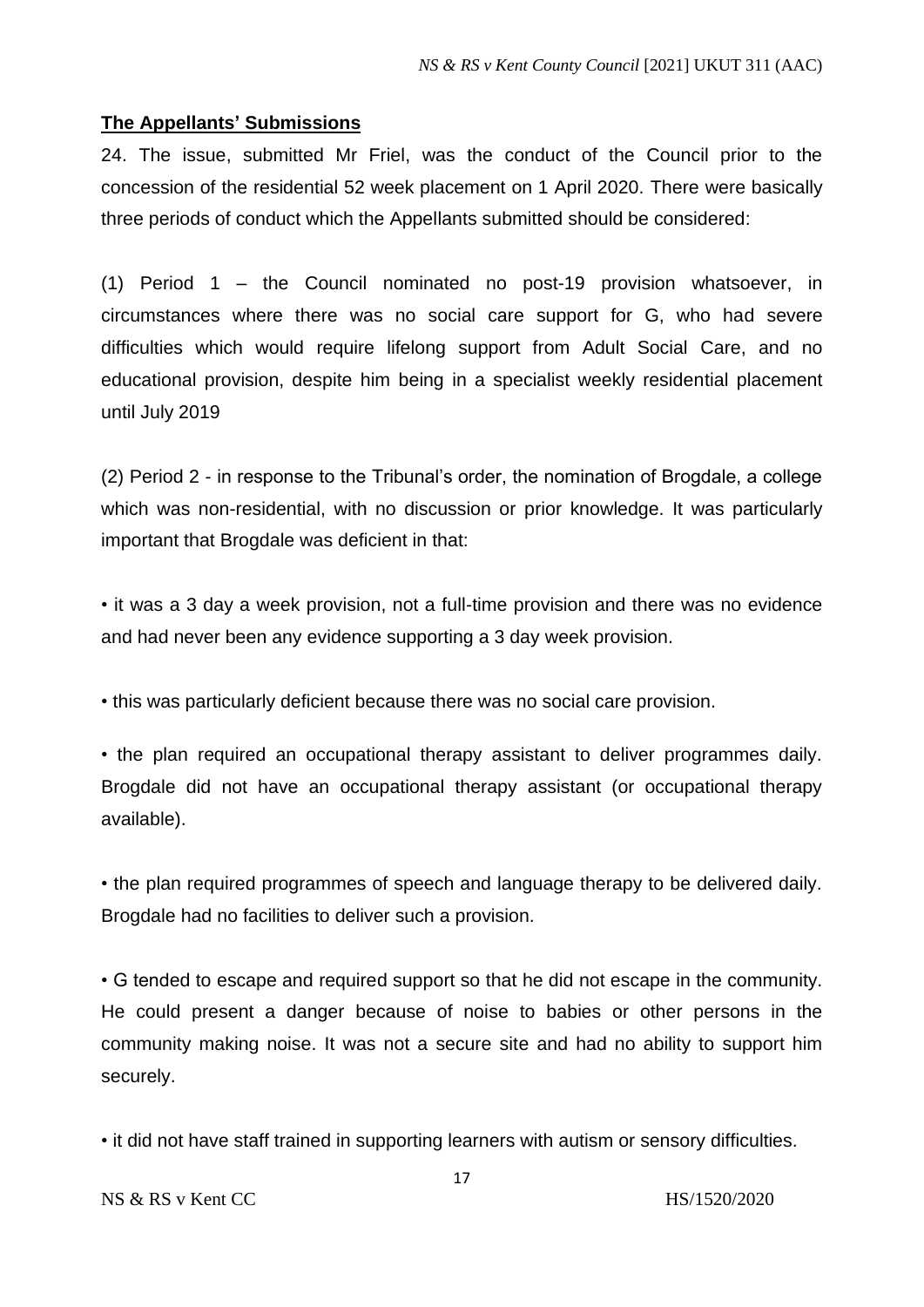• the plan, although very strangely amended, still provided for an element at least of residential provision, and Brogdale was not a residential provision.

Brogdale continued to be nominated by the authority until 24 January 2020.

(3) Period 3 – 24 January until 1 April: the Council conceded a weekly placement, although not on an education basis, solely on a social care basis.

25. It was an undisputed fact that the Council throughout the process failed to lodge any evidence whatsoever. The sole information lodged in response to the original appeal was simply that the Council would oppose the appeal. No positive case was ever put forward. That was a breach of the 2008 Rules, see rule 21(2)(d) and (e).

26. The plan itself stated only that "A mainstream further educational provision would be nominated". The Tribunal stated "No college was nominated initially although subsequently the LA proposed to name Brogdale Community Interest College, a special post-16 institution in Section I of [G]'s ECH Plan".

27. Although denied in the response and submissions to the appeal, regulation 12 of the Special Educational Needs and Disability Regulations 2014 (as amended) ("the 2014 Regulations"), dealing with the form of an EHCP stated in relation to Section I of the plan:

> "12(1) When preparing an EHC plan a local authority must set out ….

> (i) the name of the school, maintained nursery school, post-16 institution or other institution to be attended by a child or young person and the type of institution or where the name of the school or other institution is not specified in the ECH plan, the type of school or other institution to be attended by the child or young person (Section I) and

(j) in each section must be separately identified".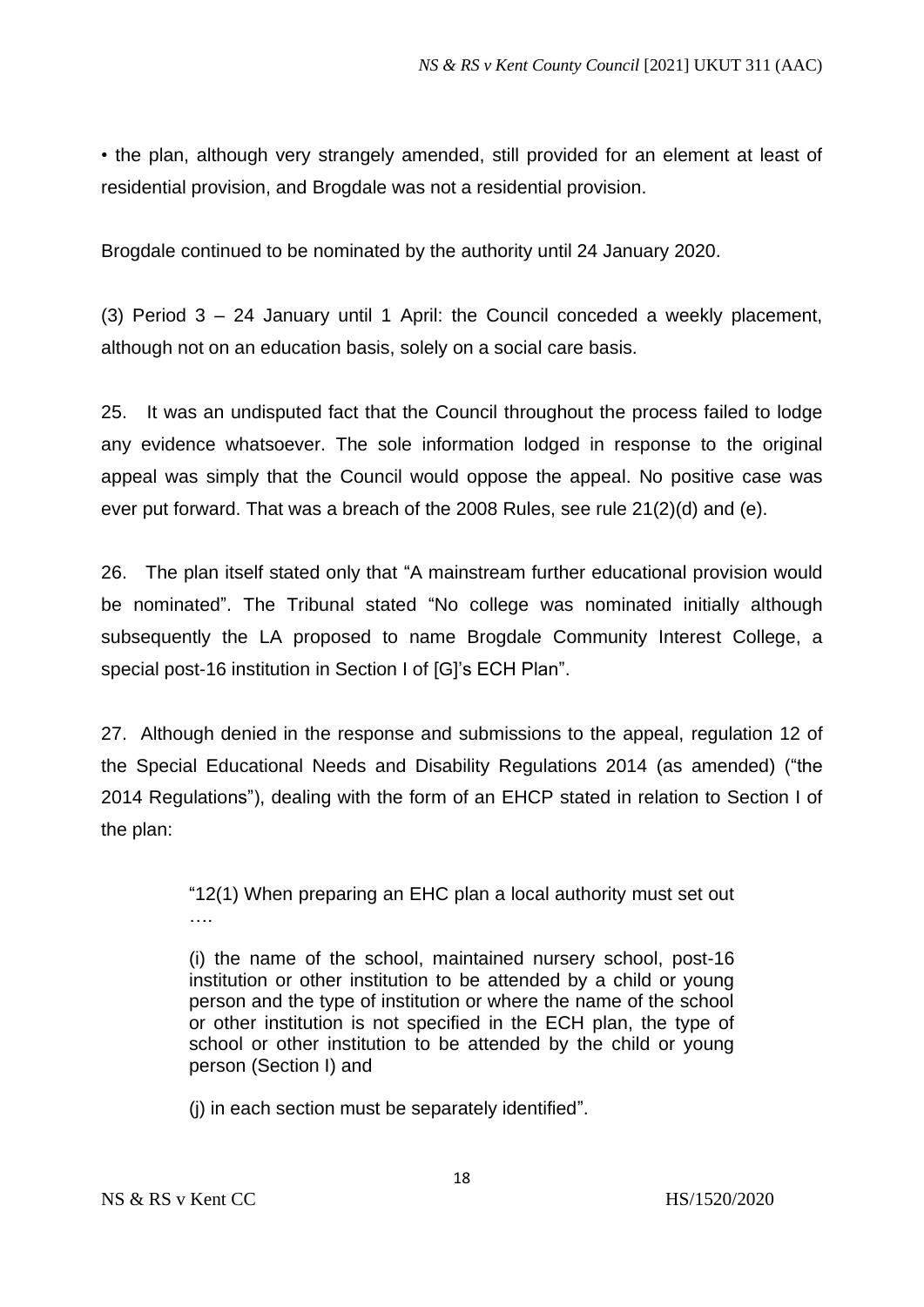28. Even stretching the English as far as it would go, a mainstream further educational provision was not an institution nor was it a type of institution or a college. It was also relevant that the plan was dated 7 May 2019, giving the local authority more than ample time to identify an institution, which was not done even though an appeal was lodged. G had left school on 31 July 2019, and despite his severe needs, there was no social care provision, nor was any college of further education on offer. When the appeal was lodged, a waking day curriculum was requested for St. John's College.

29. The appeal was registered with the Tribunal on 16 August 2019. The local authority was directed to submit a response by noon on 14 October 2019.

30. On 26 November 2019 the Deputy Chamber President ordered the Council to produce the following:

• a response

• to include G's views

• the reasons for opposing the appeal.

31. What was lodged on 10 January 2020 did not comply with that order, so the Council's conduct should be looked at as being in breach of the Tribunal's own order. This was a second breach of the 2008 Rules.

32. It was on record that there were separate judicial review proceedings, which resulted after 5 months in the Council conceding a weekly boarding place, 4 to 5 nights a week, at St. John's College. Despite that concession, the Council did not arrange for a place, and the email from Sarah Giles at Kent.gov.uk on 23 January, plainly made it clear to the parents "I have been advised that until the EHCP is finalised, KCC are not legally accountable for the placement. This is because it is named in the working document only. You need to know if [G] starts. This could leave you liable for costs". This meant that the Appellants would have to pay the fees which they could not afford; thus the Council caused a delay.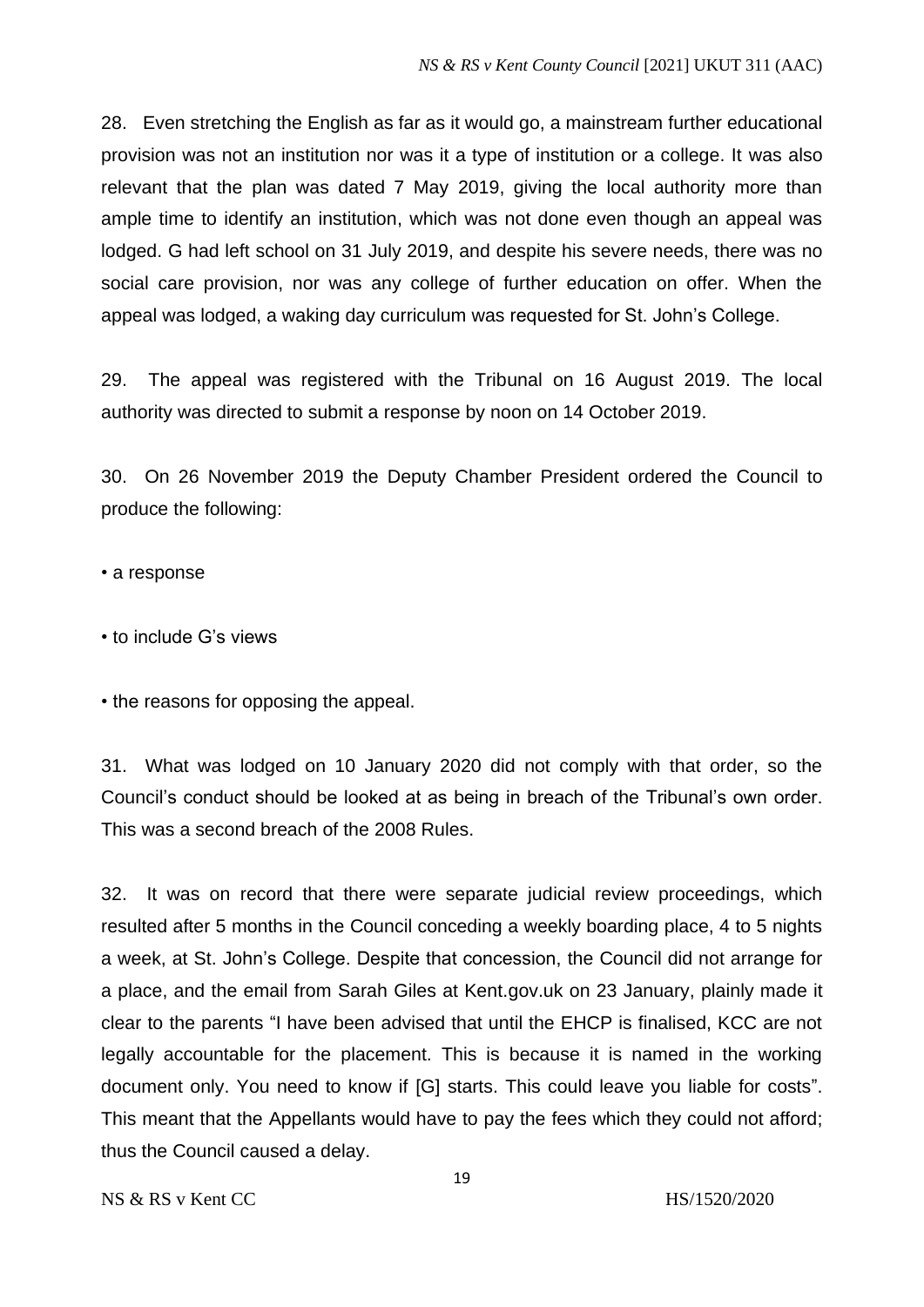33. As a result of further meetings between the Appellants and the Council, two social workers considered that a 52 week residential placement was necessary, but this was decided in January 2020 (about the 24<sup>th</sup>), but it took until 1 April for the Council to concede even a social care based provision.

34. Brogdale was not formally withdrawn until after all the Appellants' costs were incurred for the preparation of the case. The Council's further information served on 10 January 2020, well before the concession of a weekly boarding place on social care grounds at St. John's College, made it clear that what was being sought was a 52 week, not a 38 week, residential placement. It was only after that date that the Council arranged on 29 January for G to start, but a concession for 52 weeks was conceded on social care grounds only, not in relation to educational provision or needs, although a 52 week placement was conceded on 1 April. It was also relevant that page 10 of the Council's response to the appeal, in its summary where it asked for agreement from the chronology, was therefore quite substantially wrong in that it did not take into account the Appellants' further information and the contents of the further information and was factually wrong when it did not take into account that a 52 week residential provision was sought, contained in the Appellants' further information. No mention was made of that at all, or the reports had simply been misread.

# **The Authority's Conduct**

### **Period 1**

# **The Situation up to 19 October, Brogdale**

35. By s.42 of the Children and Families Act 2014 ("the 2014 Act"), the Council stood under a duty to secure special educational provision and health care provision in accordance with the ECHP:

> "42(1) This section applies where a local authority maintains an EHC plan for a child or young person.

> (2) The authority must secure the specified special educational provision for the child or young person …".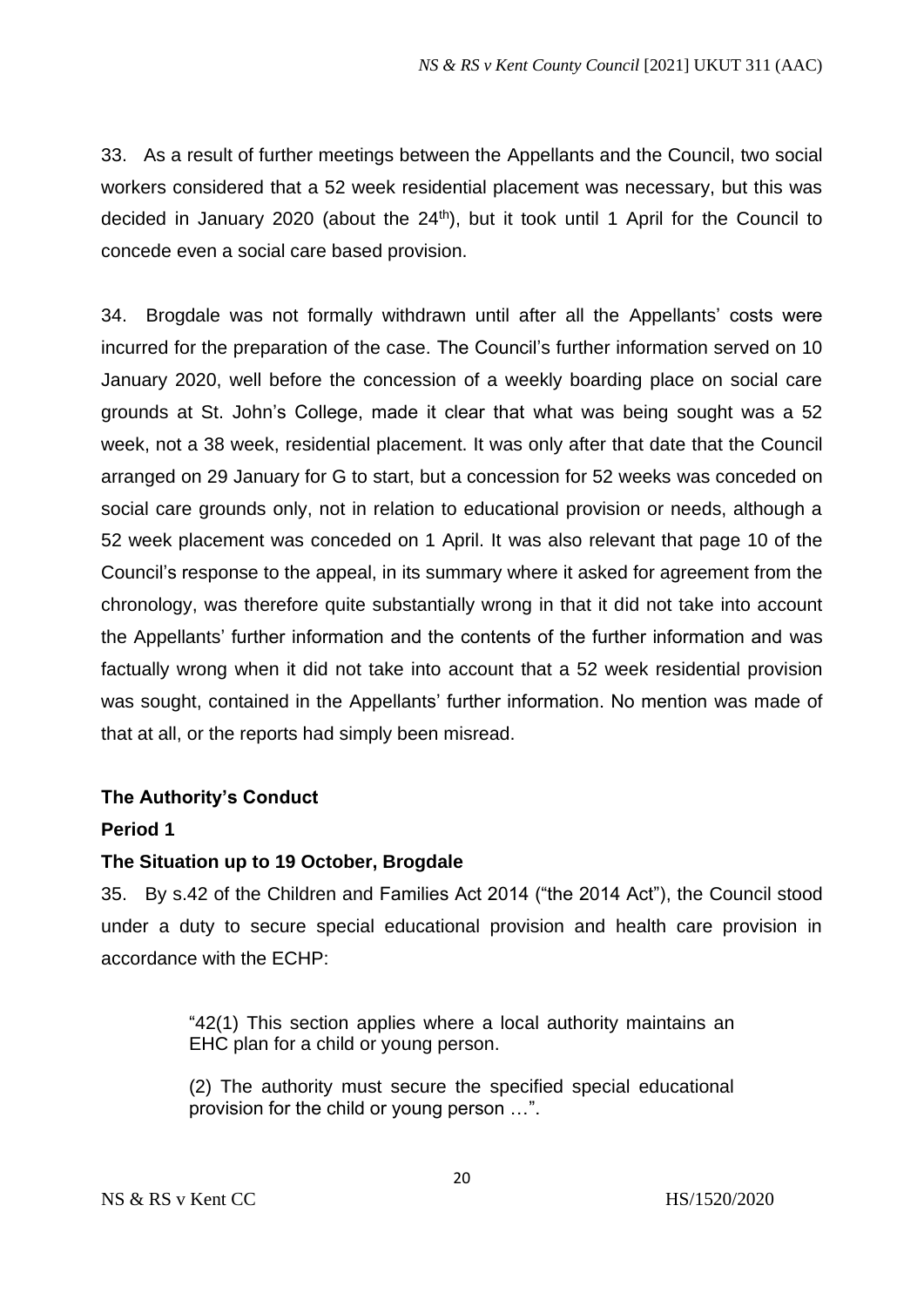36. It was trite law that s.42 applied irrespective of whether a parent appealed or not. It was, however, more important to note that the provision specified in the plan could not be delivered, simply because there was nowhere to deliver the provision. The Council had not named a college or type of institution, and the plan, until 19 October 2019, simply was not delivered, despite this being a case in which an appeal had been lodged, and despite the plan having been issued in May 2019.

# **Period 2 The Nomination of Brogdale**

37. Judge McCarthy plainly had concerns about the conduct of the Council, when he stated "The only concern I have regarding the Respondent's conduct was when it named a college that was unable to deliver the special educational provision specified in [G]'s EHCP. But even that appears to have been a reasonable explanation, in that the Respondent was expected to name a placement. The fact it chose poorly is not sufficient to conclude that the conduct reached the high threshold necessary to be considered unreasonable."

38. In so doing, Judge McCarthy make a mistake of law. Firstly, any nomination of a college which could not deliver the provision was a plain and obvious breach of s.42, the duty to secure.

39. Secondly, the Council's duty under s.42 must also be read together with its duty under s.39, and equally the terms, had there been a parental request (which there was not) of s.40 were relevant:

# **"39. Finalising the ECH plans: Request for particular school or other institution**

(1) This section applies before the end of a period specified in the notice under Section 38(2)(b), a request is made to a local authority to secure a particular school or other institution is named in an ECH plan.

(2) The authority must consult –

(a) the governing body, proprietor or principal of the school or other institution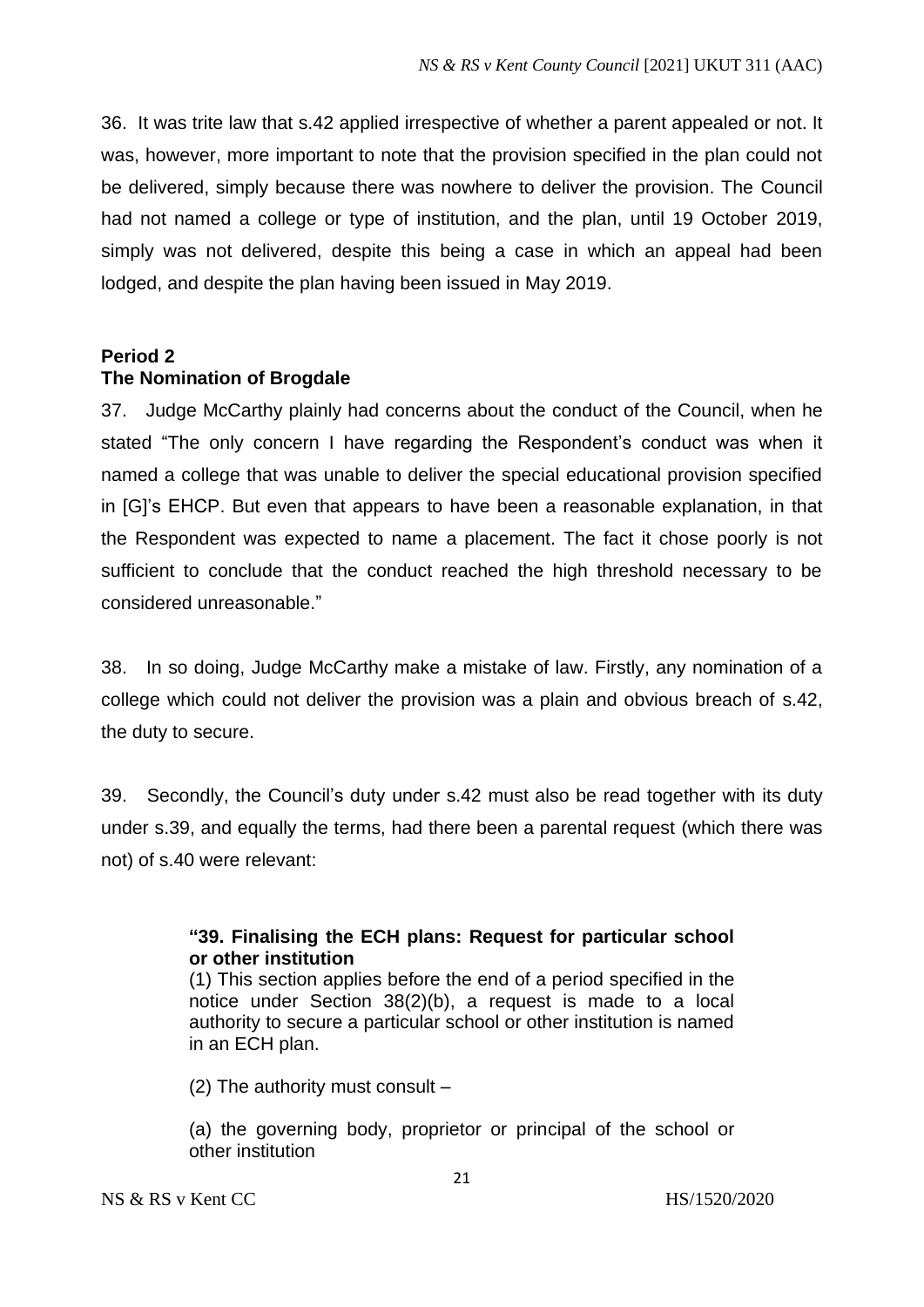(b) the governing body, proprietor or principal of any other school or other institution the authority is considering having named in the plan, and

(c) if a school or other institution is within paragraph (a) or (b) and is being maintained by another local authority that authority.

(3) The local authority must secure that the EHC plan names the school or other institution specified in the request unless subsection (4) applies.

(4) This sub-section applies where -

(a) the school or other institution requested is unsuitable for the age, ability, aptitude or other special educational needs for a child or young person concerned, or be the attendance of a child or young person at a requested school or otherwise would be incompatible with –

(i) the provision of efficient education for others, or

(ii) efficient use of resources.

(4) Where sub-section (4) applies, the authority must secure that the plan –

(a) names a school or other institution that the local authority thinks would be appropriate for the child or young person, or

(b) specifies a type of school or other institution which the local authority thinks would be appropriate for the child or young person".

40. Further, s.40 was also relevant, which dealt with the situation where there was no

request for a school or other institution and in those circumstances

" $40(2)$  The authority must secure that the plan  $-$ 

(a) names a school or other institution which the local authority thinks would be appropriate for the child or young person concerned, or

(b) specifies a type of school or other institution which the local authority thinks will be appropriate for the child or young person".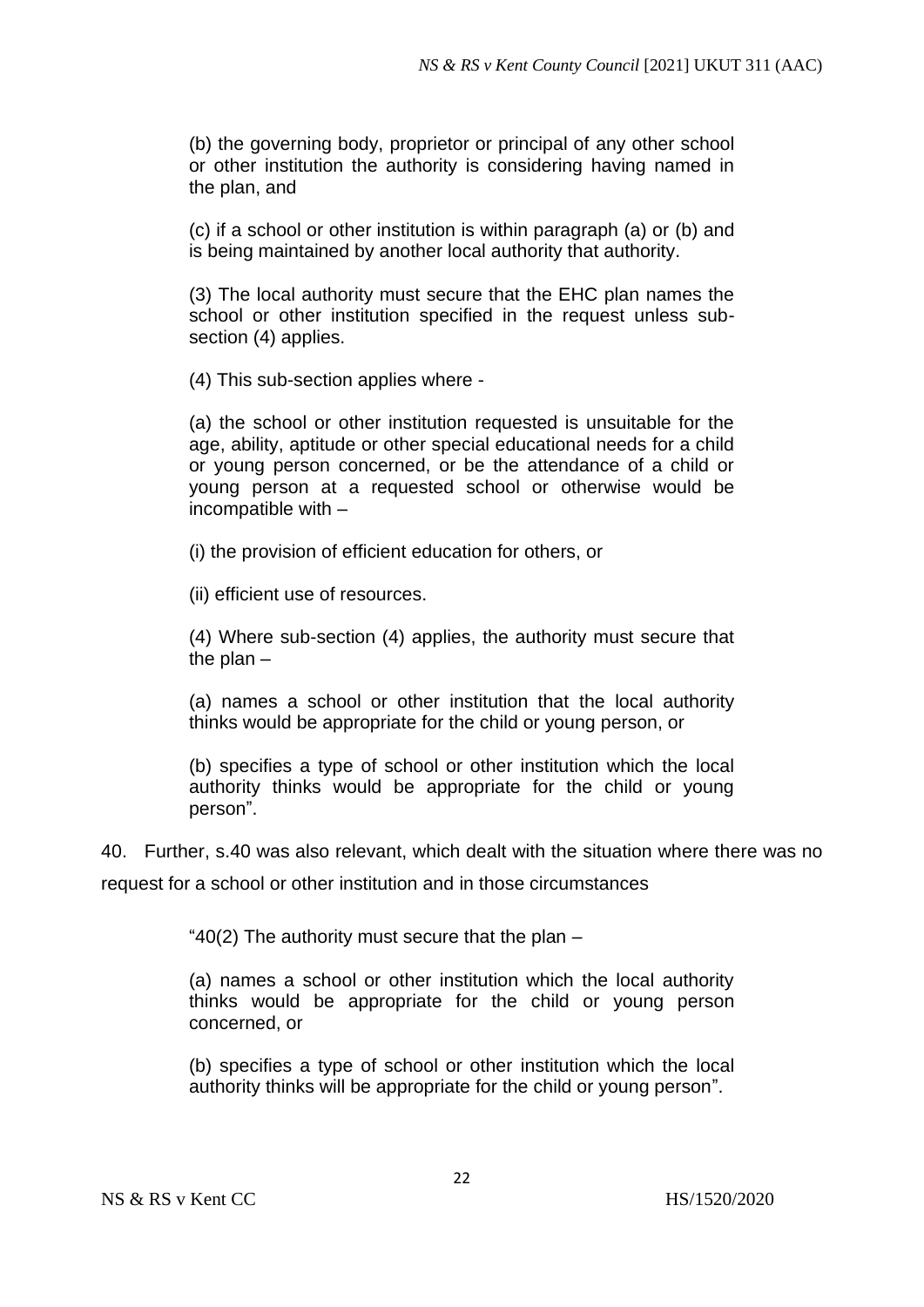41. In those circumstances, Judge McCarthy plainly erred in law in his decision. Not only was it impossible to secure provision in s.42, which took effect once a local authority named a school or other institution, but more importantly, the conduct of the Council was to deliberately name an institution which it knew or should have known was inappropriate because it could not deliver the provision.

42. The conduct of the Council, which Judge McCarthy plainly saw through, and its conduct in determining that it named any institution which was readily available rather than one which could secure the provision required by G, was not a correct decision in law. Where Judge McCarthy went wrong was to assume that simply naming a provision which could not meet needs and was not appropriate could be lawful in any circumstances.

43. Judge McCarthy was wrong in paragraph 14 in stating that the Council chose poorly. It did not choose poorly; it chose to act unlawfully.

44. Being aware of that situation, and having agreed to make a placement on social care grounds at St. John's College, the Council still nominated Brogdale until on or after 24 January. By 10 January, the Council was well aware, due to the service of the further information, that a 52 week placement was sought. It however maintained Brogdale until 24 January.

# **Period 3**

# **The Further Element of the Council's Conduct**

45. Following 24 January, the Council, having agreed the placement, refused initially to implement the placement. The email of 23 January from Sarah Giles of Kent.gov.uk plainly warned the Appellants that if they put G at the college they would be responsible for the costs. This then had to be sorted out and it ultimately was sorted out by the end of January.

46. Nonetheless, following the meeting in late January, the social workers assessing G agreed that they would recommend a 52 week placement. However, while this went to Panel, it was not conceded until 1 April.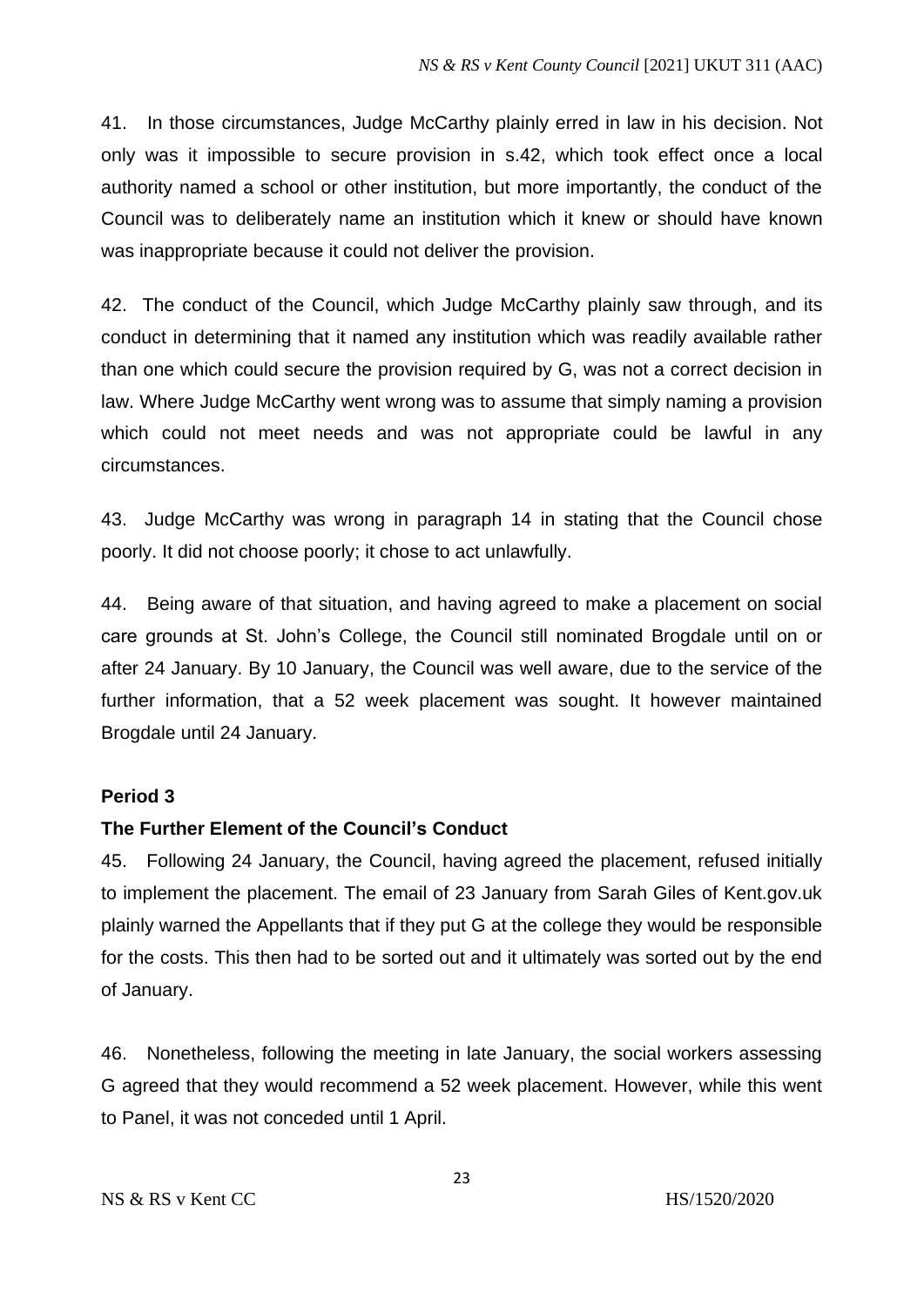47. Throughout that period there was absolutely no evidence submitted to the Tribunal. Throughout the period the Council remained in breach of Judge Tudur's order. It was relevant that within the judicial review proceedings, as a background fact, even the assurances given to the High Court on judicial review, that a social care assessment would be finalised by 13 January, did not come to pass and it was not served until 19 January. Having then agreed at least a weekly placement, the Appellants were prevented from taking up the placement, due to the threat of having to meet the school fees (see the email Sarah Giles of 23 January). Finally it was only on 1 April, despite agreement by the social workers that a 52 week placement was required, that the Tribunal was informed of that fact, although this was a social care, not an educational, provision.

48. The issues then went to the Tribunal (which the Upper Tribunal had determined could have been decided on the papers). However, all the relevant evidence had been served prior to 24 January when Brogdale was conceded and withdrawn. By this point, virtually all of the Appellants' expenditure had been incurred to prepare the case, with all relevant evidence served by that date.

49. The Council's response did not address the point that the Tribunal was evidencebased. Leaving aside the deliberate nomination of Brogdale dealt with above, in breach of its statutory duty the Council provided no evidence to put before the Tribunal on a full hearing, whether on the papers or otherwise. In addition, no grounds of resistance were ever given in breach of the 2008 Rules and Judge Tudur's order.

50. For those reasons it was submitted that the appeal should succeed.

# **The Council's Submissions**

# **Introduction**

51. For the Council Mr Lawson noted that the Appellants had permission to appeal the refusal of their application for a costs order on the basis of the following particular issues: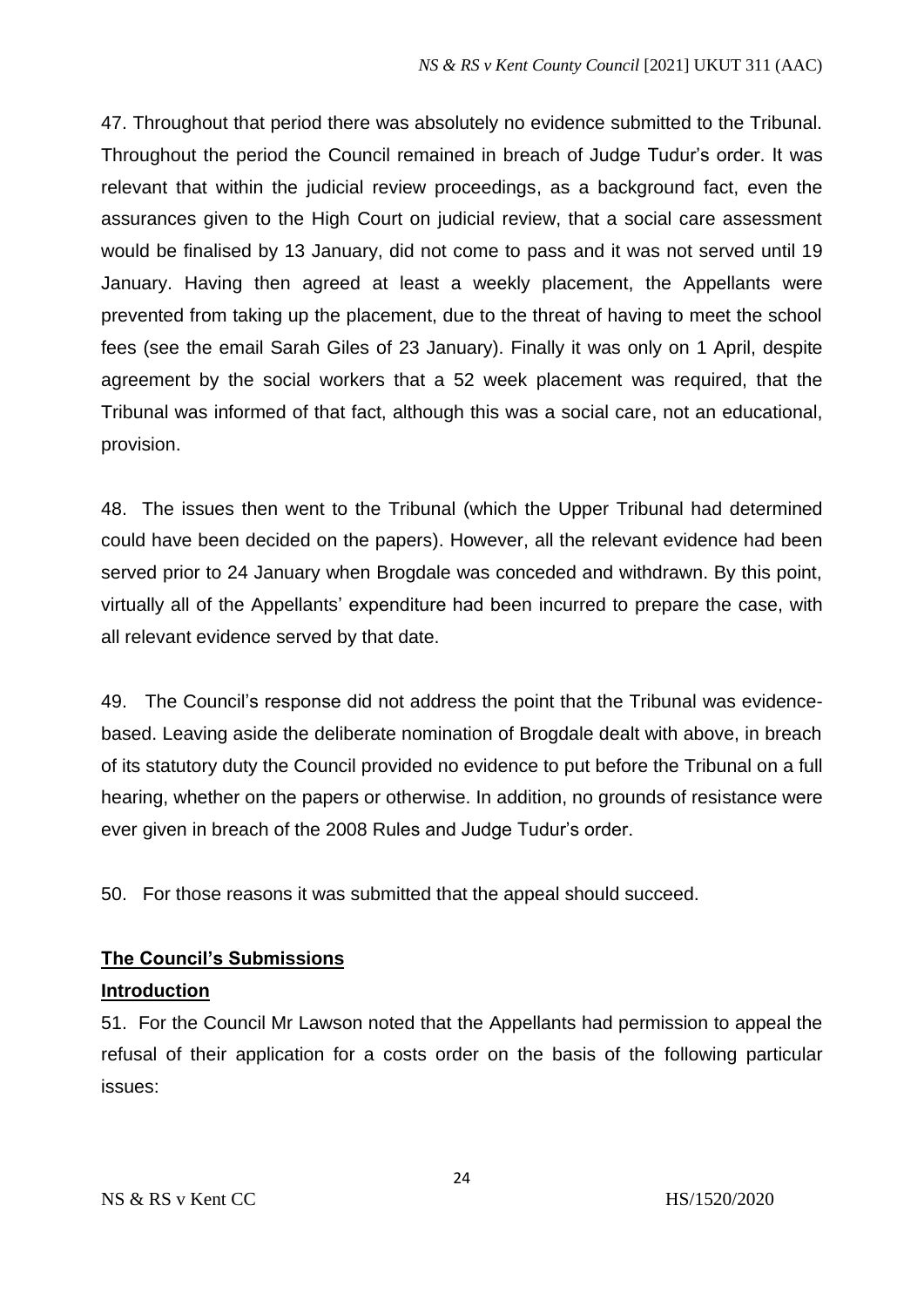(a) in relation to naming the placement in Section I of the EHCP. For the period from 14 October 2019 until 13 December 2019 the Council nominated Brogdale College, a third sector provider. By 13 December 2019 the Council agreed to name St John's College, the provision sought by the Appellants (see the Acknowledgment of Service from the High Court in the judicial review proceedings: "R is content to name St John's College in section I of the Working Document", at para 42). The Appellants were clear that St John's College was agreed when they filed their Further Information on 10 January 2020. What remained to be agreed was the number of days and weeks of the residential placement. Judge McCarthy said he considered the naming of Brogdale and concluded that it did not merit a costs order.

Mr Lawson submitted that the Appellants gave the impression that the agreements were later and more limited than they were. For example, "While it is correct, following a CMC on the 20<sup>th</sup> March 2020, that formal agreement was made for a 38 week placement…". The Appellants might be putting a lot of weight on the word "formal", but a residential placement in term time was agreed more than 3 months before that date (13 December 2019, the same as G's placement at his previous school) and that placement was agreed to include weekends by 24 January 2020.

(b) in relation to the absence of the provision of any evidence to rebut the Appellants' case.

Mr Lawson submitted that first, the documents provided had to be seen in the context of what was in issue. The Council had conceded placement almost 1 month before the evidence deadline – the evidence which it could be expected to serve needed to be seen in that context (recalling also that the question was whether the Tribunal could properly conclude the authority was not behaving unreasonably). The Council provided<sup>3</sup> support plans, annual review documents and a clinical psychology assessment from Helen Allison School and a very thorough Pathway Plan, setting out a basis for domiciliary care (as opposed to a residential placement). That reflected the documents reasonably available to a local authority in that situation and that they were relevant to

<sup>&</sup>lt;sup>3</sup> The Pathway Plan was filed by the Appellants but, of course, drafted by the Council.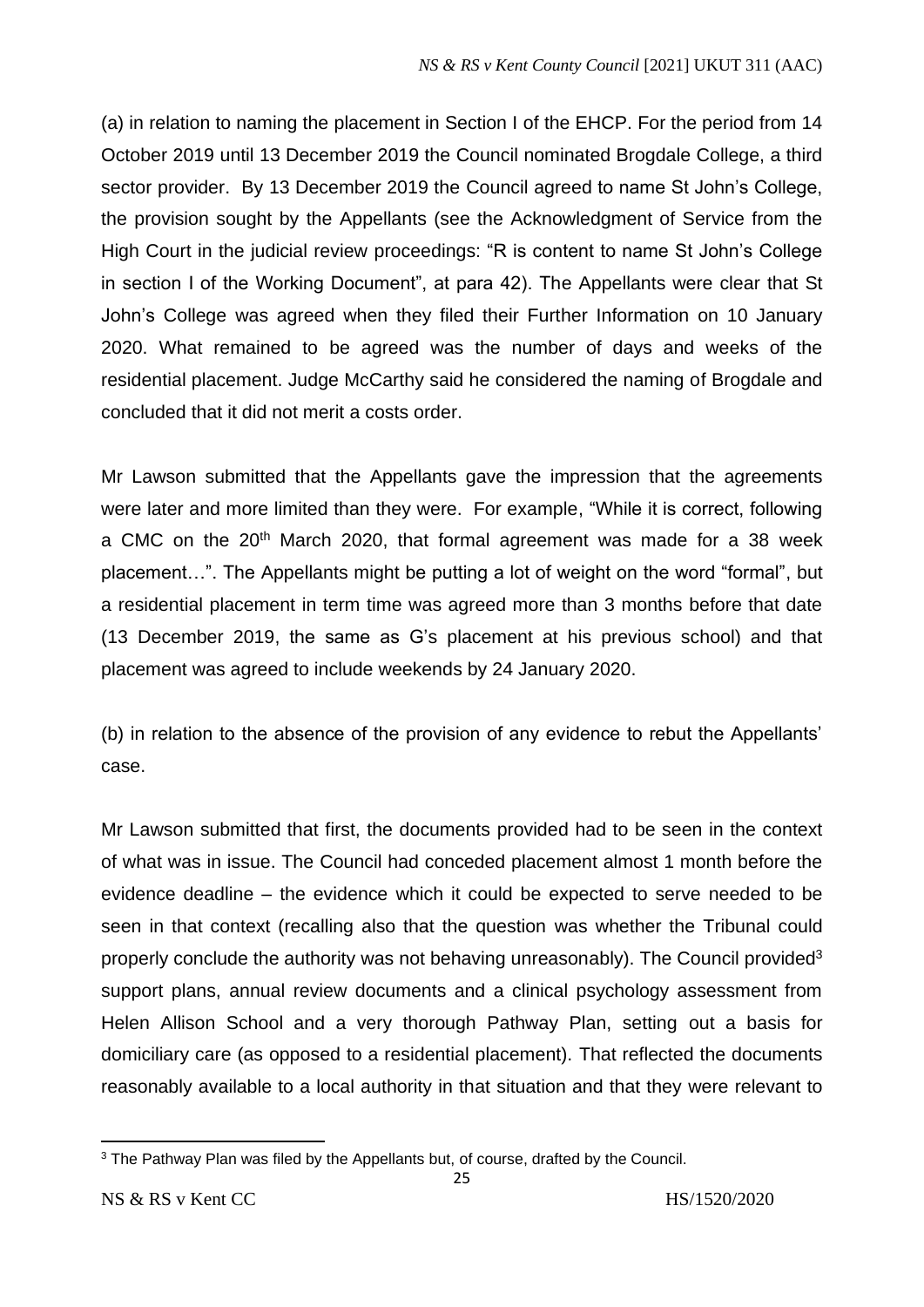the issue remaining, which was the 14 weeks of the year when G would not be at St John's College. Judge McCarthy, subsequently supported by Judge Tudur, explained that a costs order on this basis would be contrary to the approach in the special educational needs jurisdiction and that (1) the Council's changes of position showed it was responding to the evidence; (2) it was legitimate for the Council to wait for its social care assessment; (3) a party was allowed to test the other's evidence at a hearing.

## **The Proceedings in the Tribunal**

52. Mr Lawson submitted that it was important to see the appeal in the factual context of the case as it was in late 2019 and early 2020. This was one of those cases where the Appellants' points failed when the chronology was clear:

9 October 2019: SEN Legal instructed

21 October 2019: SEN Legal requested an extended timetable

15 November 2019: Tribunal set 10 January 2020 as the evidence deadline

13 December 2019: The Council agreed to name the Appellants' preferred College in the EHCP

31 December 2019: The Council provided a working document confirming a placement at St John's College for 38 weeks excluding weekends (4 nights per week)

10 January 2020: The Appellants' expert reports were served. The reports supported residential provision, but not for a particular number of weeks. The Appellants' submission recorded their awareness that residential provision at St John's College was already agreed

22 January 2020: The report of Ms Warman and addendum report of Professor Beadle-Brown were served. Ms Warman's report supported 52 week provision. This was the first and only evidence for 52 week provision.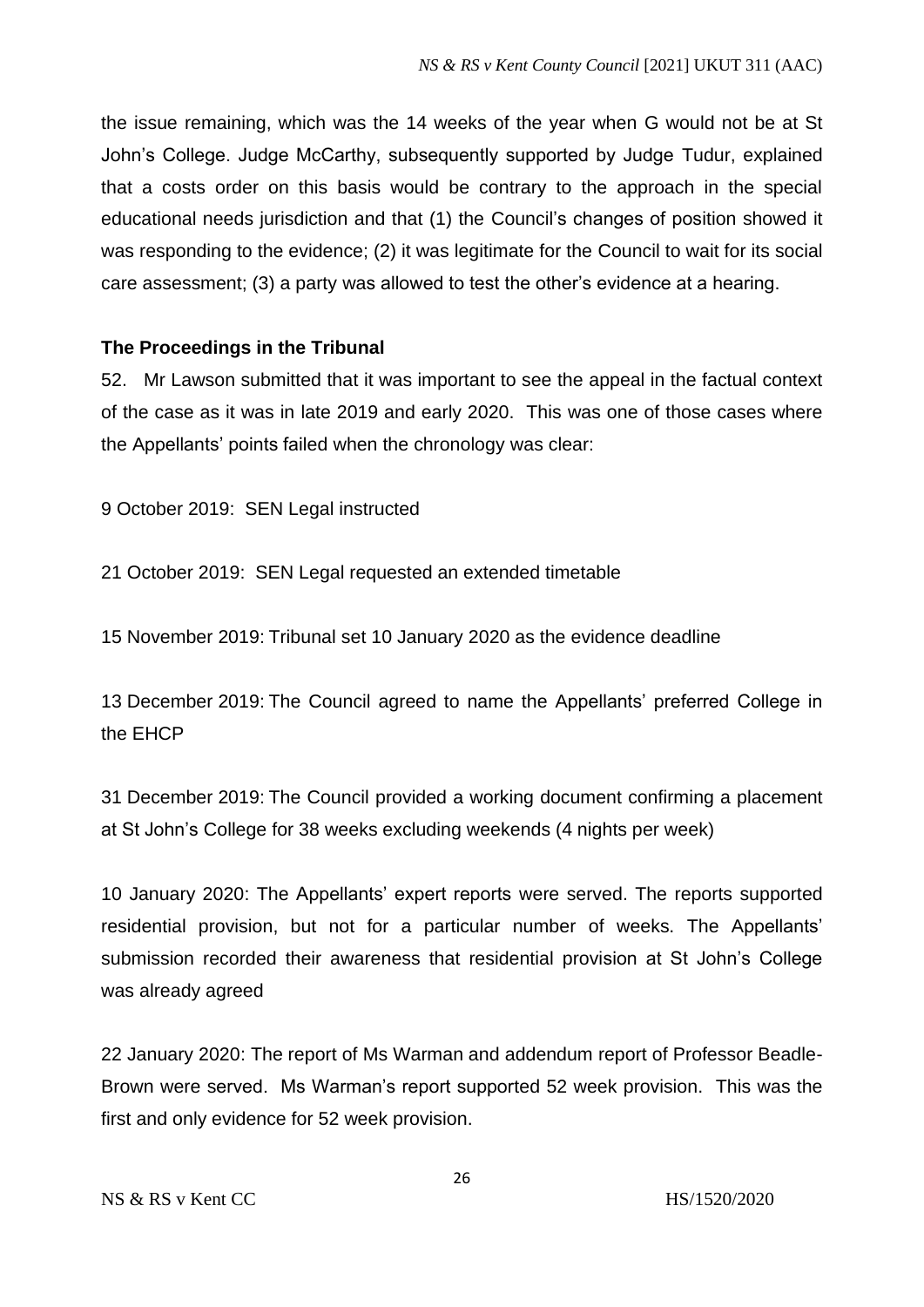24 January 2020: The Council confirmed a 7 day placement for 38 weeks per year with extensive domiciliary care in the remaining 14 weeks. It asked the Appellants for a working document/amendments for sections B and F to facilitate G's placement at the college

31 January 2020: The Pathway Plan confirmed the 38 week placement with care support in the other 14 weeks

January 2020: G started at his preferred college

13 February 2020: Hearing date listed.

53. Thus by 13 December 2019 the Appellants had obtained residential provision at their chosen college. G started at that college in January 2020. By then the Appellants knew that it was a 7 day placement for 38 weeks of the year. The evidence supporting 52 week provision and the working document reflecting it came with the late expert evidence on 22 and 24 January 2020 respectively. There was no direction for that evidence. It was admitted in evidence at the hearing. The Council had relevant evidence on the remaining point in issue, i.e. the 14 weeks of provision outside school terms.

54. The Council relied on (1) the short period in the appeal before St John's College was agreed; (2) that that was over 1 month before the direction for the service of evidence; (3) its detailed Pathway Plan which provided a basis for an alternative to a 52 week placement and which it reasonably offered to implement; (4) the limited evidence in favour of a 52 week placement – there was no evidence at all until Ms Warman's report and then her report was the only evidence; (5) the Council's evidence needed to be seen in the context of the very narrow issues.

55. Much of the appeal to the Upper Tribunal was about ordering a 52 week placement and that was reflected in the Upper Tribunal's request to know when that was conceded. However, the issue of 52 week provision only arose during the appeal – indeed the only evidence for 52 week provision was served just 3 weeks before the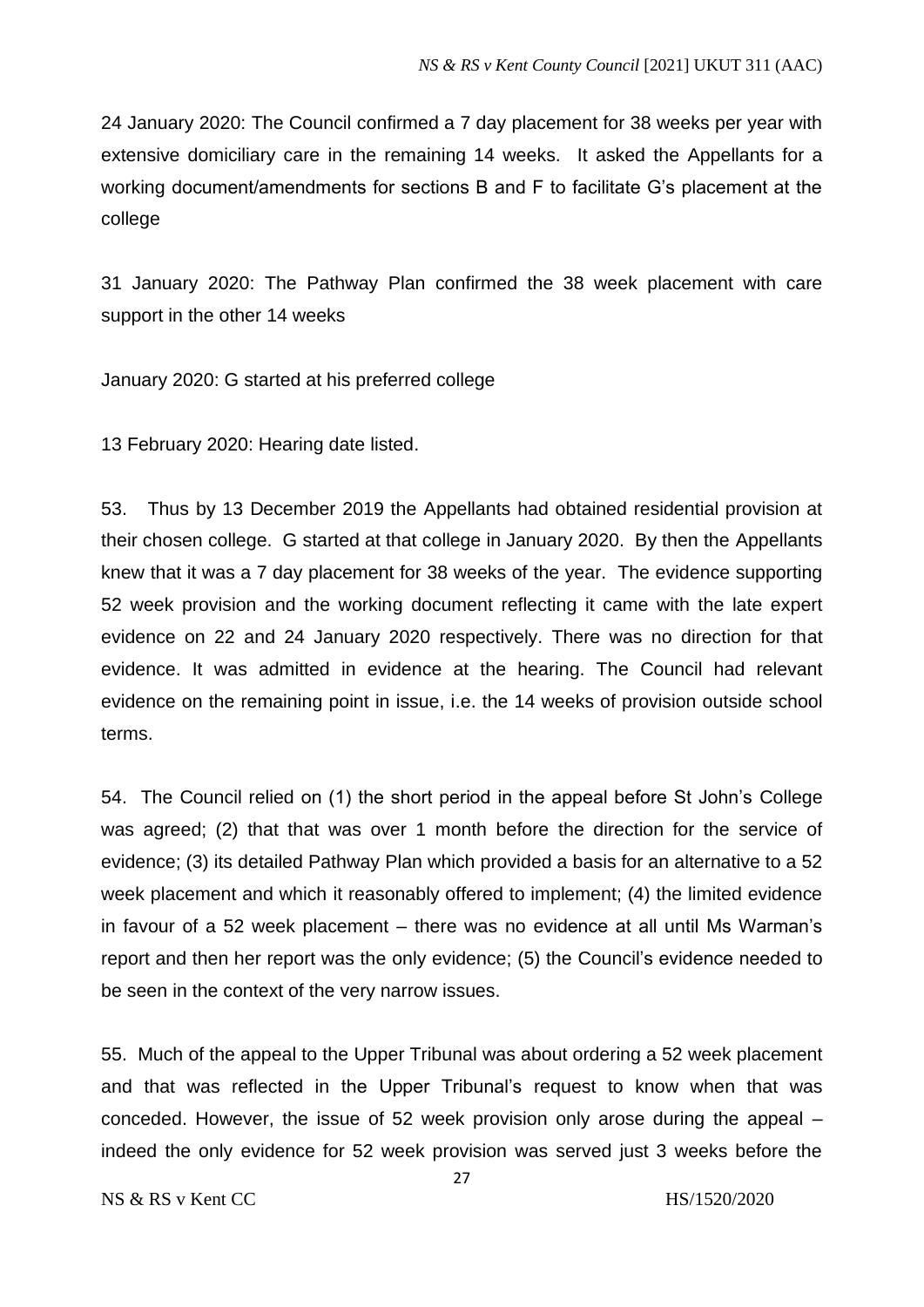date of the hearing (which the Tribunal then put back for lack of Tribunal availability). It was difficult to see that resisting a point at that stage in a case was a basis for a costs order for the earlier preparation of the case.

56. Much of the evidence did not support a 52 week placement. The eventual request for a 52 week placement was based on a few paragraphs in two reports – only one of which actually said that 52 weeks was required. The position was:

(a) the therapists did not express a view: Ms Horswell, the speech therapist and Ms Eriksen, the occupational therapist did feel able to say that residential provision was required, but did not say it needed to be for 52 weeks.

(b) Ms Long, the social worker, expressly envisaged that G's need beyond term time could be met other than at the College (which was what the Council suggested), although she was against it. She did not say that a 52 week college placement was required.

(c) Professor Beadle-Brown was in favour of residential provision, but again did not express a view about the number of weeks per year.

57. That was the evidence filed according to the directions order. Two weeks later additional reports were served (which were admitted at the hearing: decision paragraph 3):

(a) Professor Beadle-Brown filed an undated addendum report explaining that she considered that 52 weeks "would be appropriate and indeed in G's interest as he transitions to adulthood". Of course that was not the test and the Tribunal had to find that provision is "reasonably required" (*A v. Hertfordshire CC* [2007] ELR 95).

(b) Ms Warman, the educational psychologist, provided the only evidence that 52 week provision was required (paragraphs 13.2 to 13.4). In places this was put as "A 52 weeks placement will provide opportunities for G to learn…" i.e. terminology suggesting a benefit and not a requirement (and hence outside *A v. Hertfordshire CC*). It was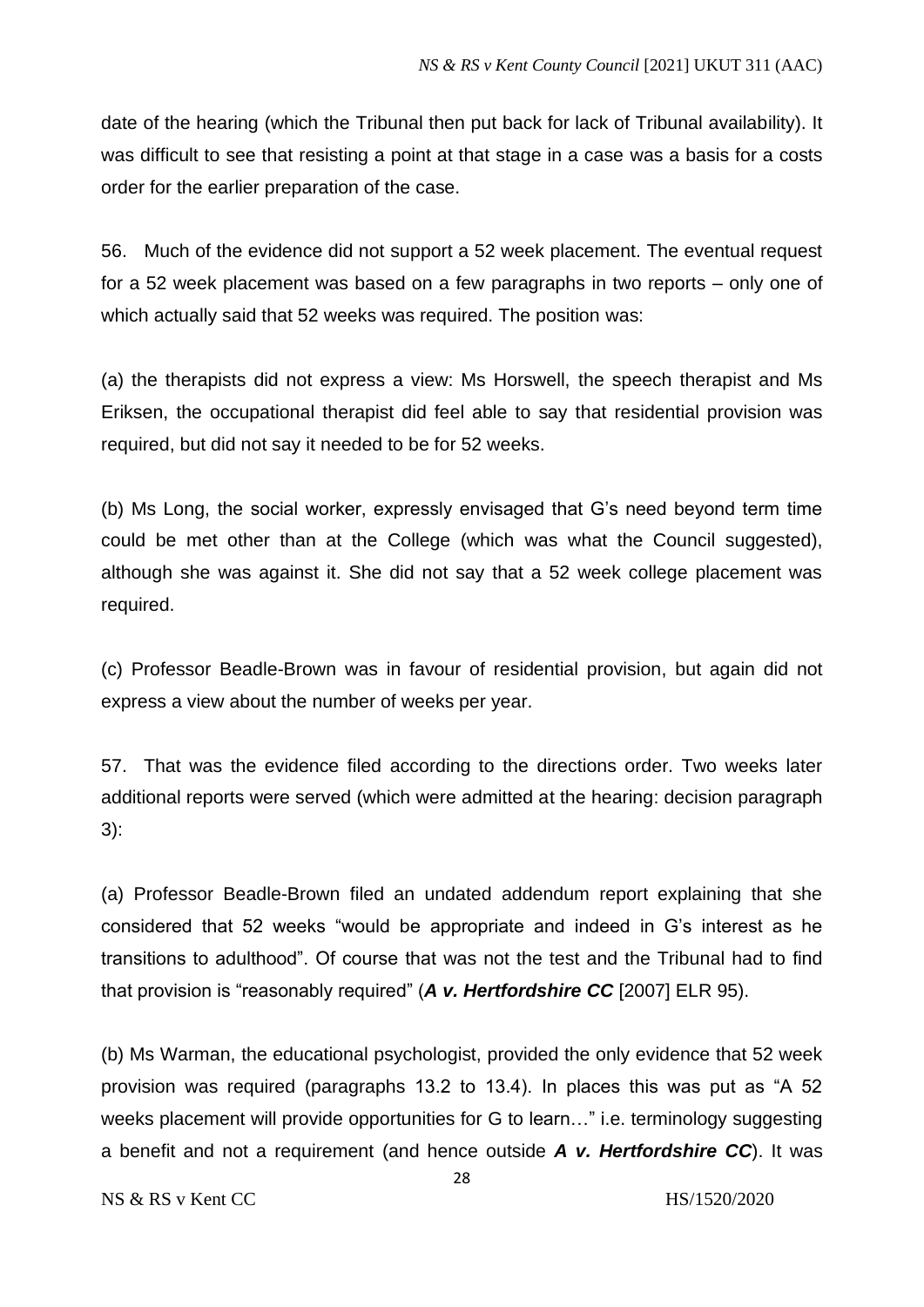really paragraph 13.3 of Ms Warman's report which was relied on by the Appellants: "it is essential for the next three years that he receives a 52 week placement".

58. The Council proposed in the Pathway Plan how needs would be met across the year. The fact that proposal did not proceed did not make the Council's approach unreasonable.

59. A 52 week placement was a significant change of provision for G:

(a) G was at a residential placement until he was 19 for 4 nights of the week during term time. The Council was not unreasonable to consider the evidence relied on in support of a change to 7 nights per week for 52 weeks of the year. After the initial judicial review proceedings, 38 weeks were proposed and there was a social care plan for the remainder of the year.

(b) G had been at the same school since he was 10. A change of school was significant and the appeal was not just seeking a continuation of previous provision. G was coming to the end of his education under an EHCP (at the latest when he was 24, but there was no assumption that provision continued to that age). It was not unreasonable that that was not conceded before 13 December 2019.

60. The costs application to the Tribunal was confused on these points. It sought to present the Council as resisting evidence by referring to an order that an attendance form be submitted and then stated "The Authority had a further chance to reconsider when, on 22 January, late evidence including the report of Stephanie Warman, educational psychologist, and a second one by Professor Julie Beadle-Brown was sent to Kent County Council and the Tribunal". First the link of these points was a nonsequitur. Secondly, this was not a "further chance", but a first chance – this was the first time that the Appellants had set out a case for 52 week provision. It was misleading to call that a "further chance" – the Council had already conceded the key points in the appeal as made by the Appellants before that date (i.e. residential provision at St John's College for 38 weeks per year and more time than G had resided at his previous school). The Council now had a first chance to consider the new point of 52 week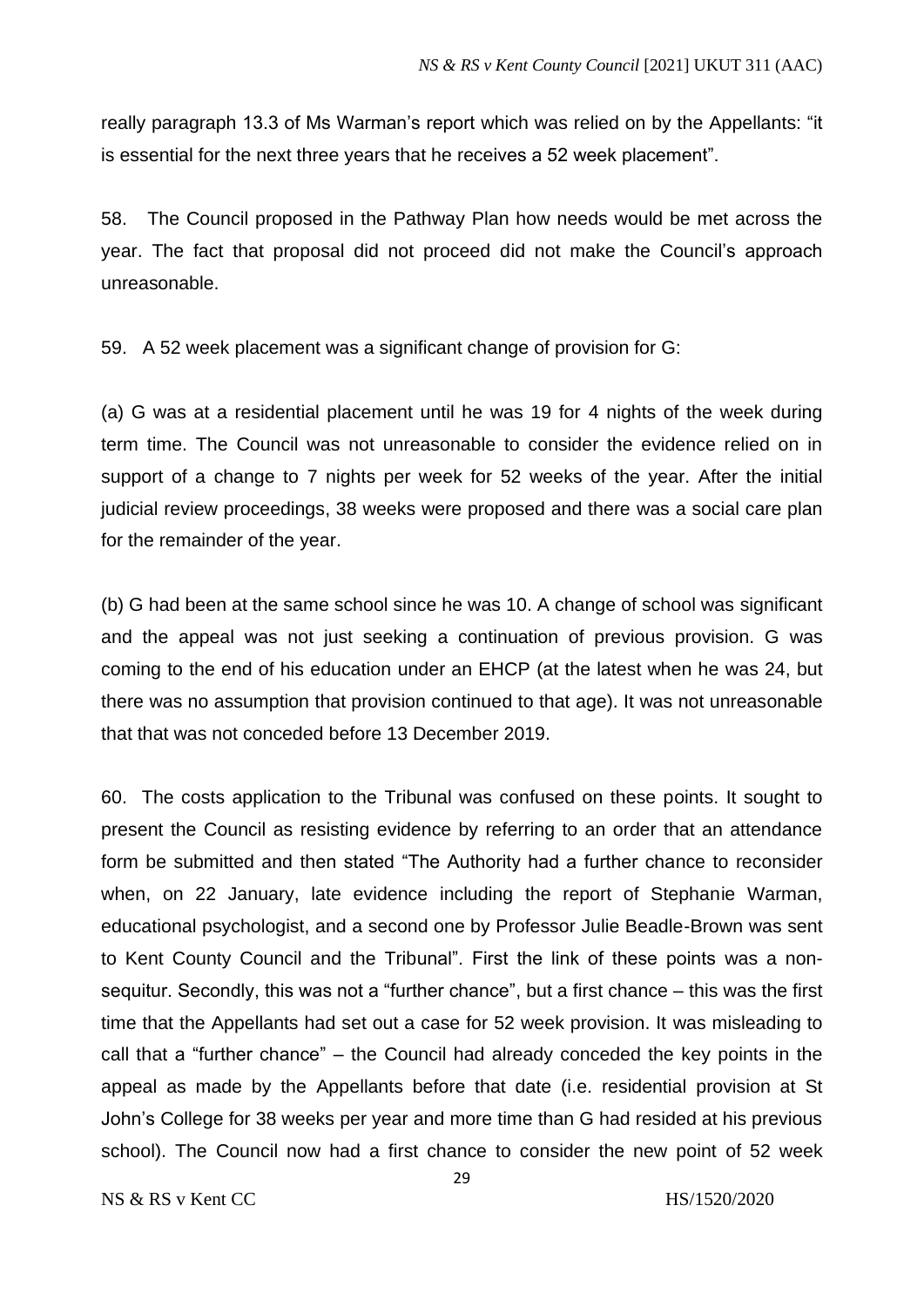provision. Again, the Tribunal did not make an error of law in finding that the Council was not unreasonable in its approach to that issue.

61. The costs application really came down to arguing that the evidence for a 52 week placement appeal had to lead to a quicker concession – an approach unsupported in any of the earlier cases and, in fact, contrary to them. That principle would have a significant impact on the special needs jurisdiction, particularly if applied to equally to appellants and on the basis that rules applied equally to unrepresented parties as to represented parties.

62. The Appellants' reply (28 May 2021) made a lot of factual assertions, but seemed to come down to the same thing (1) the Appellants asked for 52 week provision on 10 January 2020 and (2) served evidence supporting it on 22 January 2020 (reply paragraph 13). It made no sense to say that the Council was arguing for Brogdale until 24 January 2020 (reply paragraph 14) when (i) that was conceded in the High Court in mid-December 2019 (ii) at the end of December a working document was provided specifying St John's College and (iii) in January the Appellants' own further information stated that St John's College was agreed. Indeed the reply of 28 May 2021 went on to say that the Appellants' own further information confirmed on 10 January 2020 that St John's College was already agreed (reply paragraph 26). The Further Information defined the issues remaining as including the extra 14 weeks of provision and stated that the Appellants would quickly send the Council a working document (without which progress towards settlement could not be made).

### **Appeals**

63. Mr Lawson submitted that many of the points made by the Appellants were about what they said that the Council did wrong in conducting the appeal, rather than arguments that Judge McCarthy's decision erred in law. To the extent that those points about the Council's conduct of the appeal arose, many of them were wrong, but the starting point was to identify the challenge in law to Judge McCarthy's decision.

64. S.11(1) of the 2007 Act allowed an appeal to the Upper Tribunal only "on any point of law arising from a decision". The same principles of permission to appeal applied to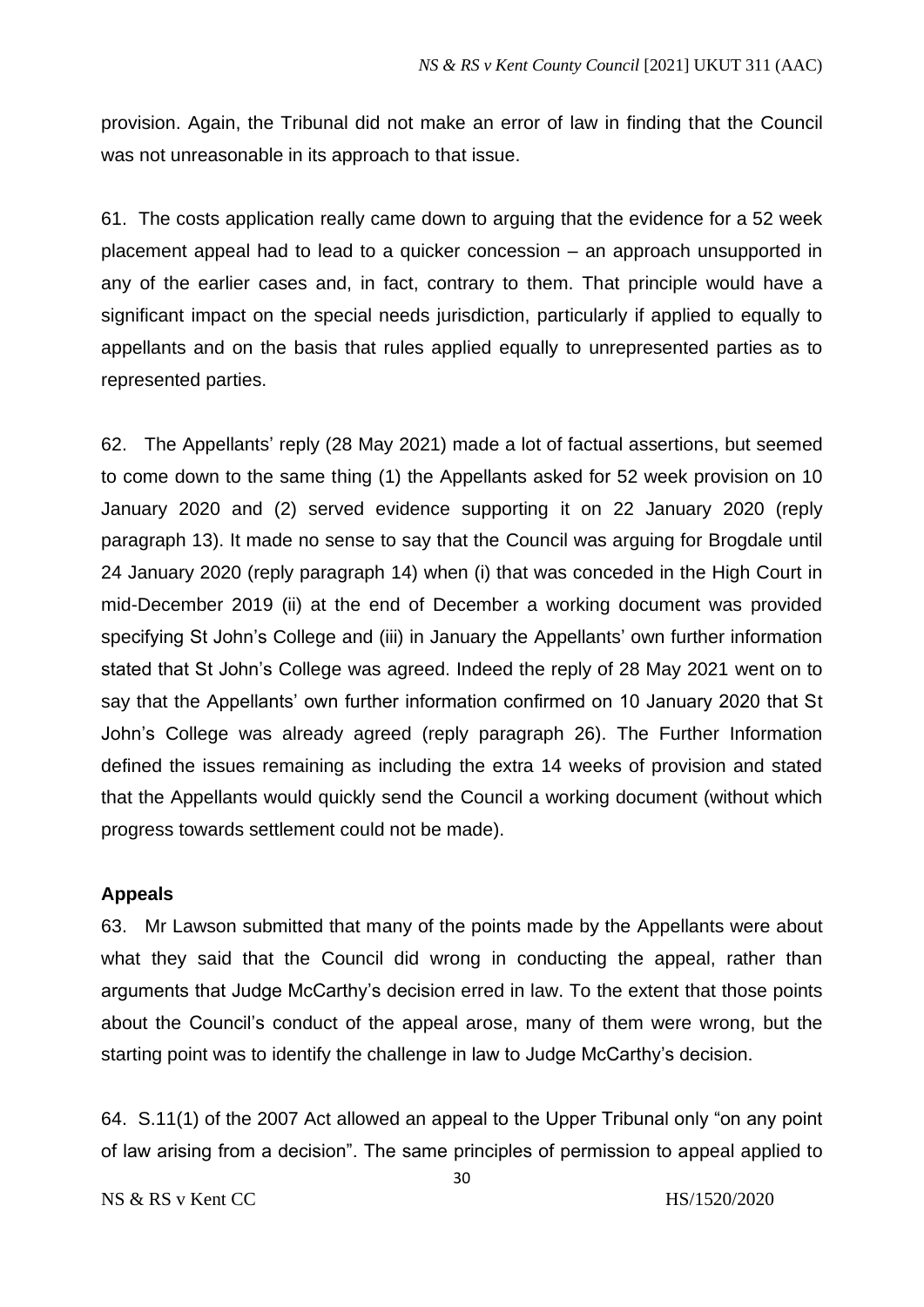costs appeals as for other appeals, *R (Nwankwo) v. Secretary of State for the Home Department* [2018] 1 WLR 2641 at [45], where the Court of Appeal also noted:

> "It is inherent in the nature of a costs decision that it will usually be a discretionary one. Accordingly it may well be difficult in practice for a claimant to succeed in persuading a tribunal or court that there is any real prospect of success in an appeal".

65. That in turn reflected the principle that discretionary decisions

"… are decisions which involve balancing against one another a variety of relevant considerations upon which opinions of individual judges may reasonably differ as to their relative weight in a particular case. That is why they are said to involve the exercise by the judge of his 'discretion'", *Birkett v. James* [1978] AC 297.

# 66. *McPherson v. BNP Paribas (London Branch)* [2004] ICR 1398 stated:

"Unless the discretion has been exercised contrary to principle, in disregard of the principle of relevance or is just plainly wrong, an appeal against a tribunal's costs order will fail."

67. Discretionary decisions were often challenged by asserting that the reasoning was wrong (although the Appellants had not identified specific points which were unreasoned) or that there were misdirections. In *Piglowska v. Piglowski* [1999] 1 WLR 1360 the House of Lords considered an appeal against a judgment of the Court of Appeal which found that a judge had made apparently fundamental errors. Lord Hoffman said:

> "[judicial] reasons should be read on the assumption that, unless he has demonstrated the contrary, the judge knew how he should perform his functions and which matters he should take into account. This is particularly true when the matters in question are so well known as those specified in section 25(2). An appellate court should resist the temptation to subvert the principle that they should not substitute their own discretion for that of the judge by a narrow textual analysis which enables them to claim that he misdirected himself.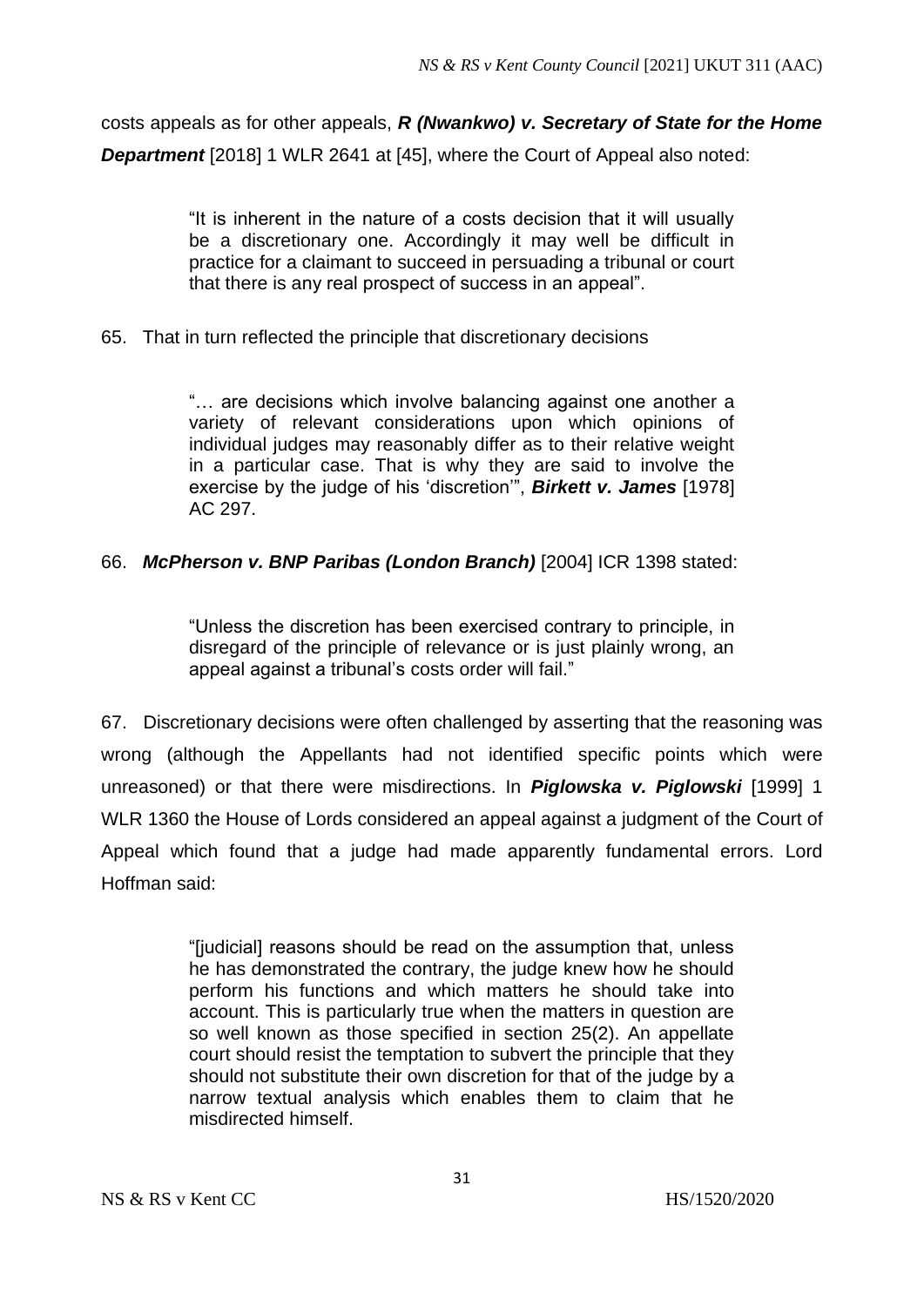68. The Court of Appeal recently looked at the implications of how cost applications are determined in *R(RS) v. Brent LBC* [2020] EWCA Civ 1711:

> "36. The final argument of Mr Johnson, lest he was wrong on his other points, was that this was a case where the Judge received only brief submissions in writing and was asked to make a decision on the papers. He did not have the benefit (that we undoubtedly have had) of detailed written submissions and close oral argument. In *R(Parveen) v Redbridge LB* [2020] EWCA Civ 194 ("*Parveen*"), the Court of Appeal has, in effect, warned this court to be chary of interfering in the exercise of discretion by first instance judges on costs matters. Such judges are often required to take relatively rough and ready decisions, often on the papers only, and it is inimical to an efficient administration of justice if the appeal court pores over the fine details and picks holes in findings. A judge's decision should not be overturned simply because the appellate court, after far fuller argument, might take a different view. In *Parveen* the outcome pivoted upon a variety of non-legal matters. The Court was attracted to certain conclusions that the costs judge, on a relatively rough and ready basis, had not considered persuasive. The Court nonetheless dismissed the appeal and emphasised that, bearing in mind the quite different nature of the hearing before the costs judge and that before the appeal court, the appeal court should only interfere if the conclusion of the costs judge was not " open to him ". The position would have been different had the result been unjust or perverse or had there been an error of law (ibid paragraph [54])."

69. The decision of Judge McCarthy set out the basis of the application made to the Tribunal and gave detailed reasons why he concluded that the Council's approach to the appeal was not unreasonable, dealing with grounds there advanced. The Council submitted that there was no error of approach – Judge McCarthy was right for the reasons he gave and the closer one looked at the detail the less there seemed to be in the costs application. However, the first challenge for the Appellants was identifying an error of approach by Judge McCarthy which allowed the underlying issue to be reconsidered<sup>4</sup>. It was difficult to identify challenges to Judge McCarthy in the grounds of appeal in respect of points given permission to proceed.

<sup>4</sup> For the avoidance of doubt, even if an error of approach were identified, the Council said that the decision was right and the same decision – no order as to costs – should be reached again.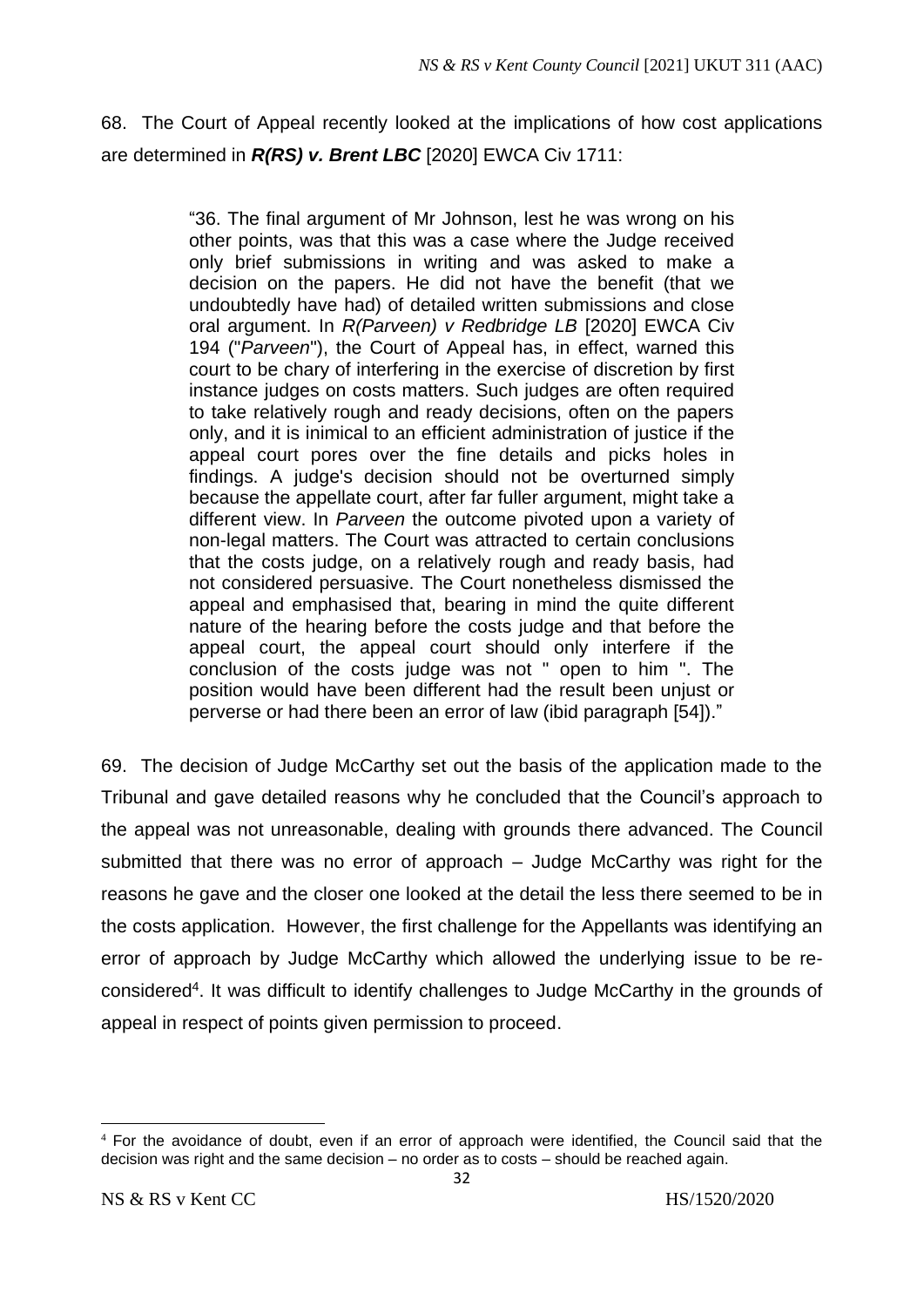# **Alleged Failure To Follow Procedure**

70. The Appellants asserted that the Council was in breach of various technical or procedural points. None of these were included in the grant of permission by the Upper Tribunal and only the first was made in the application to the Tribunal below. They were dealt with briefly, subject to the primary submission that they were not in issue.

71. In any event none of the points should succeed:

(a) the Appellants said that the plan "did not specify a college or type of institution" as required by regulation 12 of the 2014 Regulations. That was simply wrong. The Appellants' own appeal stated "The Local Authority has named a type of placement in Section I of G's EHCP…". The appeal did not say which plan was being criticised, just "its amended EHC Plan". However, it was clear that, before the appeal was commenced, the Appellants had a plan naming a type of placement.

The Appellants might be asserting that only certain descriptions of types of placement were allowed in Section I. That was wrong, but it was certainly contrary to practice. It was wrong because neither regulation 12 nor s.37 of the 2014 Act, both referred to by the Appellants, limited the type of placement which could be specified in Section I. The Appellants might mean s.38, but that listed placements to which certain procedural rights applied and not all possible placements. In any event their assertion was contrary to practice in a jurisdiction where appellants, respondents and tribunals included in Section I short descriptions and long descriptions covering a range of areas<sup>5</sup>. The expert First-tier Tribunal was well placed to consider the costs application in the light of that practice. The terminology used by the Council set out the stage of education and whether the provision was mainstream or special. It was not arguable that that was a default, let alone one meriting a costs sanction. The Tribunal amended Section I of G's plan to include provision which was not within the terms which the Appellants relied on here.

<sup>5</sup> That variably included: (1) stage of education, primary, secondary etc; (2) mainstream or special; (3) residential or day; (4) number of weeks of attendance; (5) ownership: independent or state; and (6) type of SEN provided.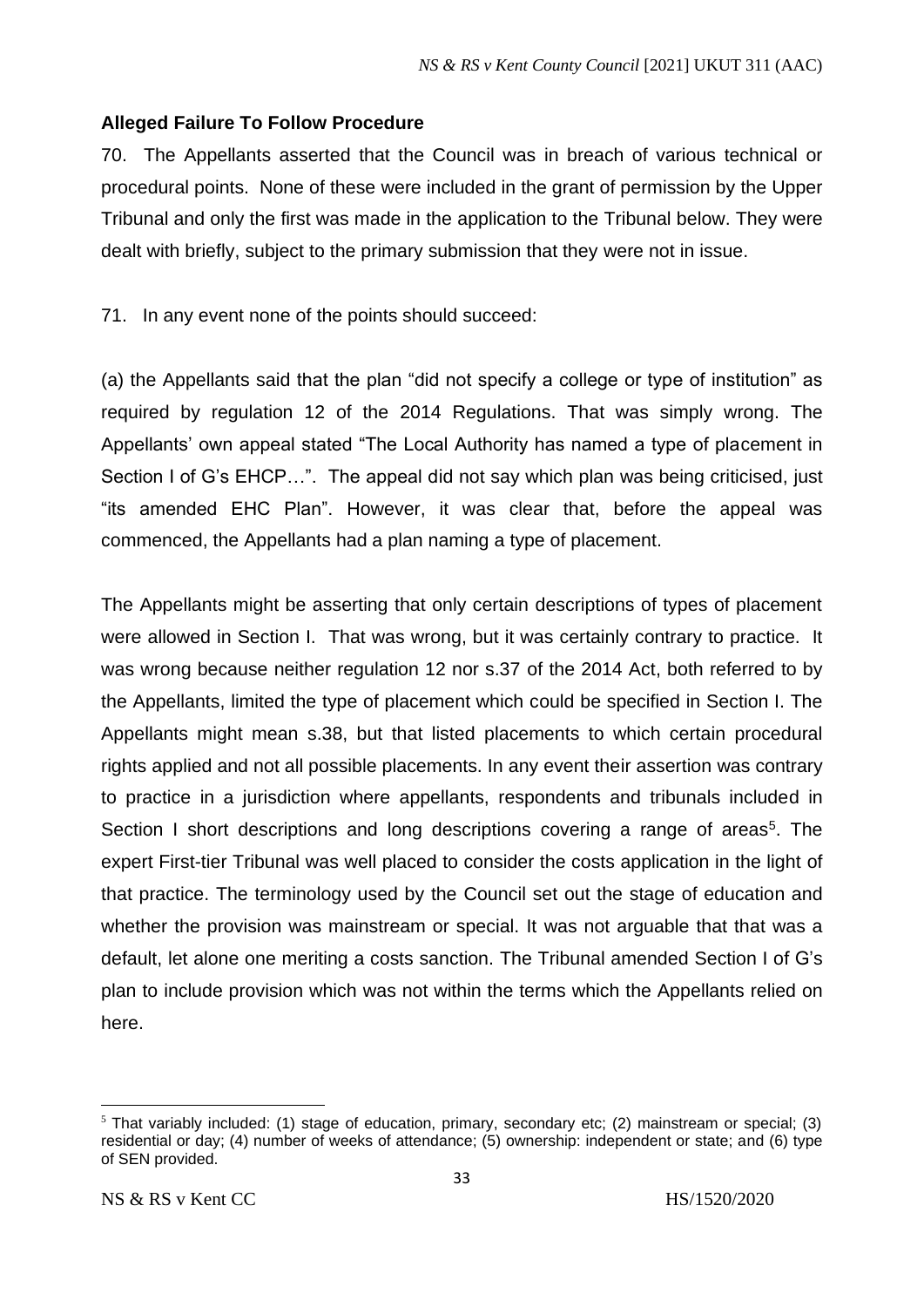(b) there was no statement of opposition to the case. That is also wrong. The response stated that "The Local Authority continues to oppose this appeal …". The cover letter stated that "I confirm that the LA wishes to oppose the above appeal on the grounds contained in the attached response".

(c) any documents which supported any opposition to the appeal. That point was misconceived. The rule was to provide documents which existed and not to generate documents. It was common that limited documents were provided by local authorities at that stage, other than documents from the current school placement (G was out of school) and it was common that local authorities had few documents where a child or young person had been in independent provision (here there were reports from Helen Allison, the former school, and a clinical psychology report from Helen Allison from 2017). The rule required the Council to lodge what it had, but for a person who had been in private provision since 2010 and then out of school that would be limited. The appeal was commenced with a promise by the Appellants to instruct experts to obtain evidence. That was said in July 2019 and the reports were provided in late January 2020. The Appellants did not have a case until they served evidence during the course of the appeal.

(d) no attempt was made to obtain G's views. That was at best unfair. The response stated "G provided his views in Section A of the EHCP. Unfortunately, these are not detailed and G's parents have confirmed that this is a confirmation of his lack of capacity. The underlying document stated "My name is G. My family is mum, dad" and his parents added "As G's reply indicates, he lacks capacity to complete this form and to make decisions about his educational future". The Council response dealt with that point directly and it was unfair to suggest otherwise.

72. The Council submitted that breaches of the underlying SEN system were not a basis for costs orders in the First-tier Tribunal. Rule 10(1)(b) of the 2008 Rules referred to acting unreasonably in bringing, defending or conducting proceedings. That that did not extend to include steps taken in administering the SEN system or otherwise before proceedings, let alone months before them. Here Section I of the EHCP was from 7 May 2019, the appeal was brought on 31 July 2019 and the Appellants' solicitors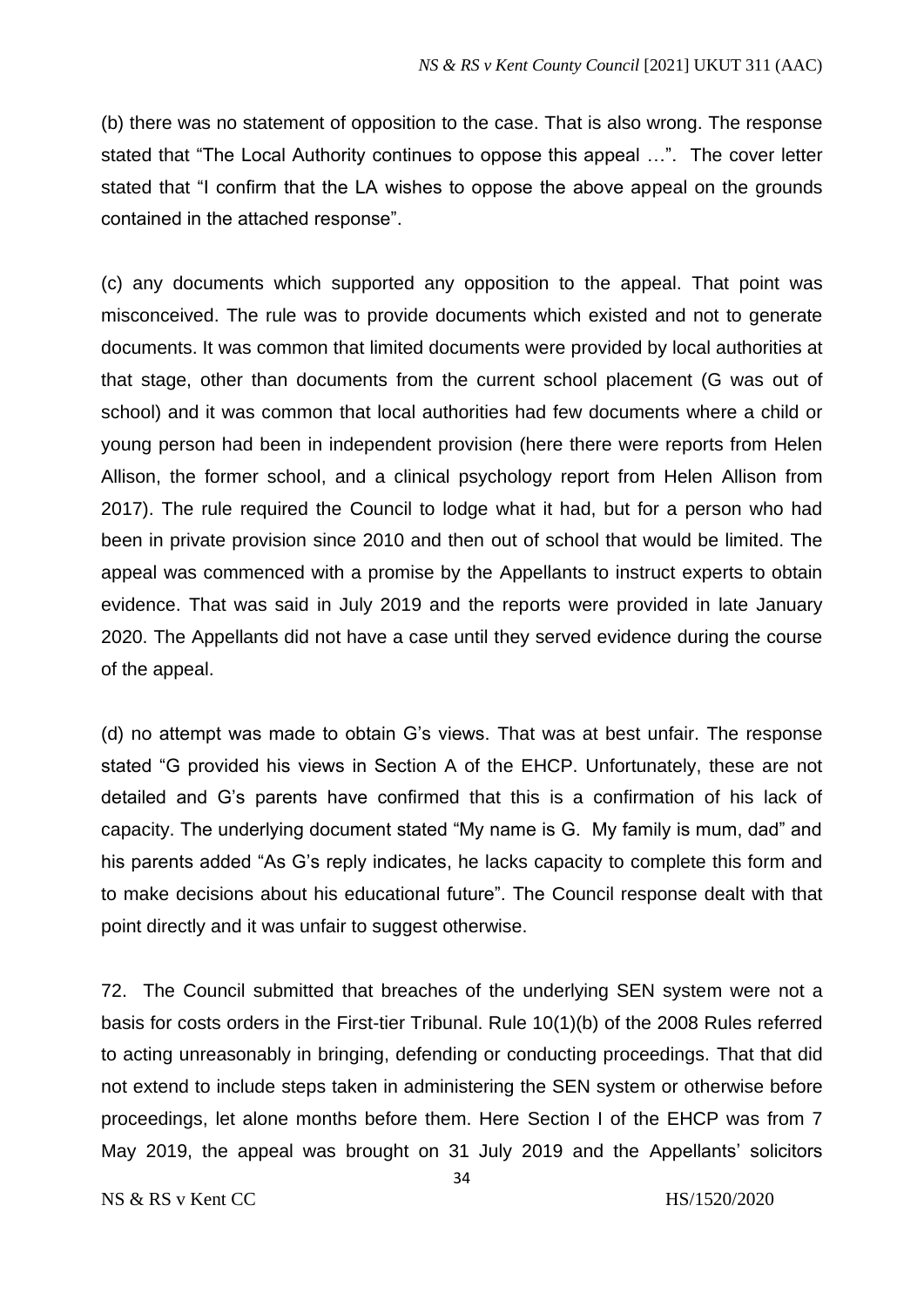(whose costs were sought) were instructed in October 2019. Acts before proceedings (and so long before proceedings) could not be unreasonable actions in defending the proceedings.

73. Accepting the points made by the Appellants would also have significant implications for parties in appeals to the First-tier Tribunal. The SEN system also put obligations on parents, for example to respond to consultations about plans within a certain time or to nominate proposed schools to the local authority, so that a formal consultation can take place with the school. It would be a significant change to move from a situation where the Tribunal was seen as costs-free, absent special circumstances, to a situation where parties sought costs orders on the basis of alleged defaults arising outside the Tribunal Rules and before either party had indicated there might be Tribunal proceedings. That would also stretch too far the principle that unreasonable behaviour need not be causative of costs in the proceedings.

# **Lack of Evidence**

## **(i) This Appeal**

74. Lack of evidence was not a basis for a costs order (1) in this jurisdiction; (2) where a party conceded the main points of the case $6$  early in its course, before any party served evidence; and (3) where the evidence in favour of a new point<sup>7</sup> was really from one witness, served late in the case (just 3 weeks before the hearing date listed at that point), and (4) where what was sought, 52 week provision, is unusual and reasonably requires evidence from the party seeking it.

75. The Council's evidence was limited, but so was the Appellants'. There was no evidence in favour of 52 week provision until 22 January 2021 and then the evidence was in part of one report. Only at that point was there a working document with specific amendments, so only from that point could there be movement towards a settlement.

76. The Tribunal had G's Pathway Plan and the underlying assessment produced by the Council. That included agreeing to weekend residential provision and (before the 52

 $6$  Residential, the college, 38 weeks, weekends as set out above.

 $752$  weeks.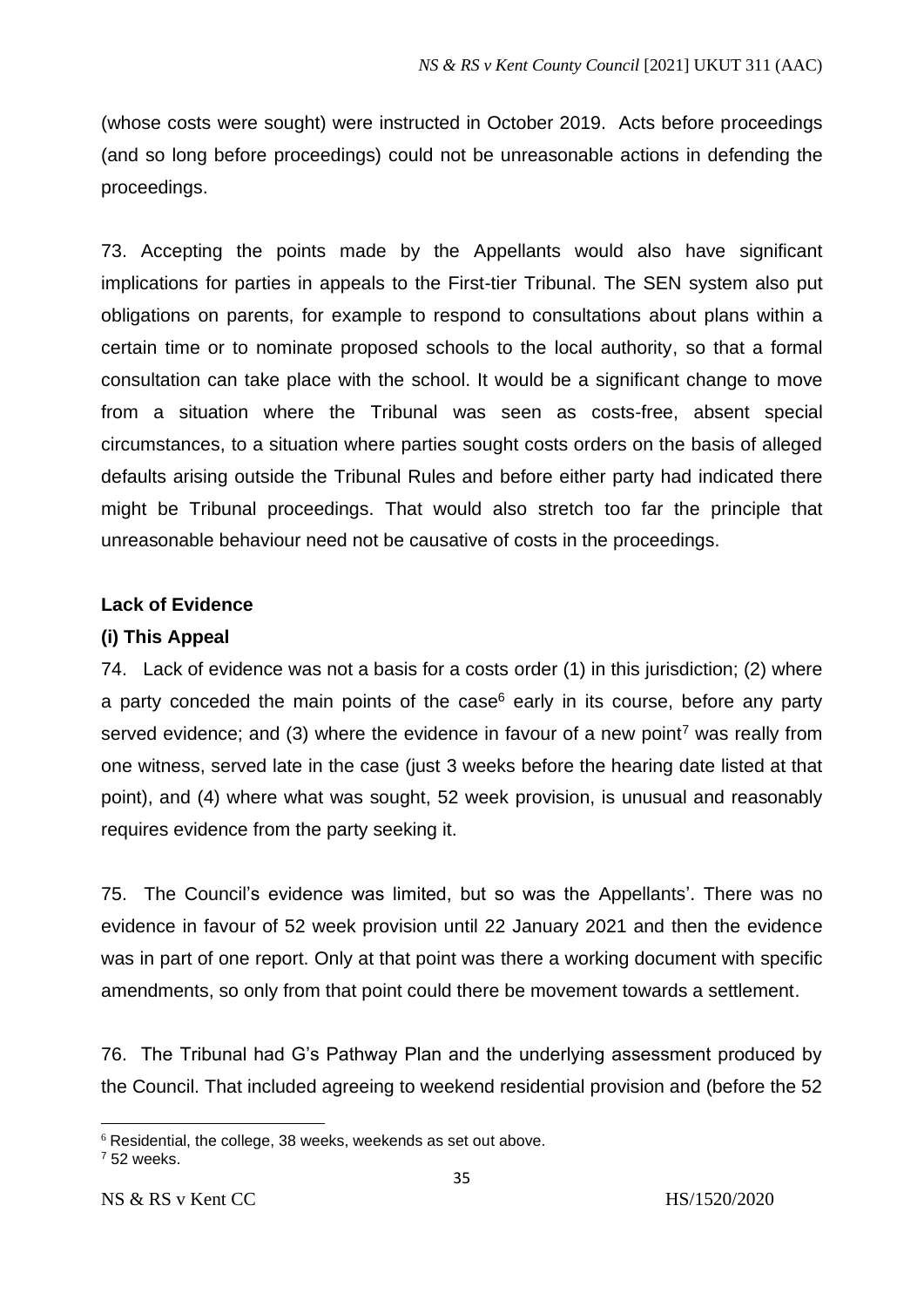week element of the placement was sought and agreed) providing day and night care for G in various ways when he was out of college. The assessment considered many aspects of G's presentation in detail including daily living skills, identity, family, behaviour, education, health and finances. The plan and assessment were together 54 pages long and set out provision for G within and outside college as well as an assessment of his needs. The assessor explained:

> "In my view G's needs would be met by a 38-week termly boarding placement. This would provide a balance between ensuing that G maintains a strong presence both within his college setting and within his home and family life, something that it is clear is valued by both G and his parents and which the local authority has a duty to promote. By staying at college weekend term-time and returning home for college holidays, I also consider that the number of transitions for G would be at a level manageable to him".

# **(ii) This Jurisdiction**

77. Judge McCarthy was also clear that a party did not need evidence on every point because (1) the Tribunal must assess a case and the evidence relied on and decide if it was reliable – evidence was not just accepted because there was no contrary evidence; and (2) a party was entitled to defend a weak position. Those points reflected the practice of this specialist Tribunal, where members were appointed for subject matter expertise and were allowed to use their expertise in determining appeals:

> "A specialist tribunal, such as the SENDIST, can use its expertise in deciding issues [including rejecting expert evidence], but if it rejects expert evidence before it, it should state so specifically …… where the specialist tribunal uses its expertise to decide an issue, it should give the parties an opportunity to comment on its thinking and to challenge it" *L v Waltham Forest LBC* [2003] EWHC 2907, [2004] ELR 161.

78. A change would be significant and have wider effects:

(a) both the other party and the Tribunal were entitled and/or required to consider the evidence in support of propositions. For example the Tribunal had to approve settlements and should not just "nod through" agreements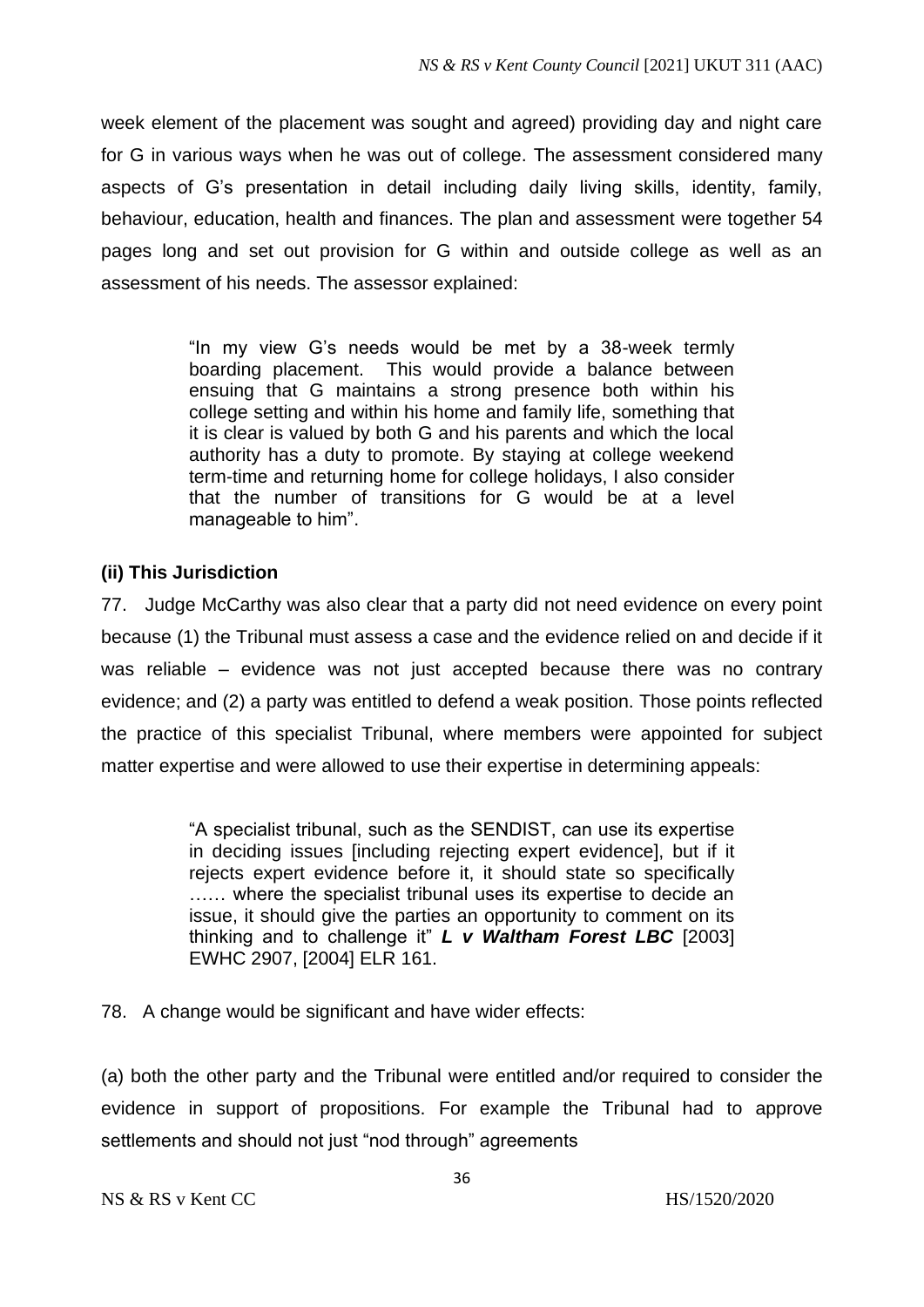(b) a move for a child or young person into residential provision, particularly for 52 weeks per year, was significant. It changed where the young person would live. It risked institutionalisation. It was expensive (the Appellants estimated the cost at £1 million<sup>8</sup>). Again, the Tribunal and the local authority must be entitled to see the evidence in support of that proposal. The Tribunal could reject a report arguing for waking day provision even in the absence of contrary evidence, if (for example) the proposal did not amount to waking day provision on a proper understanding of the authorities

(c) parties often went to the Tribunal with no evidence of their own either at all (for example parents with limited resources for reports) or in particular areas (for example local authorities without their own therapy services to call on; parents on many issues about schools). They relied on questioning witnesses, often with the help of the Tribunal. There was detailed social care evidence before the Tribunal about 38 and 52 week provision. If a local authority could not proceed in that way, many parents would find that they could not take their case to a hearing

(d) an alternative challenge was that local authorities sometimes faced well-funded appeals on comparatively minor questions<sup>9</sup>. What, for example, could a local authority do where parents served therapy, psychology and specialist teacher reports for an appeal over issuing a plan for a child with limited extra needs? The authority either obtained evidence in each area of expertise, diverting staff from making provision to giving evidence or it went to the hearing hoping to challenge the reports served by the parents (for example to show that the level of provision recommended was in excess of level of difficulty diagnosed – Tribunals might in practice accept that point without a report in response).

<sup>&</sup>lt;sup>8</sup> A figure supported by paragraph 1 of the Appellants' original reply to the response on costs where the figure of between £750,000 and £1 million for a three year placement is quoted.

<sup>9</sup> Any question was important to the people involved, but it was recognised (e.g. in the overriding objective) that issues did vary.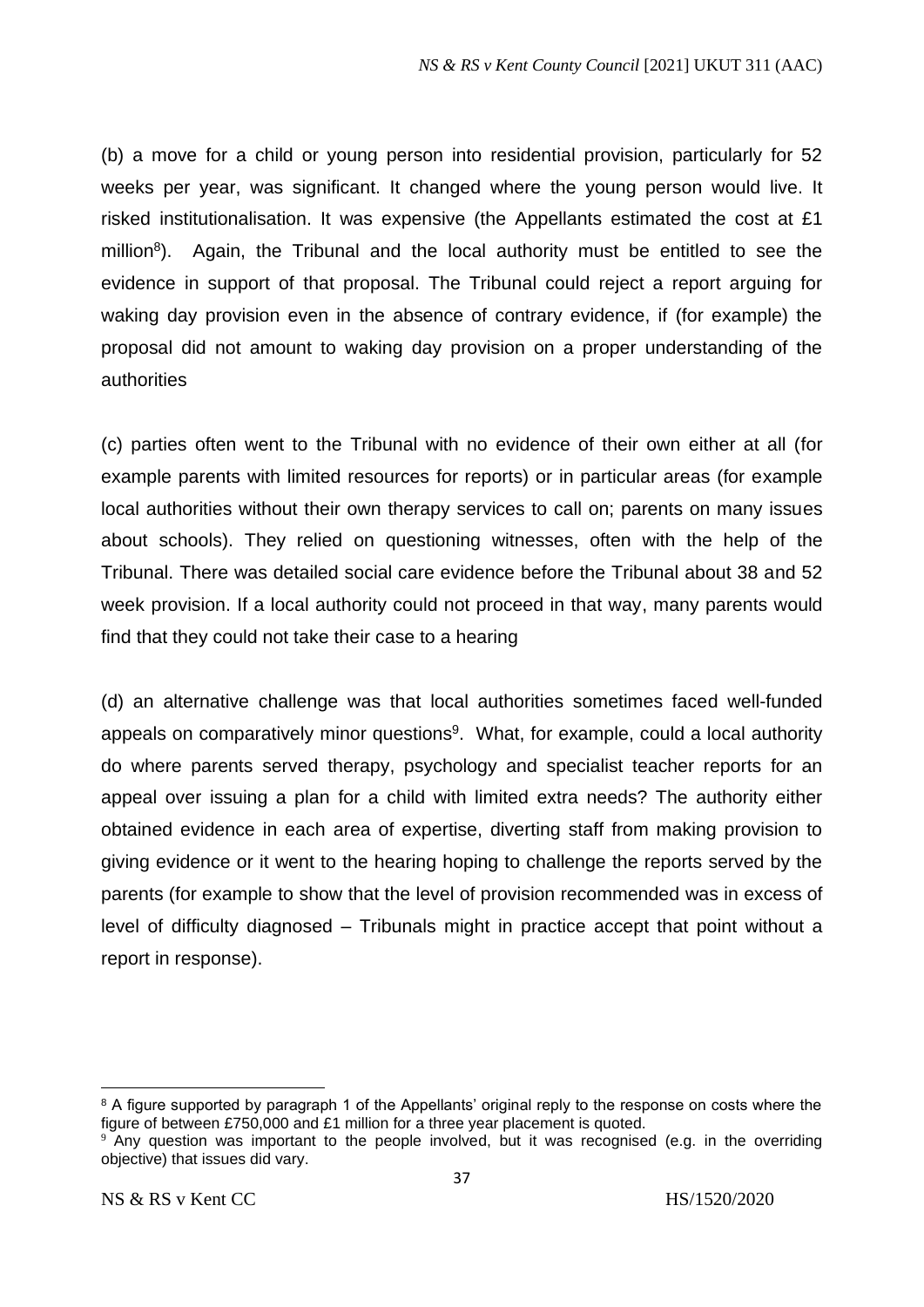79. The Council was entitled to continue to the hearing and question Ms Warman about her report or, if she were not called, submit that the evidence overall was not in favour of the exceptional position that G required education all day, every day.

80. The Council also relied on the decision of the Deputy Chamber President as supporting Judge McCarthy's view of common practice in the First-tier Tribunal, in particular paragraph 5 of her decision.

## **Case Management**

81. The Tribunal case managed the case in response to applications from the Appellants. Neither they nor the Tribunal criticised the Council for the points now taken by the Appellants. For example, their solicitors asked for a particular college to be named (and it was), but did not say that no type of placement was named. The Tribunal made an order relating to the response, but not raising any of the points now made by the Appellants. The order set out that the response must include an attendance form, the views of the young person and the reasons for opposing the appeal. The Tribunal concluded that one of these was missing (the attendance form) and ordered that it be provided. It did not suggest that the others were missing. There was a further order on 15 November.

82. The fact that none of the points now taken occurred to the Appellants' solicitors at the time or to the Tribunal told against the idea that the Council was preparing the case in an unreasonable way. That needed to be seen in the light of the parties' knowledge – the judicial review proceedings, the Pathway Plan assessment and the provision plan, the early concession of residential provision and the late and limited evidence for 52 week provision.

83. Finding that the Council was unreasonable in its conduct of the proceedings would encourage more procedural applications to the Tribunal. If the defence were unreasonable, the Council should surely have been debarred from defending the appeal. It was telling that it did not occur to the Appellants' solicitors to apply for that or to the Tribunal to order it. Were it the conclusion of this appeal, there would be more applications, including against appellants.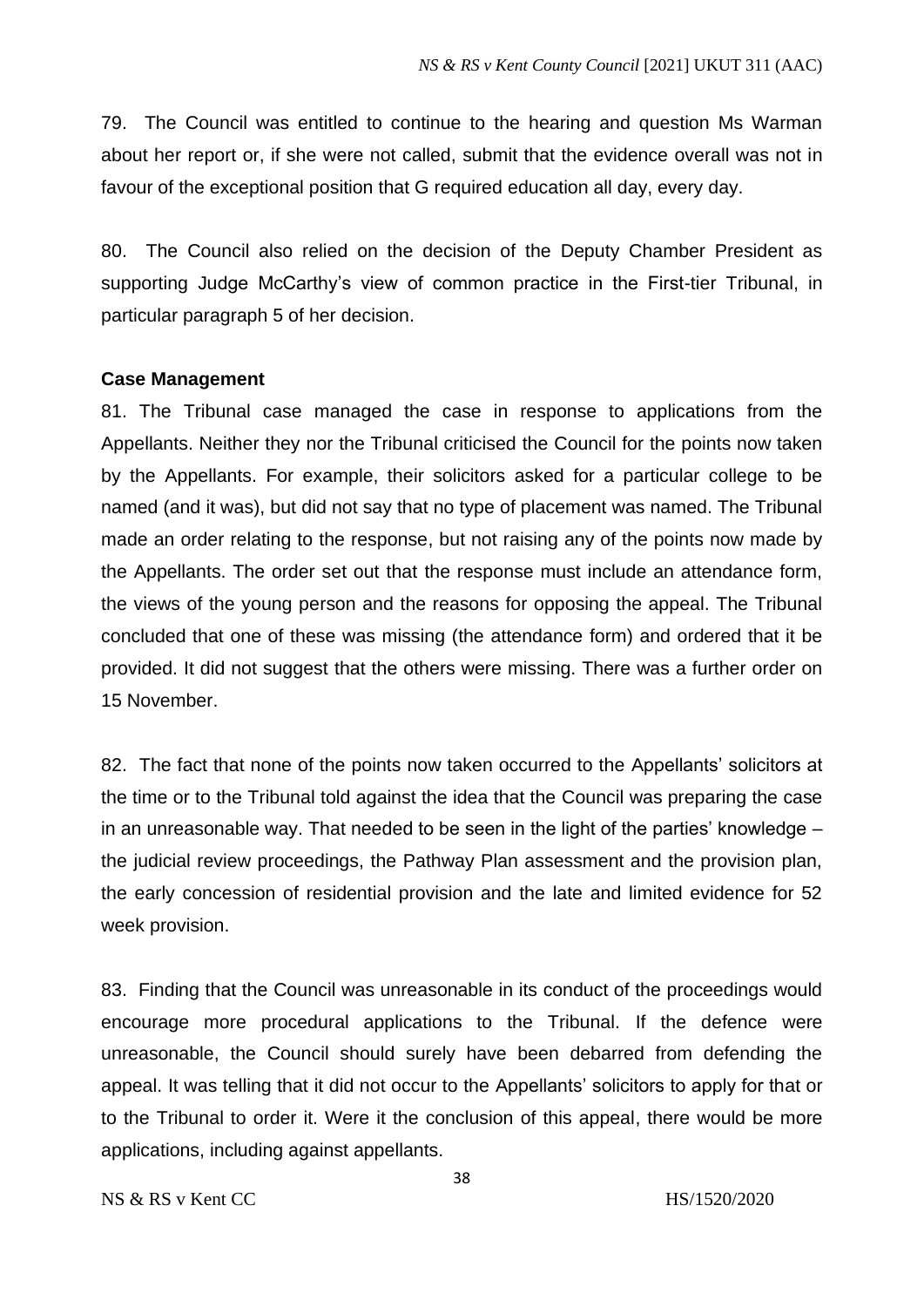### **The Alleged Default: When Did It Occur?**

84. The Appellants did not suggest breach of any order. The directions required that parties serve "any further written information … on which they intend to rely". The Tribunal was unusual for still having "party experts" rather than joint experts and there was no breach of an order to serve reports. The terminology of the directions expressly envisaged that evidence might not be served and the order was limited to evidence on which a party intended to rely. The rules and directions supported the approach taken by Judge McCarthy.

85. The costs application to the Tribunal was not put on the basis of criticism of the time to concede a 52 week placement. It was clear why that was. First, it was contrary to Upper Tribunal authority to make an award on that basis. Secondly, the Appellants wanted all their costs and not the costs of some part of March 2020. Third, no significant work took place at that time which did not have to happen anyway (e.g. the working document).

#### **The Drafting of Section F**

86. The Appellants argued that Section F was not changed when the plan was issued. That was not responded to in detail as it was understood not to have permission. However, it was denied that Section F as drafted by the Council required waking day provision. Where waking day was in Section F it was usually stated in terms. For example, G's plan now stated G "requires a college which provides a waking day curriculum… The college will offer a 52 week waking day curriculum" [EHCP post hearing page 24].

### **How Should Costs Applications Be Determined?**

87. In giving permission to appeal, I said that I would consider which judge should determine costs applications in the First-tier Tribunal. Rule 10 of the 2008 Rules set out the procedure for applying for costs: applying within 14 days of the disposal of the proceedings and the other party to have a chance to reply. Mr Lawson therefore made submissions in relation to that matter.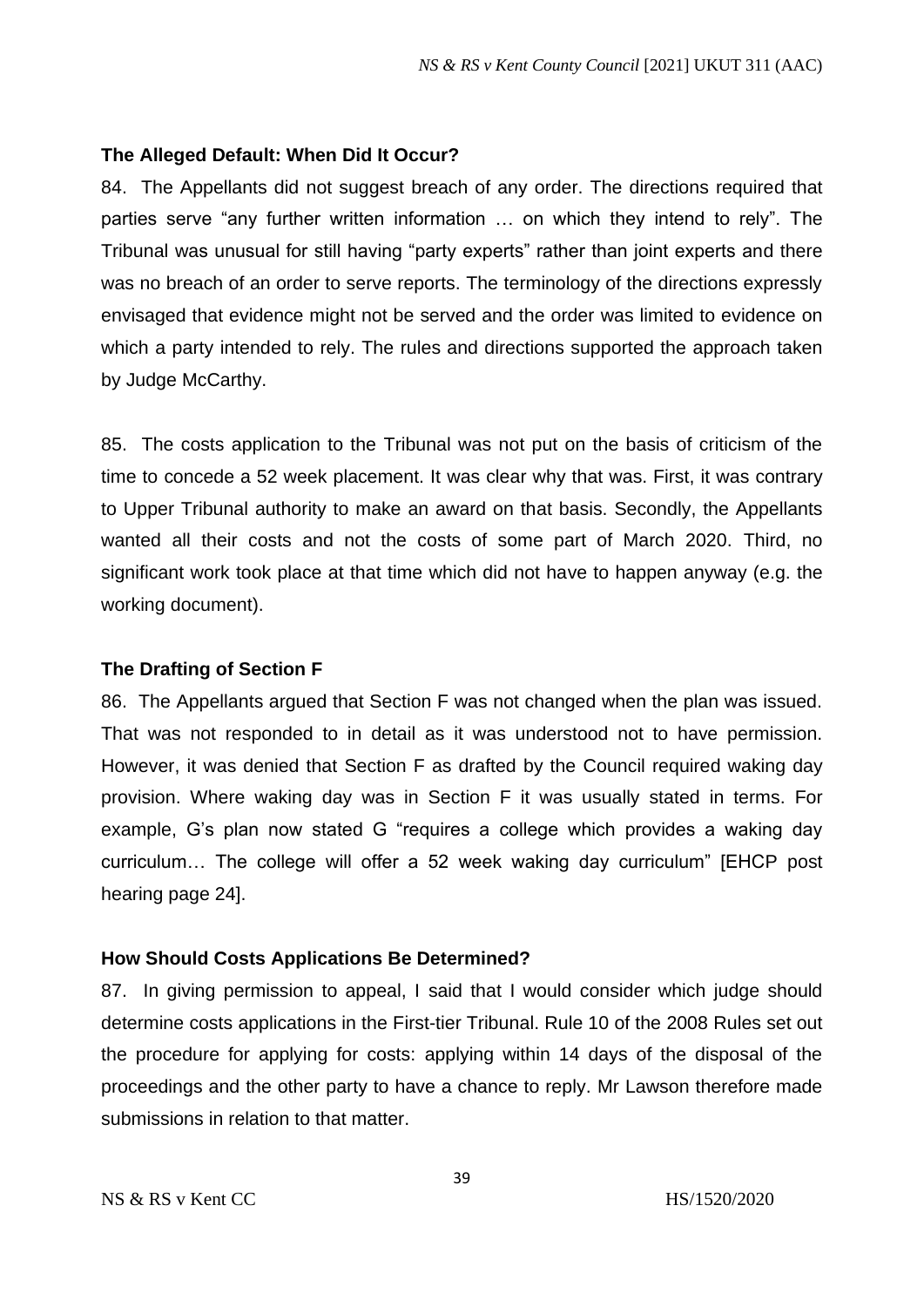88. There were two central decisions in determining costs: liability and quantum. Where judicial review claims settled, liability was dealt with by an application on the papers with submissions limited to 2 sides and the application was usually determined by a judge with no prior connection with the case (See Annexe 5 to the Administrative Court Guide<sup>10</sup>). The judge only determined liability. Quantum was left for detailed assessment. In the current case the application was not based on the hearing itself and so there would be limited benefit of the hearing judge determining the application.

89. In CPR 44.1 summary assessment was defined as "the procedure whereby costs are assessed by the judge who has heard the case or application". However, in *Transformers and Rectifiers Ltd v Needs Ltd* [2015] EWHC 1687 (TCC) Coulson J held that this did not preclude the costs being determined by another Judge. Cook on Costs commented at para 27.2 "We confess that we find this interpretation challenging". This might be the basis on which summary assessments were made by the trial Judge in ordinary civil claims, but there was no equivalent to this provision in the 2008 Rules. Furthermore

(a) in an ordinary civil claim, where costs followed the event, the primary issue was which party succeeded on which points. The trial judge was best set to determine that. Complex cases were often case managed by one judge pre-trial, but the trial judge still usually dealt with costs

(b) in a Tribunal claim costs required the claiming party to show unreasonable conduct. The trial judge might not be better placed to determine that than any other judge. If there had been consistent case management before a hearing, that judge might be best placed to determine the case. The trial judge would know how the issues came out at the final hearing, but that was not the key part of an application for costs based on the conduct of an appeal

10

[https://assets.publishing.service.gov.uk/government/uploads/system/uploads/attachment\\_data/file/91352](https://assets.publishing.service.gov.uk/government/uploads/system/uploads/attachment_data/file/913526/HMCTS_Admin_Court_JRG_2020_Final_Web.pdf) 6/HMCTS Admin\_Court\_JRG\_2020\_Final\_Web.pdf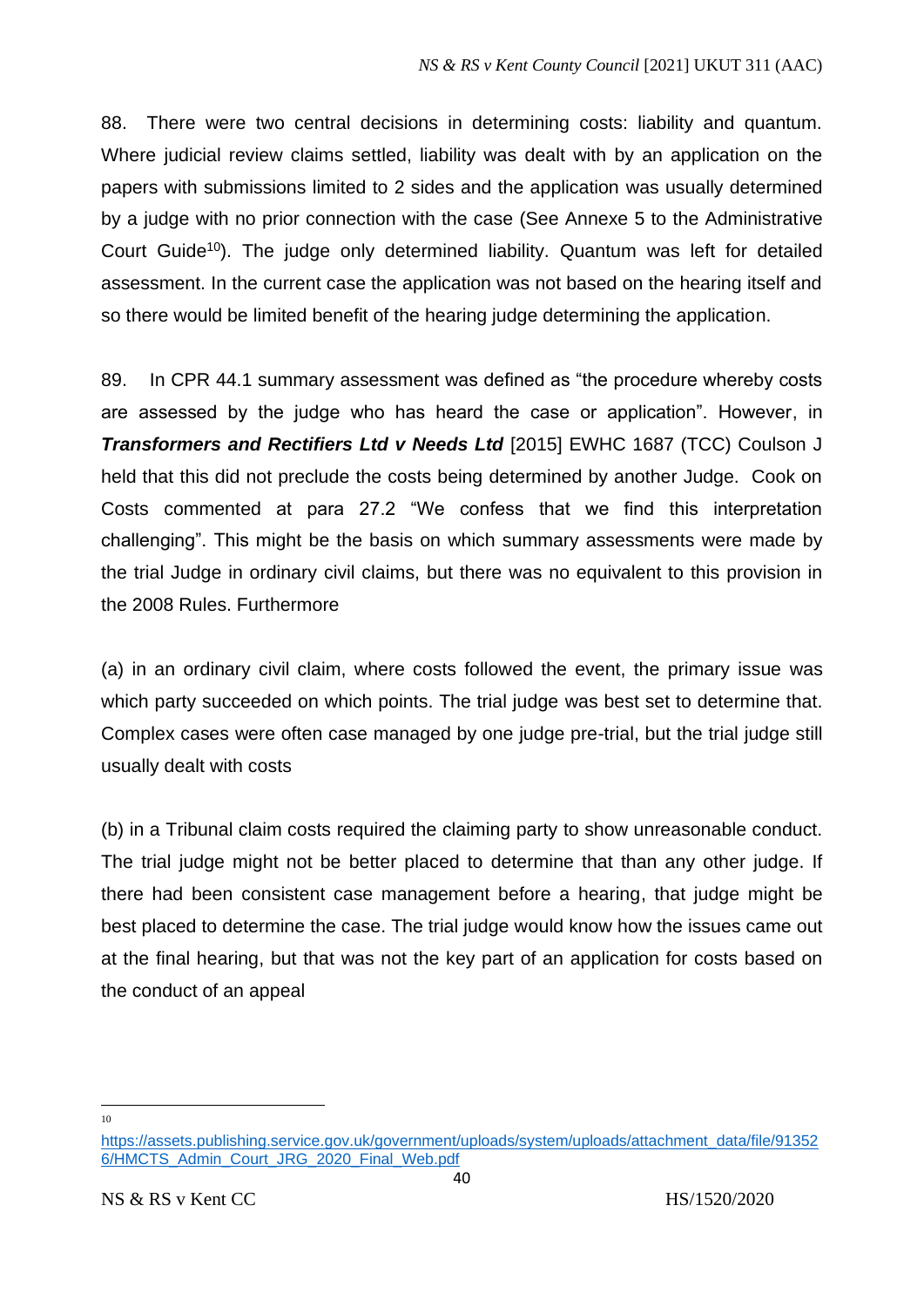(c) the trial judge might be in a minority in the decision. Was the duty to determine the costs application as the two expert members might see it, given their views in the discussion, or as the trial judge himself saw it? If the application were determined by the trial judge, was that on the basis that the parties were getting the same tribunal again or because that person had greater case knowledge?

# **Authority**

90. The point that reports need not be accepted and late concessions were not a basis for a costs order was made by Judge Jacobs in *HJ v. Brent LBC* (see above) at [19]- [20] where the authority conceded on the day of the hearing

91. Judge Rowley explained that costs applications involved a 3 stage process (see *MG v. Cambridgeshire CC* above) at [28]. The second and third points in that process were discretionary; even if unreasonable conduct were found, that did not necessarily mean that there should be a costs order. The Council denied that there was unreasonable conduct and said that, even if the Tribunal found otherwise, no order should be made.

92. The recent decision in *JW v. Wirral MBC* allowing a costs appeal was a very different case, where a local authority had repeatedly changed its position, attempted to bring Section I into the appeal and had failed to comply with directions. Furthermore Judge McCarthy's decision in the instant case did deal with the issues before him, unlike the decision in *JW* at [46]. The instant appeal should not be allowed as the second and third grounds of appeal in *JW* did not get permission (at [67]).

93. The Appellants' own approach to the appeal included steps which could be criticised, including serving evidence 3 weeks before the date listed for the hearing, not using the Tribunal's social care recommendation power and proceeding to a hearing which the Upper Tribunal considered was unnecessary.

94. The Council therefore supported the decision of Judge McCarthy and the reasons given by him.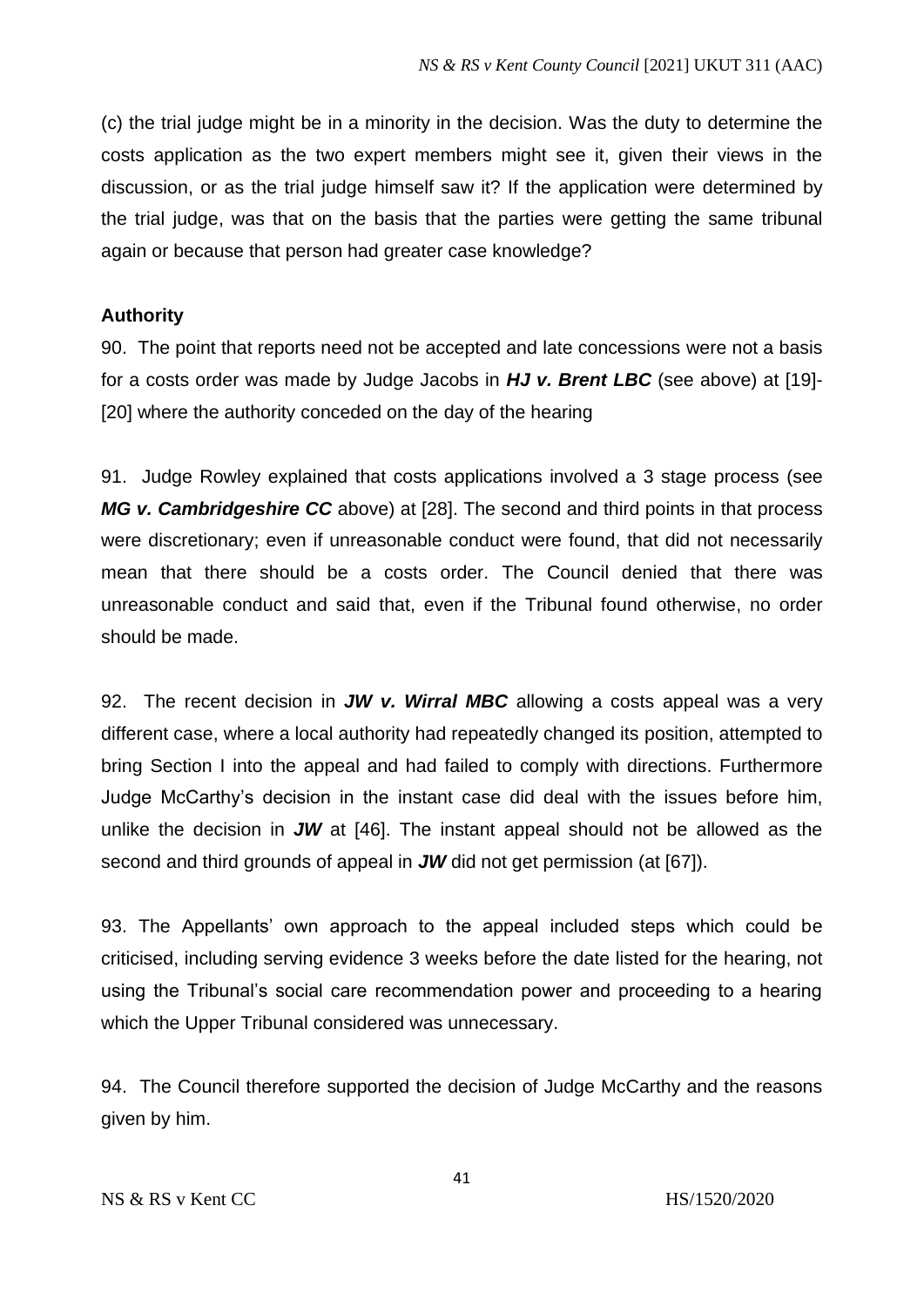# **Analysis**

95. Before I begin the analysis of the position, there are three matters with which I should preface my conclusions. First, this is an appeal against the decision of Judge McCarthy, not against the Deputy Chamber President's refusal of permission to appeal. Although I have read Judge Tudur's refusal of permission, that is only by way of background and I have in effect put her decision to one side and considered the matter afresh in the light of the parties' oral and written submissions.

96. Secondly, this is an appeal against the exercise of a judicial discretion. The cases relied on by Mr Lawson in paragraphs 64 to 68 above are very much in point, particularly those of *Piglowska* and *R(RS).*

97. Thirdly, it follows from that that it does not matter, with whatever degree of certainty, that the appellate court or tribunal considers that it would or might have reached a different conclusion. What matters is whether the decision under appeal is one that no reasonable Judge could have reached. The appellate court ought not to interfere unless it is satisfied that the Judge's conclusion lay outside the bounds within which reasonable disagreement is possible.

# **The Council's Conduct Up To 1 April 2020/The Naming of the Placement in Section I**

98. Mr Friel submitted that the repeated breaches of the rules by the Council was indicative of its unreasonable behaviour. I must therefore analyse the alleged defaults to see if a breach of the rules is made out.

99. It is important to remember that the jurisdiction to make an adverse costs order for unreasonable behaviour arises under rule 10(1)(b) which provides (with emphasis added) that

> "10(1) Subject to paragraph (2), the Tribunal may make an order in respect of costs *only*—

…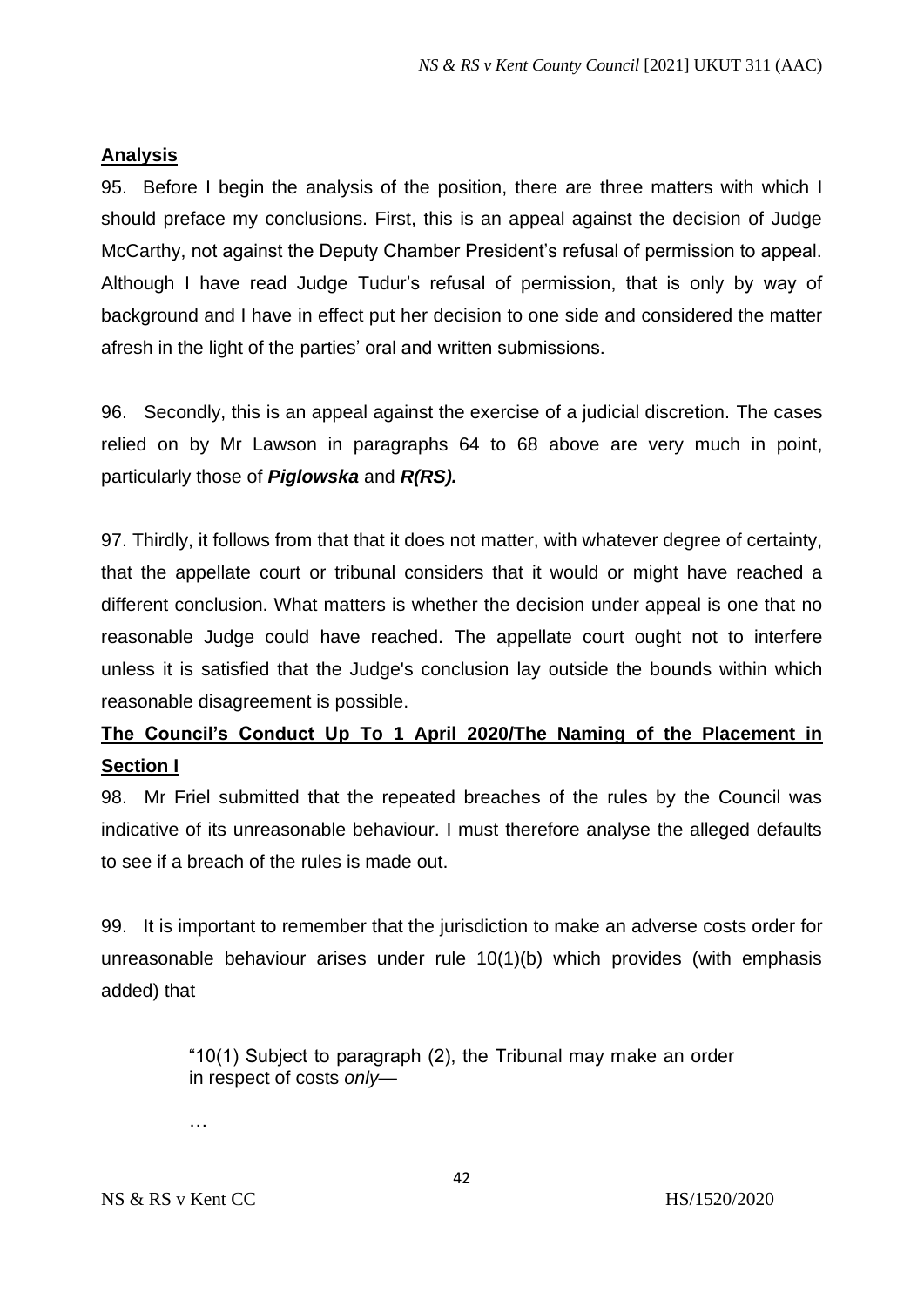(b) if the Tribunal considers that a party or its representative has acted unreasonably *in bringing, defending or conducting the proceedings".*

100. In the first place, Mr Friel submitted that there had been a breach of rule 12 of the 2014 Regulations in the failure to name an institution in Section I of the ECHP in May 2019, a default which was not rectified until October 2019 (and even then improperly by the naming of the unsuitable Brogdale).

101. There are two answers to that submission. As is apparent from the terms of rule 10(1)(b), conduct before the commencement of proceedings cannot fall within the ambit of such a costs application. The fact that the Council did not make any nomination of a school or institution in Section I of the EHCP in May 2019, when the appeal was not brought until 31 July 2019, falls outside the jurisdiction to make an adverse costs order.

102. In addition, however, what the Council did in May 2019 was to state in Section I that

> "[G] will continue to attend Helen Allison School, a specialist provision until July 2019. From September 2019 the Local Authority will maintain G within a Mainstream Further Education Provision".

103. What regulation 12 of the 2014 Regulations provides is that

### "**Form of EHC plan**

12(1) When preparing an EHC plan a local authority must set out—

…

(i) the name of the school, maintained nursery school, post-16 institution or other institution to be attended by the child or young person and the type of that institution or, where the name of a school or other institution is not specified in the EHC plan, the type of school or other institution to be attended by the child or young person (section I) …"

104. In other words it is sufficient either to set out the name and type of the school or institution "or, where the name of a school or other institution is not specified in the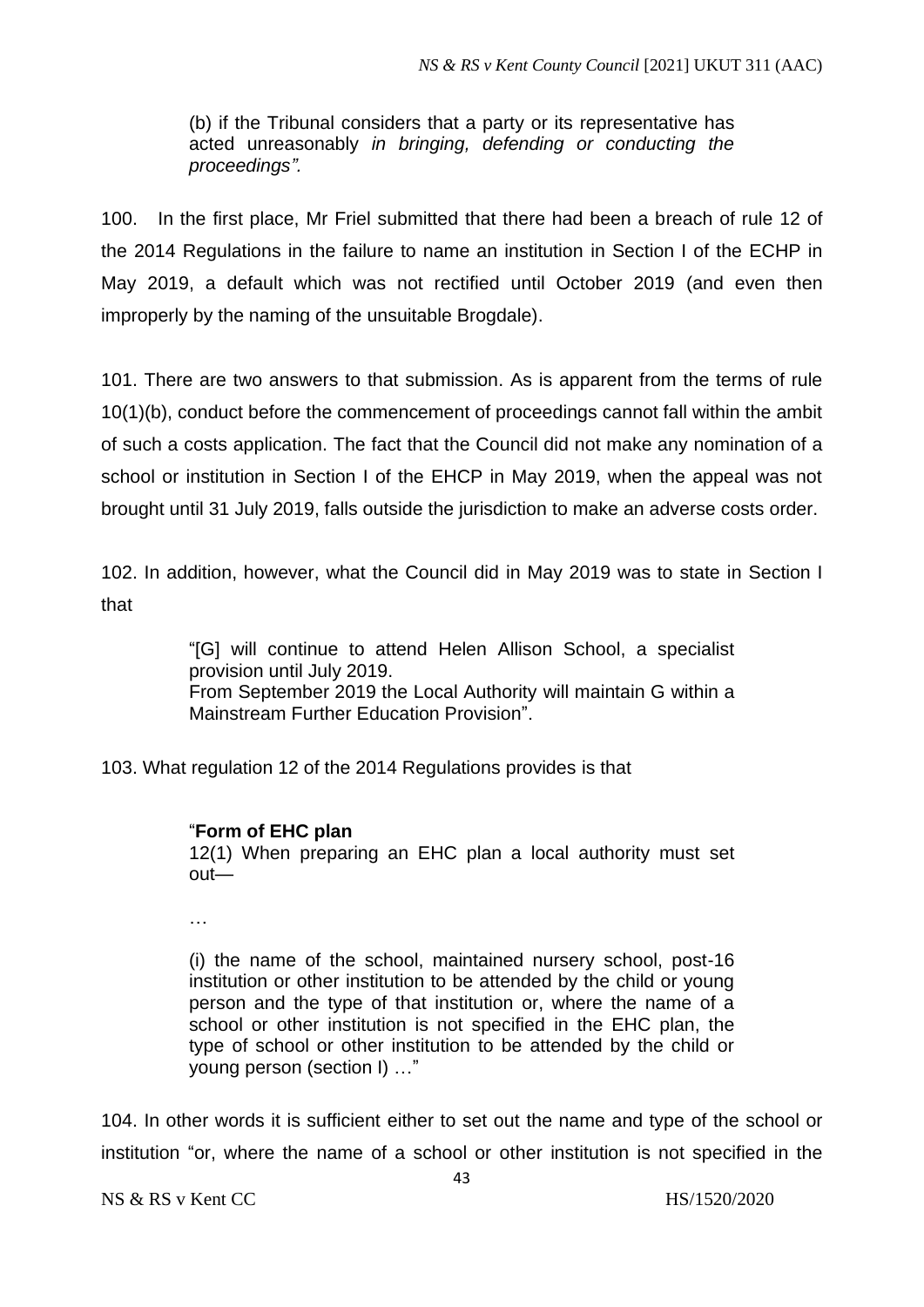EHC plan, the type of school or other institution". The rubric in Section I of the ECHP suggests that both the name and type "of my setting, school or college" must be set out, but that is not an accurate rendition of the provisions of regulation 12, although it may be a convenient shorthand for the purposes of the EHCP. Mr Friel submitted that the statement that "From September 2019 the Local Authority will maintain G within a Mainstream Further Education Provision" was not an institution or type of institution. I accept that it does not constitute the naming of an institution, but I do not accept that it is not the setting out of a *type* of institution within the ambit of regulation 12. Regulation 12 does not further specify or limit the type of institution which can be set out in Section I. Indeed, the Appellants' own case was conducted on the basis that the Council had named a type of placement in Section I (see paragraph 3 of the original reasons for the appeal).

105. Secondly, Mr Friel submitted that there was a breach of rule 21(2)(d) and (e) of the 2008 Regulations when the Council lodged its opposition to the appeal on 10 October 2019.

106. What the 2008 Regulations provide (with emphasis added) is that

"21(2) The response must include—

…

(d) a statement as to *whether* the respondent opposes the applicant's case and, if so, any grounds for such opposition *which are not contained in another document provided with the response*;

(e) in a special educational needs case, the views of the child about the issues raised by the proceedings, or the reason why the respondent has not ascertained those views …".

107. The covering letter to the reply submitted on 10 October 2019 by the Council stated that it opposed the appeal on the grounds stated in the attached response. In paragraph 7.1 it stated that the Council continued to oppose the appeal. In paragraph 6.1 of the response it dealt with G's views: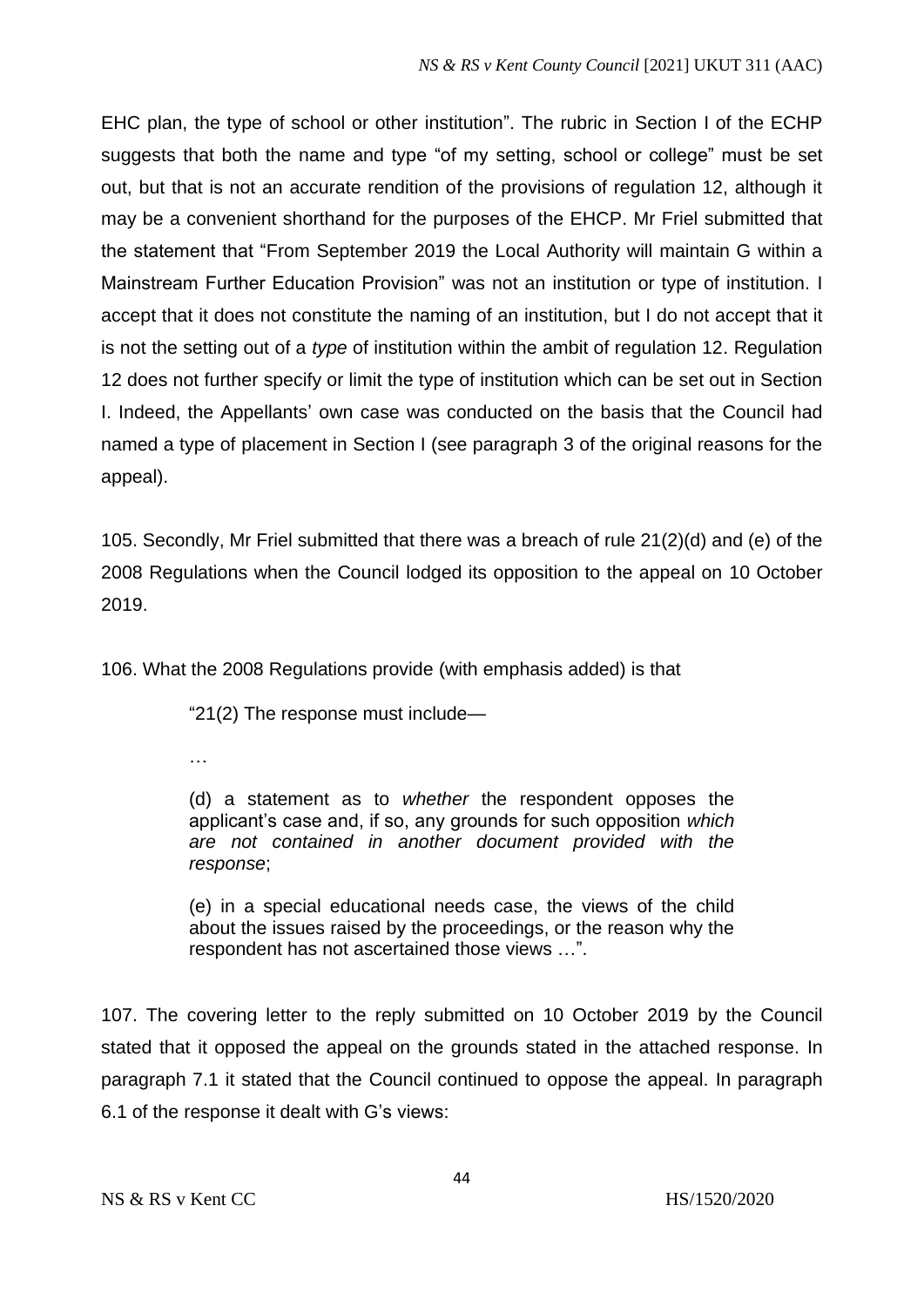"G provided his views in Section A of the EHCP. Unfortunately, these are not detailed, and G's parents have indicated that this is a confirmation of his lack of capacity".

(G's own views had previously been set out. He had stated that his name was G and that his family was "mum and dad". The Appellants themselves commented that, as that reply indicated, he lacked capacity to complete the form and make decisions about his own educational future.)

108. Sub-rule (d) only requires a statement as to *whether* the appeal was opposed. That the Council provided. The response must also state "any grounds for such opposition *which are not contained in another document provided with the response*", but there was no other document which was not provided with the response. There was no breach of sub-rule (d). G's views were provided, but were necessarily limited for the reason indicated by his parents. There was no breach of sub-rule (e) either.

109. Thirdly, Mr Friel submitted that there had been a breach of Judge Tudur's directions order of 24 October 2019. What that order stated was that

> "The appeal was registered on 16.08.2019 and a direction was made to the LA directing them to submit a response to the appeal **by 12 noon on the 14.10.2019**. The response must include an attendance form, the child's views and the LA's reasons for opposing the appeal.

> The LA's response was received on 14.10.2019 but no attendance form was submitted.

Only a partial response was submitted to the direction.

# **It is ordered:**

1. The LA are directed to send to the parent and to the Tribunal so that it is received **by 12 noon on the 01.11.2019 the attendance form.**

2. If the LA does not comply with the order under rule 8 of the Tribunal Rules, this *will* result in the LA being barred pursuant to Rule 8(2).

Warning: Failure to comply with this order **will** result in the LA's further participation in the appeal being barred".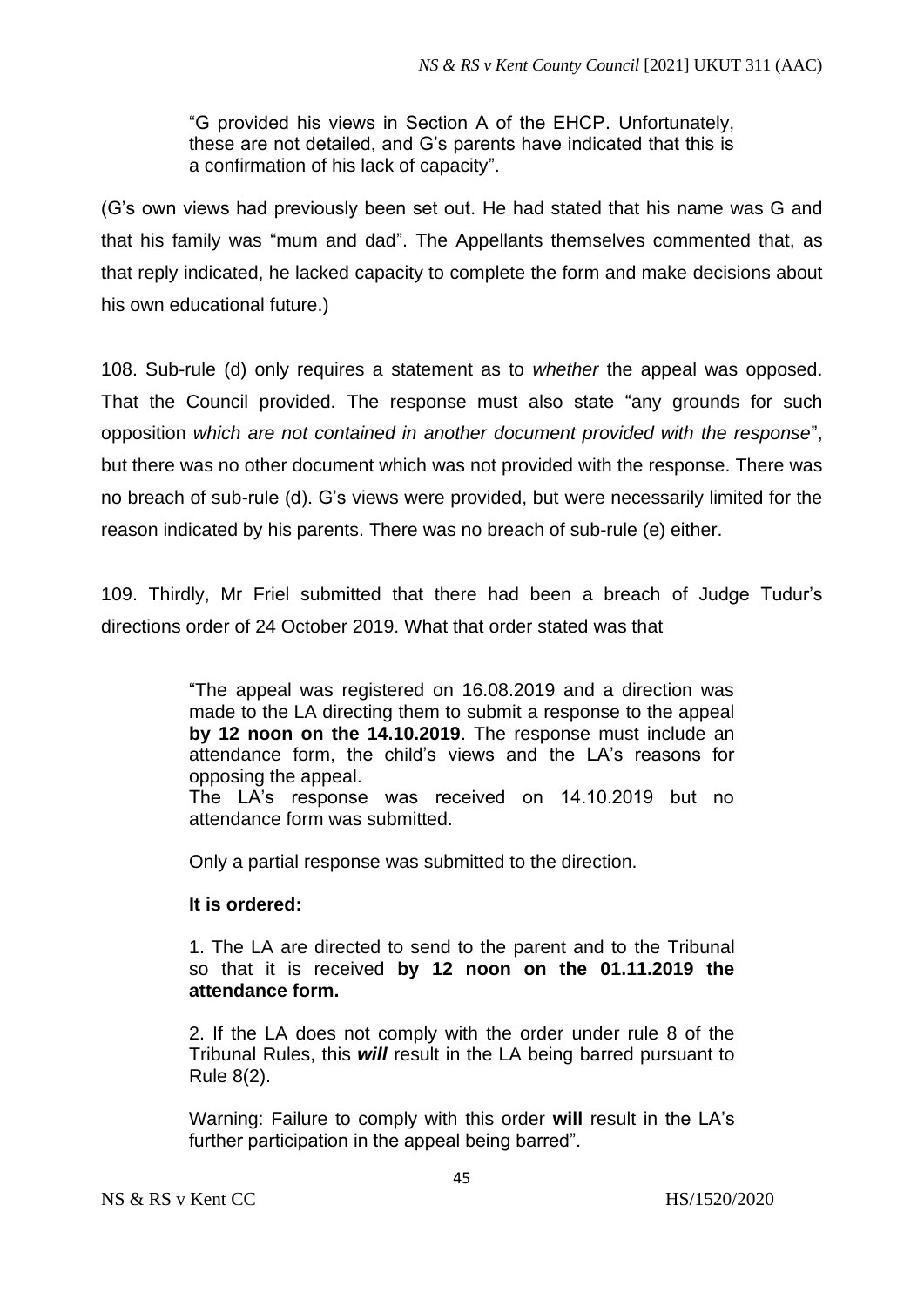110. It is clear from the terms of this order that the default of which the Council was guilty was the failure to return the attendance form by the due date. It was that default which was the subject of what was in effect a peremptory order which required compliance by noon on 1 November 2019. The attendance form was not in fact submitted until 10 January 2020, but there was no move to debar the Council from defending the appeal.

111. In fact the Appellants had on 21 October 2019 submitted a request for an amended timetable and hearing date. The original deadline to submit further evidence was 28 October 2019, but they were obtaining further evidence and had nothing currently to submit. A new information deadline of 10 January 2020 was requested and in fact accepted. There was a further directions order on 15 November 2019 vacating the original hearing date and setting out a new timetable leading up to a hearing on 13 February 2020 (although that hearing date was also subsequently vacated).

112. Although there was a technical breach of the requirement to return the attendance form between 1 November 2019 and 10 January 2020, the breach was not material and was rectified by the time of the submission of the evidence. Any attempt to debar the Council from defending the action in those circumstances would have been wholly disproportionate to the default. In the circumstances such a breach would not have been sufficient to result in an adverse costs order; such an application would in all likelihood fail at stage 1 of the threefold test in *MG*, but in any event would not pass the second stage.

113. Mr Friel argued that on its true interpretation the order required (a) a response (b) the inclusion of G's views and (c) the inclusion of the reasons for opposing the appeal and that what was lodged on 10 January 2020 did not comply with that order, but that is to misconstrue the order made on 24 October 2019. The default which required to be remedied was the non-production of the attendance form; the order did not have a wider ambit that that. That is clear from the terms of paragraphs 1 and 2 of the order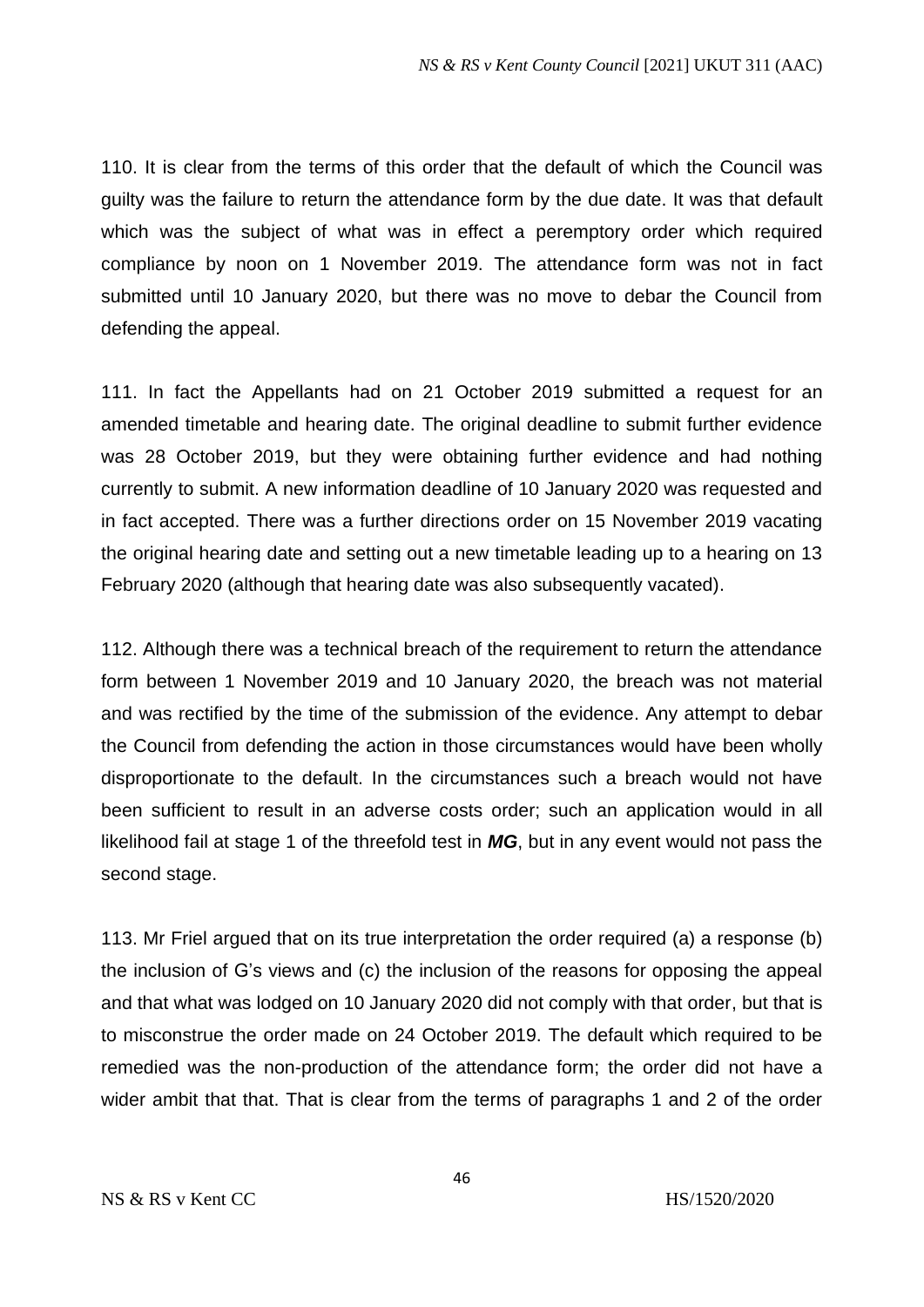when read together in context. There was no outstanding breach of the order as at 10 January 2020.

114. The real crux of the matter was the naming of Brogdale on 19 October 2019 and whether it should have been named at all. Judge McCarthy found that the naming of Brogdale was a poor choice; Mr Friel said that it was unreasonable for the reasons set out in his bullet points in paragraph 24 above. In short, the nomination of a college which could not deliver the requisite educational provision was plainly unreasonable. Simply naming a provision which could not meet needs and was not appropriate could not be lawful in any circumstances.

115. At one point in his skeleton argument, Mr Friel submitted that the Council had "deliberately" named an institution which it knew or should have known was inappropriate because it could not deliver the provision. However, at the permission hearing he had eschewed any suggestion of deliberate wrongdoing on the part of the Council and he cannot now resile from that position. In any event, I see no evidence of deliberate wrongdoing or improper motive or improper purpose on the part of the Council.

116. There can be no question that the nomination of Brogdale was a poor one for the reasons given by Mr Friel. I might myself have gone further than Judge McCarthy and held it to have been unreasonable, but that is not the test on an appeal against the exercise of a judicial discretion, as the authorities set out above demonstrate.

117. However, even if I considered that Judge McCarthy was wrong to have held that the choice of placement was only a poor one, but that he should have held that it was an unreasonable one, it does not follow that a costs order should have been made. Assuming that the Appellants could demonstrate that the naming of Brogdale was unreasonable on an objective basis (which involves no element of discretion), the second question - whether or not a costs order should be made - involves the exercise of a broad discretion.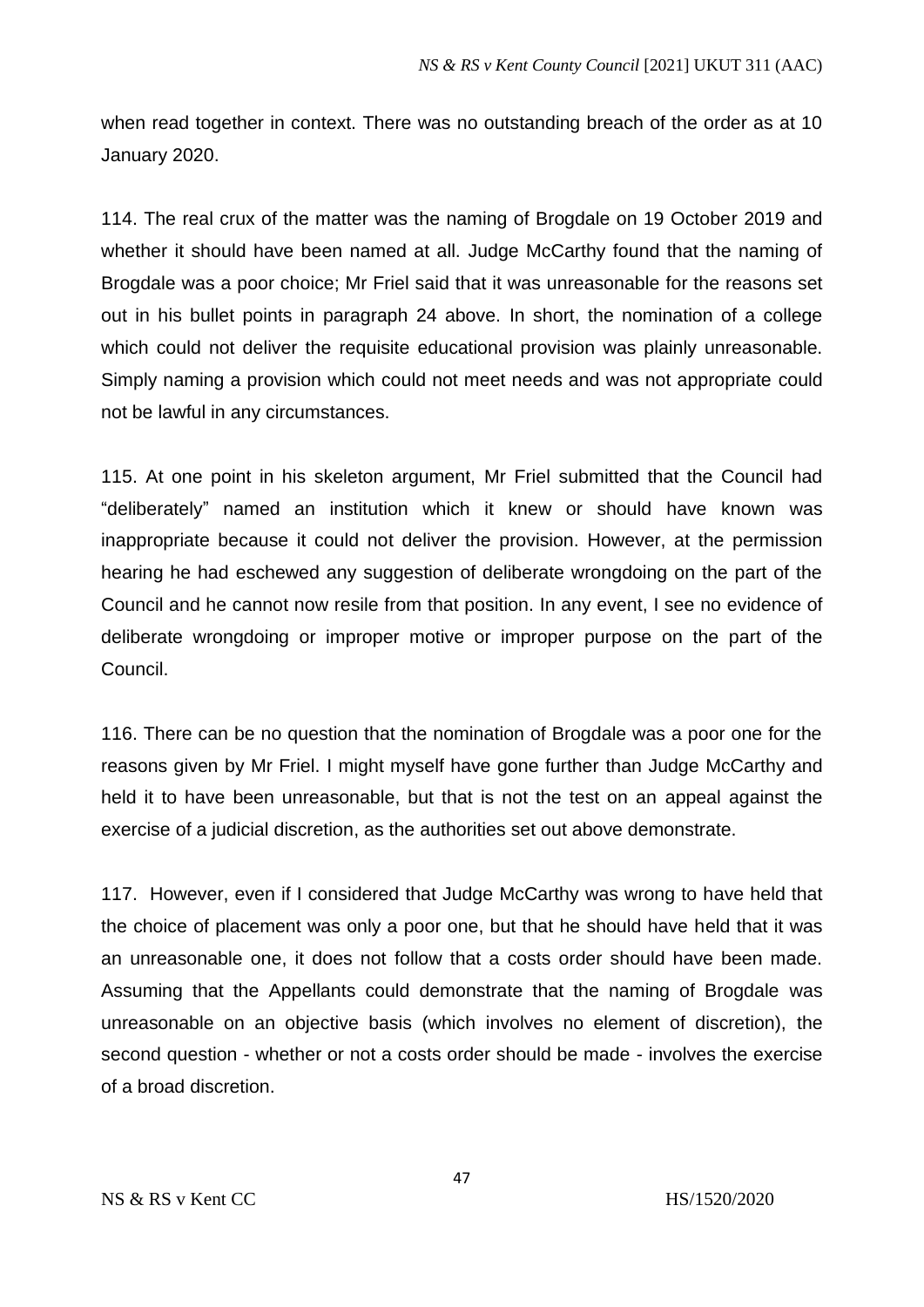118. Nevertheless, as Judge Rowley explained in *MG* at [29]-[30], it is all too easy for a Tribunal to fall into the trap of, having found "unreasonable conduct", then moving straight to considering the amount of costs which should be awarded, without giving any thought as to whether an order for costs should be made at all. In considering the second question the Tribunal must have regard to all the circumstances including the nature of the unreasonable conduct, how serious it was, and what the effect of it was. In appropriate cases the Tribunal may consider the conduct of the parties more generally, and whether it is proportionate to make an order for costs.

119. However, on 13 December 2019 the Council conceded that St John's College should be named in Section I, as is apparent from the acknowledgment of service in the judicial review proceedings. That is also independently apparent from paragraph 5.5 of Ms Warman's report which was in the First-tier Tribunal bundle. I do not accept that Brogdale was in any substantive sense still in play until 24 January 2020, even though its nomination may not have been formally abandoned by that date.<sup>11</sup>

120. On that basis, I am satisfied that, even if the nomination of Brogdale was unreasonable, it would not be appropriate in the light of the chronology of the case for an award of costs to be made in respect of it. On 15 November 2019 the Tribunal set 10 January 2020 as the evidence deadline. Brogdale was named on 19 October 2019 and was effectively out of contention on 13 December 2019 once the nomination of St John's College had been substantively conceded (even if it had not been formally abandoned), almost a month before the evidence deadline. The effect of the naming and then the withdrawal of Brogdale would not justify an adverse order for costs.

121. There then remains the third period from the effective concession of St John's College up to 1 April 2020. I do not accept the proposition that for the Council "to run the case from that point on was in practical terms wasting resources", as Mr Friel invited me to find. My reasons are as follows.

<sup>11</sup> That point seems to be tacitly accepted in paragraph 3.3 of the original costs application which stated that the nomination of Brogdale was "rapidly withdrawn" (and see too paragraph 19 of the reply to the response on costs: the nomination "did not last very long").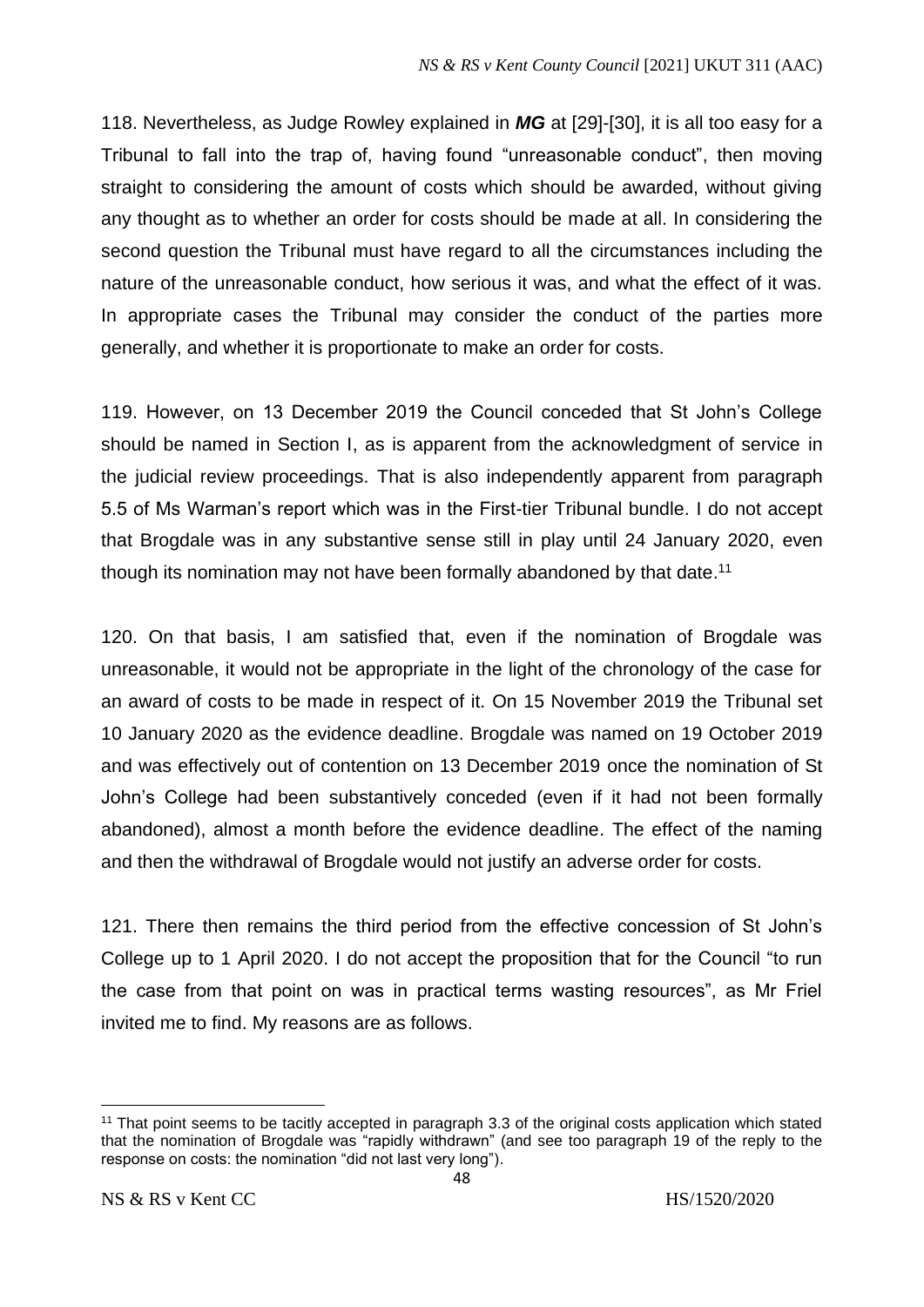122. In the first place, I find the narrative set out by Mr Lawson in his submissions (which I have set out in paragraphs 52 to 61 above) to be accurate and compelling. As he said, the Appellants' points failed when the chronology was clear.

123. Secondly, as Mr Lawson rightly submitted, the Council had conceded the choice of placement (by 13 December 2019) and the placement for 38 weeks (by 31 December 2019) before any party had served evidence. The concession of 7 days was made on 24 January 2020. G had actually started at the College in January 2020. The evidence in favour of a 52 week placement came from one witness (on 22 January 2021), which was served 3 weeks before the then current hearing date. What was sought, in the form of a 52 week provision, was unusual and reasonably required evidence, and indeed the potential testing of evidence, from the Appellants who were seeking it (in which context Mr Lawson's submission as set out in paragraph 56 above has very considerable force).

124. The Tribunal had G's Pathway Plan and the underlying assessment (which were 54 pages long) produced by the Council, which included agreeing to weekend residential provision and (before the 52 week element of the placement was sought and agreed) providing day and night care for G in various ways when he was out of college. The assessment considered many aspects of G's presentation in detail and set out provision for G within and outside college, as well as an assessment of his needs and explained that G's needs would be met by a 38-week termly boarding placement which would provide a balance between ensuing that he maintained a strong presence both within his college setting and within his home and family life. By staying at the College at weekends in term-time and returning home for college holidays, the number of transitions would be at a manageable level.

125. Thirdly, a move for a child or young person into residential provision, particularly for 52 weeks per year, is significant. It changes where the young person would live; it risks institutionalisation; it is also expensive. The local authority and the Tribunal must be entitled to see the evidence in support of that proposal and, if so minded, test it in appropriate cases, even if the authority only puts the parents to proof and does not assert a positive case to the contrary.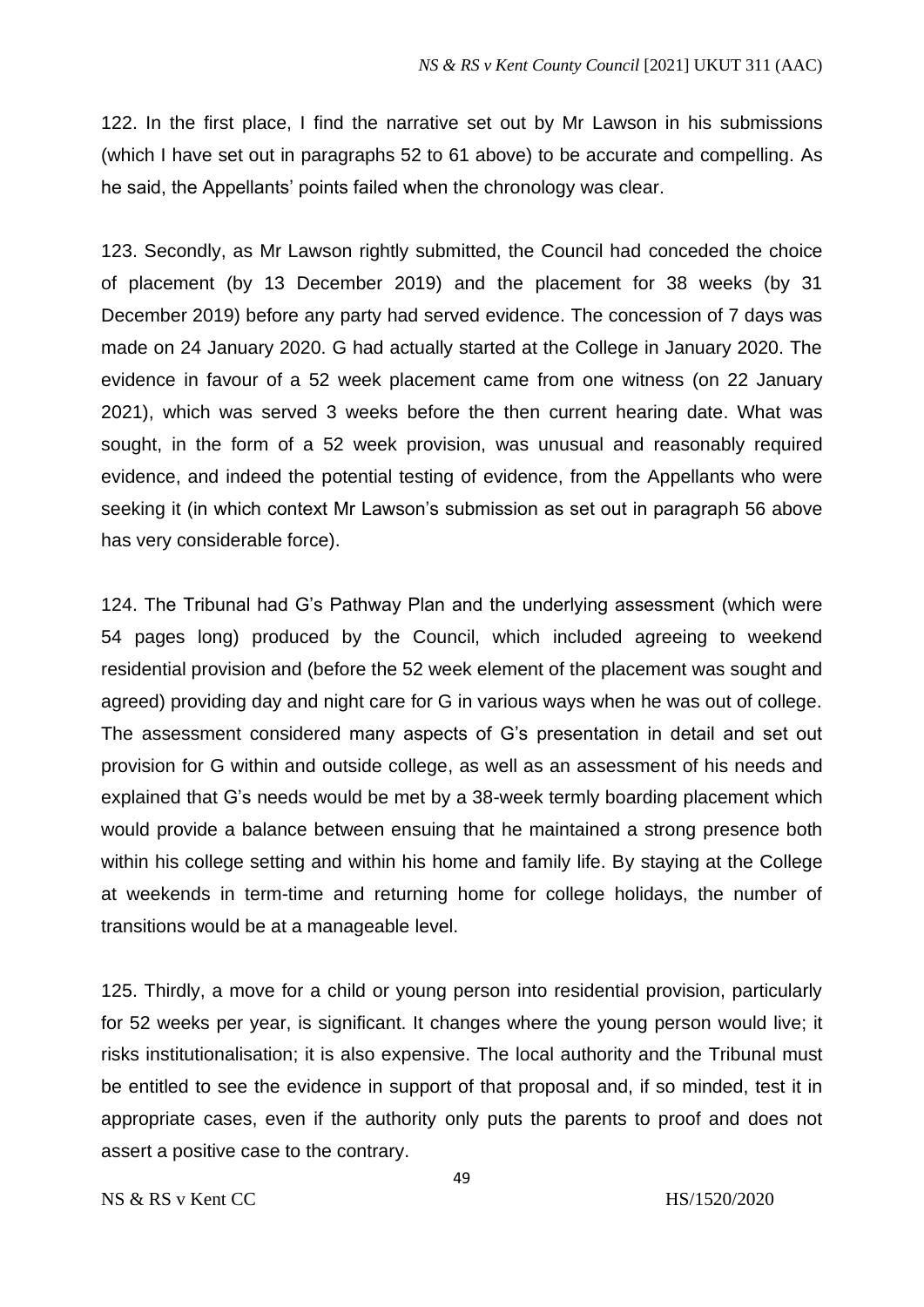126. Finally, the cost of the placement was, as does not appear to be controversial, in the region of £750,00 to £1 million. The idea that the Council should in those circumstances effectively throw in its hand after the third week in January seems to me to be frankly fanciful.

127. I agree with Mr Lawson that ultimately the application comes down to arguing that the evidence for a 52 week placement had to lead to a quicker concession. That may be so, but it would not warrant an adverse costs order.

128. Even that criticism that does not weigh in the Appellants' favour. As Mr Friel had accepted in his skeleton argument (see paragraph 48 above), by 24 January 2020 virtually all of the Appellants' expenditure had been incurred to prepare the case with all relevant evidence served by that date. In that event, any further delay after 24 January 2020 would not have caused loss to the Appellants. The effect of any further delay would count against, rather than for, the making of an adverse costs order after 24 January 2020.

129. I am therefore satisfied that this was a case where Judge McCarthy's conclusions in paragraphs 10 to 12 about the conduct of the Council prior to 1 April 2020 were ones which were open to him. They were not unjust or perverse. His decision in those paragraphs does not betray an error of law.

130. I am also therefore satisfied that this was a case where Judge McCarthy's conclusion in paragraph 14 about the naming of Brogdale in Section I (which must be read in the context of what he said in paragraphs 10 to 13) was one which was open to him. Nor was it unjust or perverse. His decision in that respect does not betray an error of law.

131. Even if it did on that particular point, the error was not material: even if the decision to nominate Brogdale was unreasonable, it would not have been reasonable in the context of the chronology of the case, given that even on the Appellants' own case it was rapidly withdrawn, to make a costs order.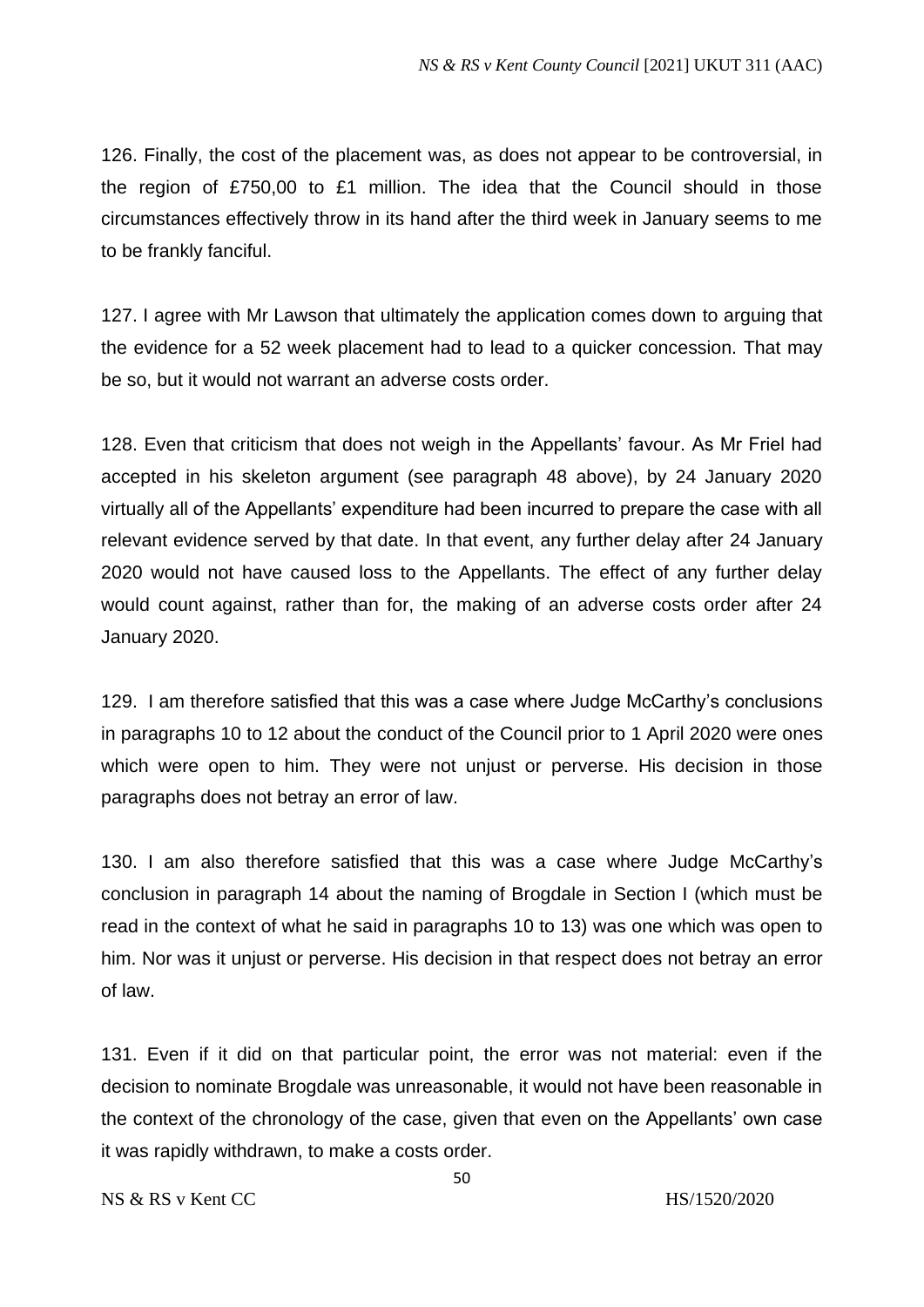### **The Provision of Evidence (or Lack Thereof) to Rebut The Appellants' Case**

132. What I have said above in large measure in relation to the question of the Council's conduct of the appeal up to 1 April 2020 answers the allegation about the lack of evidence in rebuttal of the Appellants' case.

133. In summary, I agree with Mr Lawson that the lack of evidence was not a basis for a costs order in this case, where the Council conceded the main points of the case before any party served evidence and where the evidence in favour of a 52 week placement came from one witness, served late in the case (just 3 weeks before the hearing date listed at that point) and where what was sought, in the form of 52 week provision, was unusual and reasonably required evidence from the party seeking it.

134. Although Mr Lawson made expansive submissions (which I have cited in paragraph 78 (b) to (d) above) about the wider effect of Mr Friel's submissions, if accepted, they do not arise on the facts of this case and I am satisfied that they should be addressed when such circumstances arise.

135. However, it should be borne in mind that putting a party to proof in litigation without asserting a positive case to the contrary is by no means unheard of e.g. the position of neutral personal representatives in response to a claim under the Inheritance Act 1975 or in response to a claim that a will has not been validly executed, on whose behalf parties will be cross-examined without a positive case to the contrary being put by the estate. Nor is it inevitable, for example, that even an unopposed claim for rectification, where the defendants do not assert a contrary case and do not put in any evidence at all, will pass muster and be accepted by the court (see, for example, *Allnutt v Wilding* [2007] EWCA Civ 412) .

136. I am satisfied that Judge McCarthy was right and that the absence of evidence on the facts of this case was not a basis for an adverse costs order. He concluded that a party did not need evidence on every point because the Tribunal must assess a case and the evidence relied on and decide if it was reliable; evidence was not just accepted because there was no contrary evidence (as to which see *L v Waltham Forest LBC*).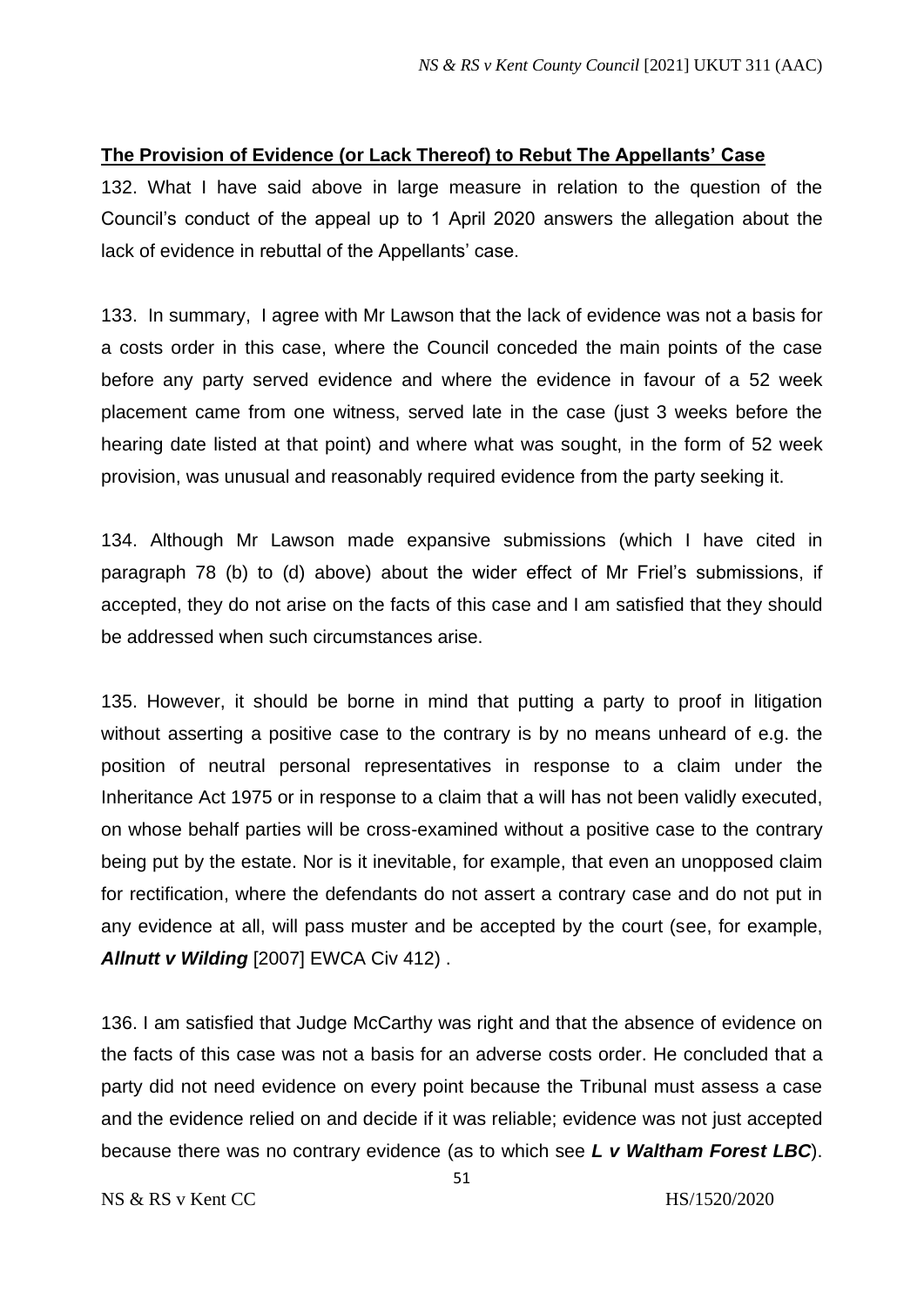A party was also entitled to defend a weak position. I can see no error of law in those conclusions.

137. I am therefore satisfied that the Council did not act unreasonably on the facts of this case in not providing evidence in order to rebut the Appellants' case, but instead putting them to proof before the Tribunal. That was a conclusion which Judge McCarthy was entitled to reach. It was not unjust or perverse. His decision in that respect again does not betray an error of law.

138. Whether the Council acted entirely wisely in its conduct of the proceedings is another matter. Whether it would be unreasonable in another case on different facts not to put in evidence in rebuttal is also another matter.

# **Quantum**

139. In the light of these conclusions, the third question posed by Judge Rowley in *MG* does not arise for decision and the question of quantum does not fall to be addressed. Nor do I need to consider whether it would have been appropriate for the costs to have been summarily assessed had I allowed the appeal and ordered that there should be an adverse costs order.

# **Conclusion**

140. I am satisfied therefore that Judge McCarthy was entitled to reach the conclusions that he did. In order to ground an application for costs the Appellants would have to demonstrate that the conduct of the Council in the course of the proceedings was vexatious and designed to harass them rather than to advance the resolution of the case. I see no element of vexation or design to harass the Appellants in the Council's conduct. The conduct of the proceedings could no doubt have been handled differently, but it could not be described as unreasonable simply because it led in the event to the result which eventuated or because other more proactive legal representatives would have acted differently.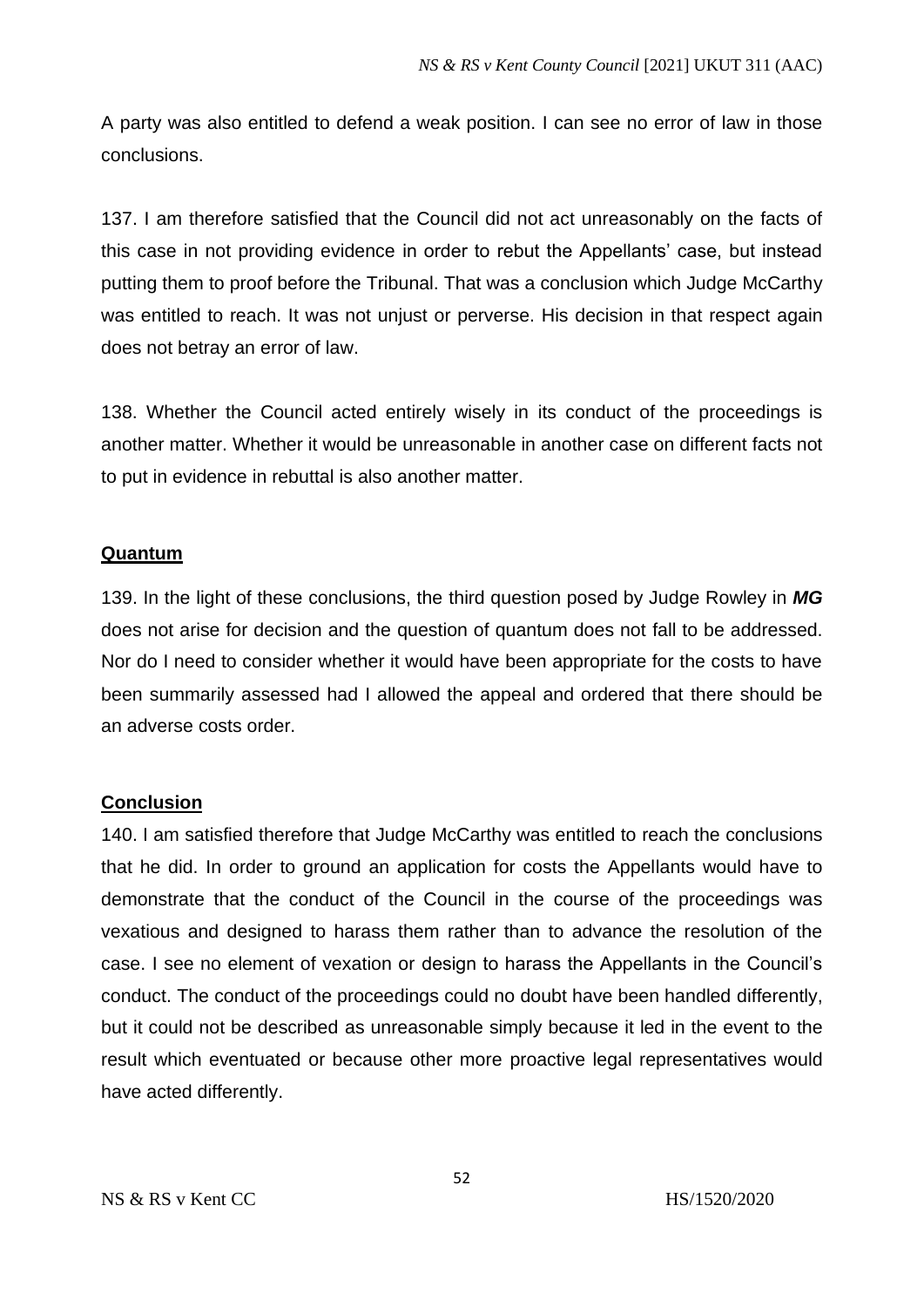141. In my judgment Judge McCarthy was entitled to say in paragraph 11 of his decision that the fact that the Council changed its position at several junctures was evidence that it was not harassing the Appellants or acting vexatiously because it was not fixed with one view and was willing to review its position in the light of additional arguments and evidence.

142. The sheet anchor of Mr Friel's case on behalf of the Appellants was the comment in paragraph 53 of the First-tier Tribunal's substantive decision of 28 April 2020 that:

> "The position of the LA in purporting to challenge the key issues remaining for determination was made significantly more problematic by the absence of any form of persuasive evidence adduced by them, or indeed by anyone else, which might have been used to properly argue against the well-constructed and fully comprehensive evidence brought by the parents on [G]'s behalf. It left Miss Johnson [counsel for the local authority] in the invidious position of having to simply explore the detail of the main issues remaining in dispute, although such was the quality of the oral evidence then presented that she did not subsequently raise any matters in cross examination."

143. As I have said above, whether the Council acted entirely wisely in its conduct of the proceedings is another matter. Whether it would be unreasonable in another case on different facts not to put in evidence in rebuttal is also another matter. I do not accept, however, that what the Tribunal said in paragraph 53, when it was not considering an application for costs under rule 10 of the 2008 Rules, required or compelled Judge McCarty to reach any decision other than the one which he did.

144. Accordingly the appeal is dismissed.

# **Guidance**

145. I now turn to the question of costs applications in the First-tier Tribunal being dealt with by a Judge other than the Judge who heard the substantive appeal and/or the interim applications. Before doing so, I consider that it would be opportune to reiterate certain matters in relation to the jurisdiction to make an order for costs arising out of unreasonable behaviour.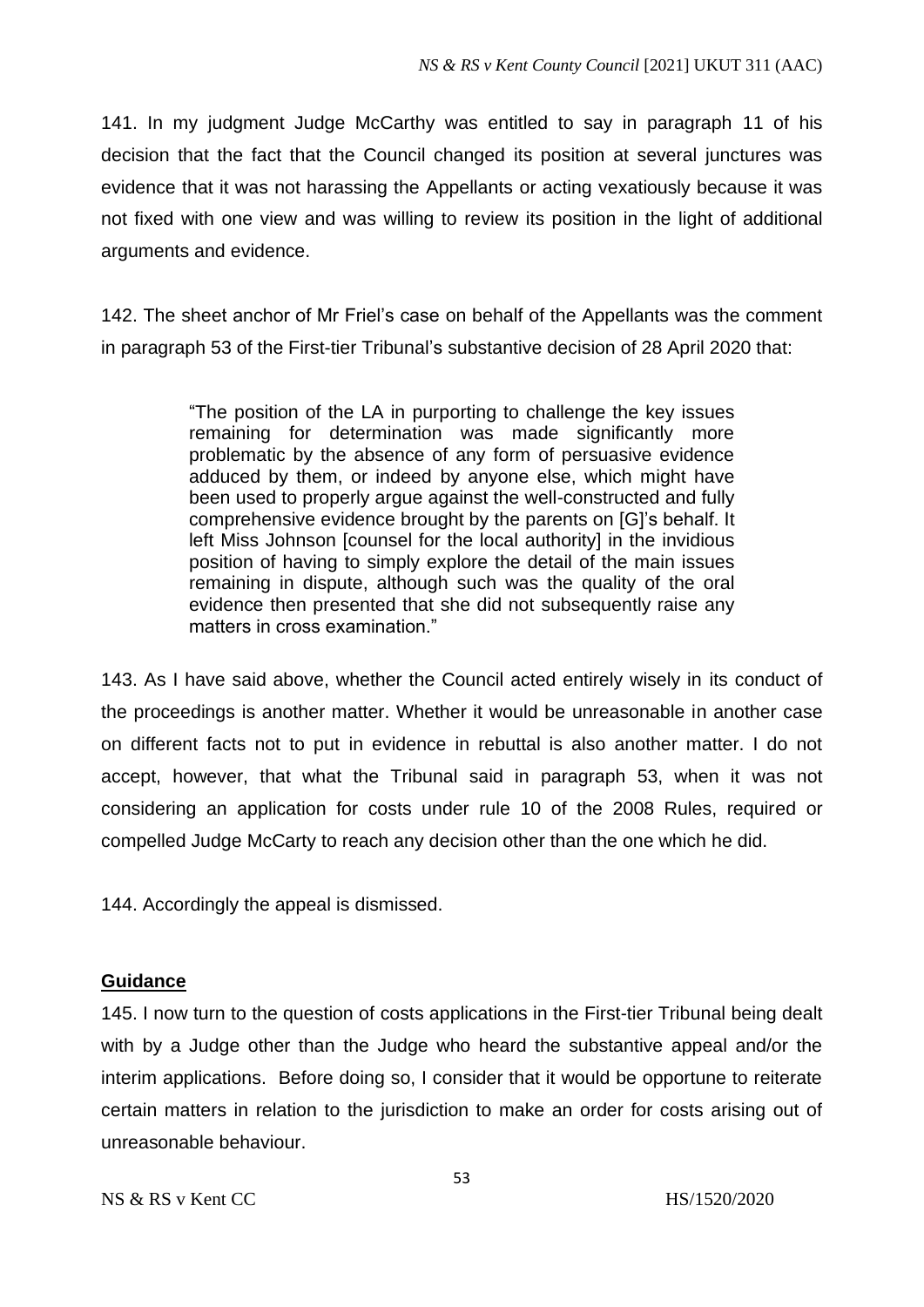146. The expression "unreasonable" describes conduct which is vexatious, designed to harass the other side rather than advance the resolution of the case; it makes no difference that the conduct is the product of excessive zeal and not improper motive. But conduct cannot be described as unreasonable simply because it leads in the event to an unsuccessful result or because other more cautious legal representatives would have acted differently. The acid test is whether the conduct permits of a reasonable explanation. If so, the course adopted may be regarded as optimistic and as reflecting on a practitioner's judgment, but it is not unreasonable: *HJ* at [7], citing *Ridehalgh v Horsefield*.

147. The general rule in this jurisdiction is that there should be no order as to costs. Tribunal proceedings should be as brief, straightforward and informal as possible. It is crucial that parties should not be deterred from bringing or defending appeals through fear of an application for costs: *MG* at [26].

148. Tribunals should apply considerable restraint when considering an application under rule 10 of the 2008 Rules, and should make an order only in the most obvious cases. An order for costs will be very much the exception rather than the rule: *MG* at [27].

149 Applications for costs should be pithy, succinct and focussed. They should not be prolix, meandering and difficult to follow. The basis of the application should be clearly set out at the outset. It should not be necessary to embark on an elaborate textual exegesis in order to work out what the basis of the application is: *JW* at [45]. The onus is on the applicant to make out the case. If such applications do not make it clear what is being sought and on what basis, it should come as no surprise if they are dismissed in short order.

150. In providing reasons for a decision on a costs application, Judges should bear in mind the guidance of the Court of Appeal in *English v Emery Reimbold & Strick* [2002] EWCA Civ 605, [2002] 1 WLR 2409 at [14] and [27 – 30]. The reason for an award of costs (or a refusal of an award) should be apparent.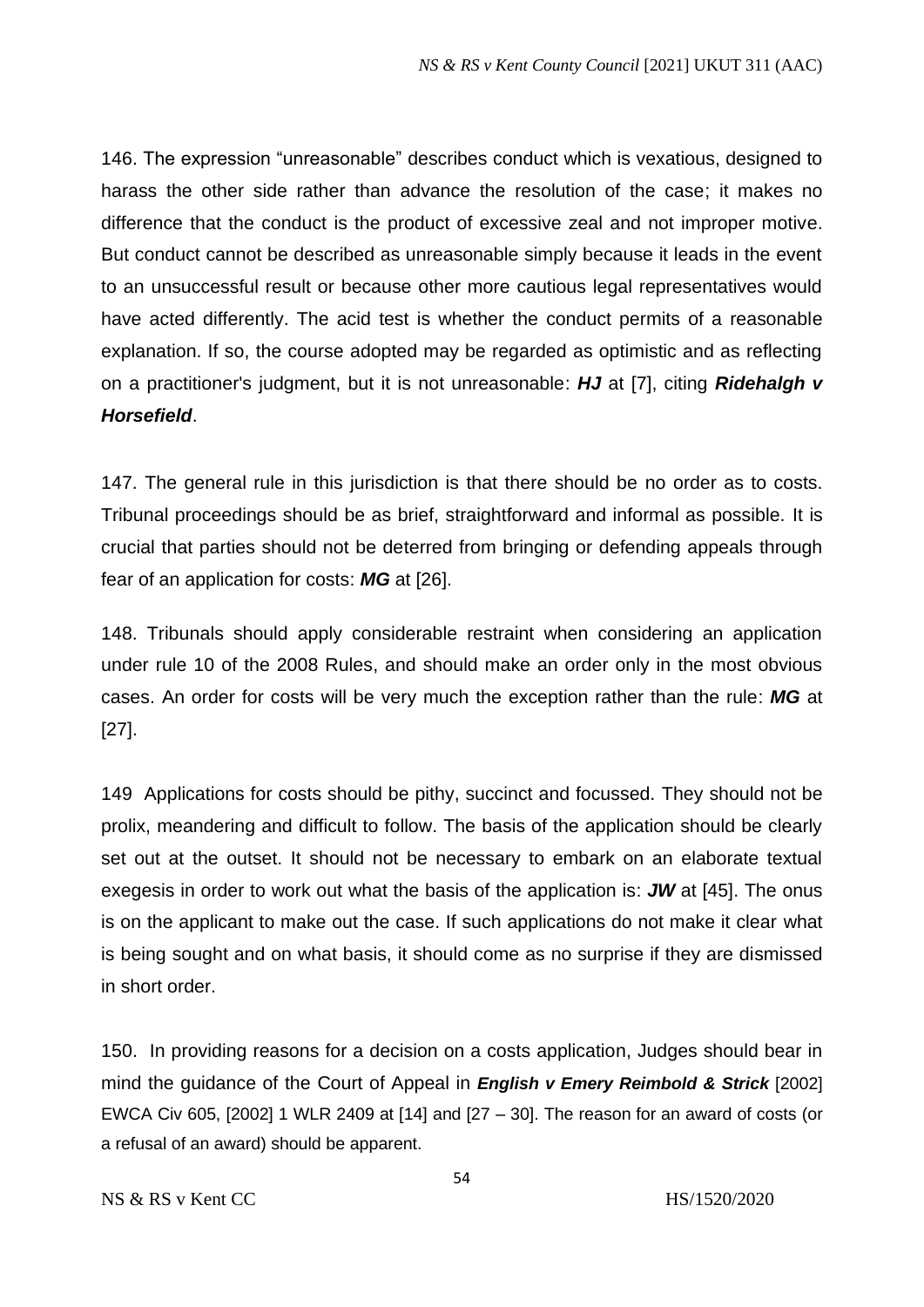151. Nevertheless, such decisions should not be extensive judicial disquisitions into the minutiae of the case in hand. Whilst the reason for an award of costs (or a refusal of an award) should be apparent, it does not need to be (and should not be) elaborate.

152. When considering whether to seek to appeal an order on costs, applicants should bear in mind the guidance provided in such cases as *R (Nwankwo) v. Secretary of State for the Home Department, McPherson v. BNP Paribas (London Branch), Piglowska v. Piglowski* and *R(RS) v. Brent LBC,* which I have cited in the body of this decision. To that bede-roll of authority I would add the remarks of the Court of Appeal in *R(Parveen) v Redbridge LBC:* 

> "48. When considering the way in which the judge approached his exercise of discretion, we must remember that in this court we have now had the benefit of detailed written submissions (far exceeding the page limit which applied below) and of counsel's oral submissions over a half day hearing in which we were taken carefully through the history of the matter and the relevant written exchanges which I have set out in summary above. For my part, that has given me a considerably greater understanding of these issues than I would otherwise have had. However, the treatment which we have received bears little resemblance to the summary exercise which the judge was required to undertake.

> 49. The result may be that we are in a better position than the judge was to form some views [about why it was that the offer of alternative accommodation was made to the appellant on 22nd February 2019] … None of this, however, was gone into in any detail before the judge. The submissions made to him about causation were as limited as I have described above, consisting of little more than assertion and counter assertion. His task was to exercise his discretion on the basis of those submissions and the material to which they expressly referred him. He was not required, and it would not be reasonable to expect him, to carry out an extensive analysis of the substantial bundle of documents provided to him to see whether there were other points which might be made.

> 50. On the basis of the submissions made to the judge, it is not possible for this court to say that his conclusion in this case was not open to him ...

> 51. Nor am I persuaded, to the extent if at all that it is relevant, that the position is much clearer in the light of the more detailed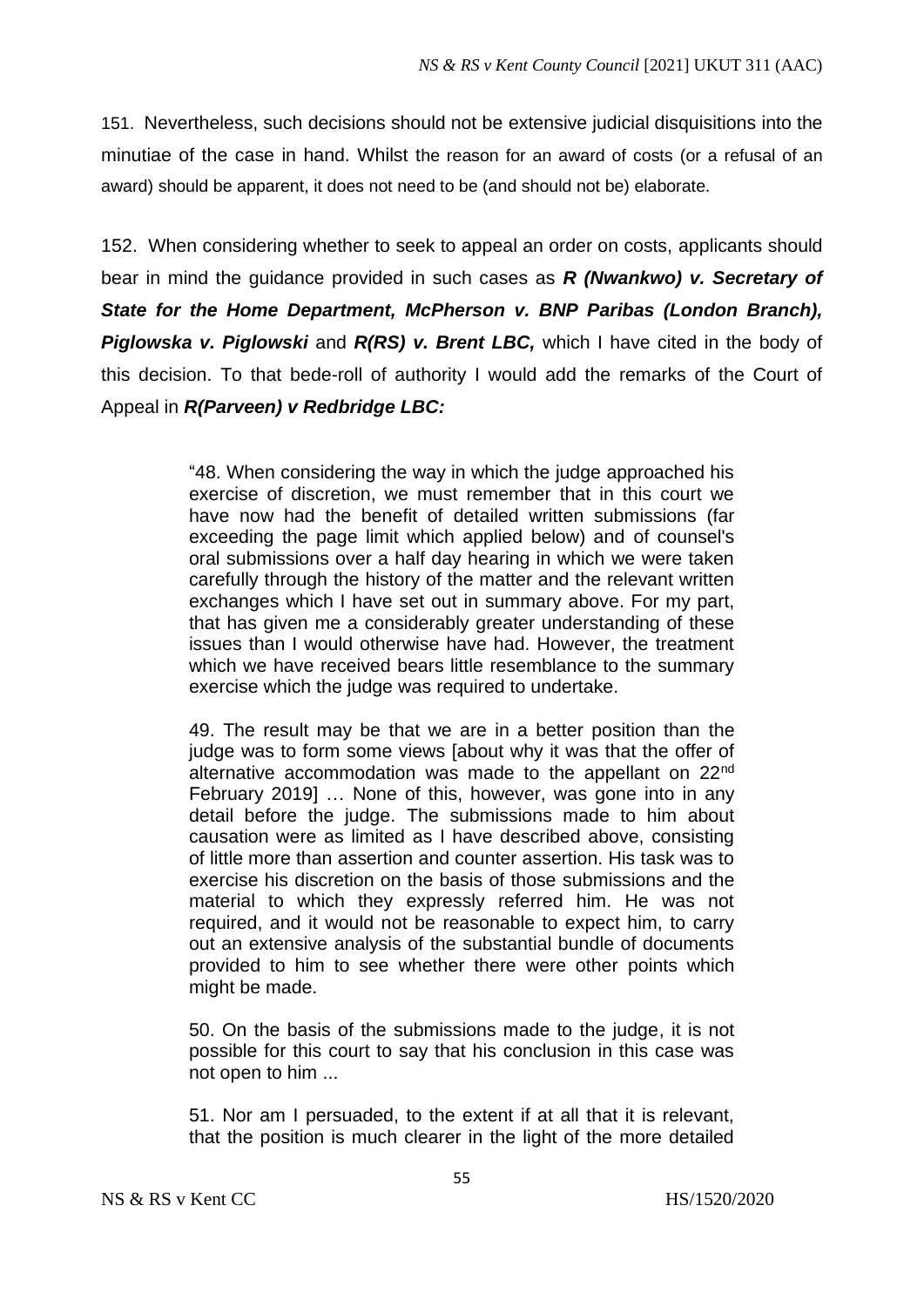analysis of the evidence undertaken in this court ... At all events, I am not persuaded that the judge would have reached a different conclusion if these matters had been gone into before him, or that we should do so now.

…

54. In all these circumstances the judge was entitled to conclude that the appropriate course was to make no order for costs. At all events, it is impossible for us to say that this was an exercise of discretion which was not open to him. His decision involved no error of law which would entitle this court to interfere and was neither unjust nor perverse."

153. In summary, unless the Judge's discretion has been exercised contrary to principle, in disregard of the principle of relevance or is just plainly wrong, an appeal against a Tribunal's costs order made in the exercise of its discretion will be likely to fail.

154. As to the question of costs applications in the First-tier Tribunal being dealt with by a Judge other than the Judge who heard the substantive appeal and/or the interim applications, there is clearly a tension between continuity on the one hand and a fresh pair of eyes on the other. The same Judge determining both the substantive appeal and the costs application will have prior knowledge of the details of the case. He will ordinarily be better placed to understand the issues and to decide whether the conduct in question went so far beyond the pale that it breached the threshold of unreasonable conduct. A different Judge would be potentially less likely to have that detailed knowledge of the case. By contrast, a different Judge coming to the case with fresh eyes would have no preconceptions based on prior involvement with the case and brings to the determination the valuable asset of detachment.

155. Moreover, there is the question of practicality to be considered. If the same Judge has to be brought back on a subsequent occasion to make a further determination of the costs issue, that has obvious budgetary implications. There is the potential knock on effect of substantive appeals being delayed whilst costs applications in other cases are decided. The overriding objective, which includes costs being proportionate to the importance and complexity of the issues involved, must also be factored into the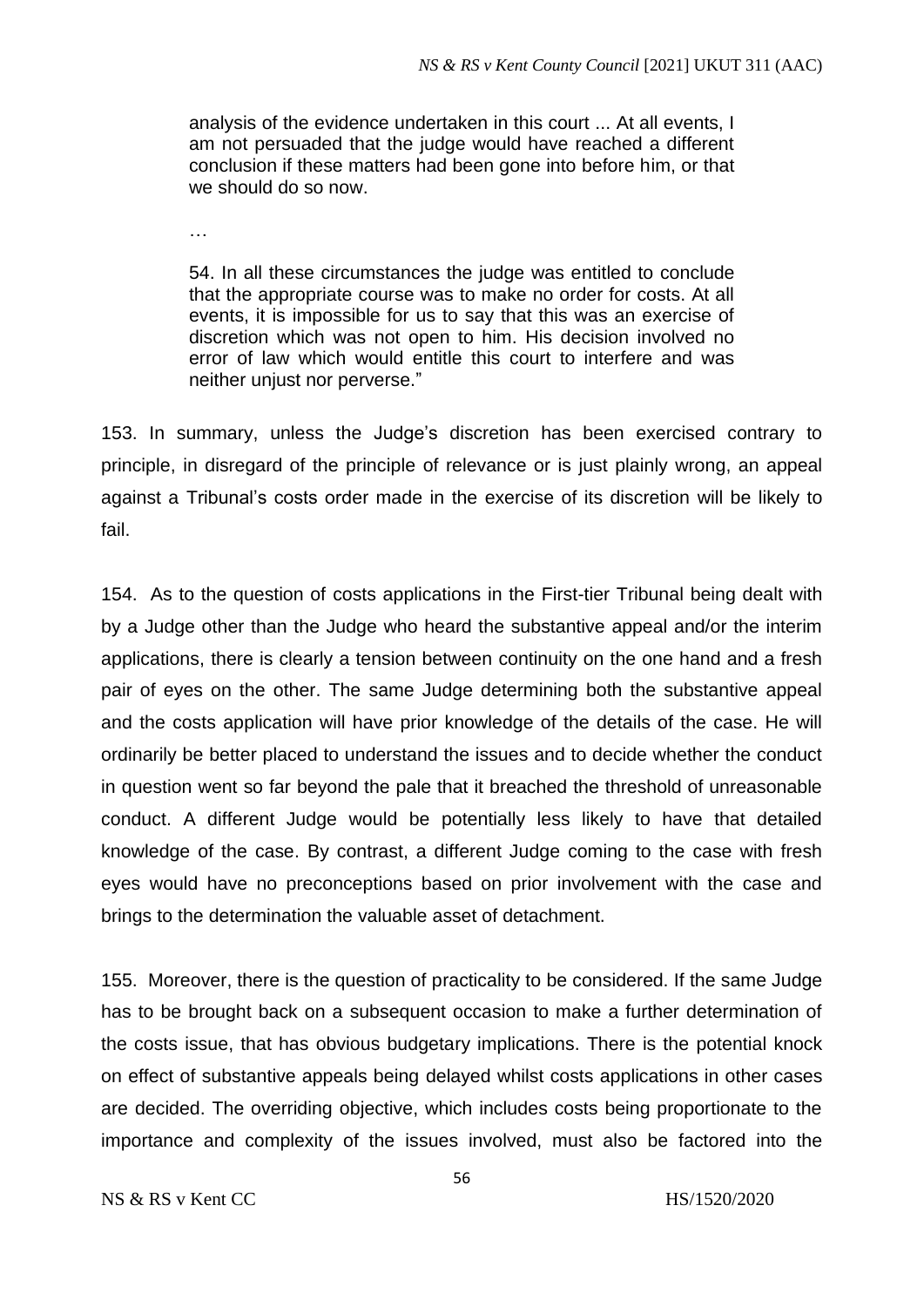equation. The definition of the overriding objective in rule 2 of the 2008 Rules is not exhaustively defined: dealing fairly and justly with a case includes the five factors set out in sub-rules (a) to (e), but is not confined to them and in my judgment also involves dealing with a case in ways which are ensure that it is dealt with expeditiously and fairly and by allotting to it an appropriate share of the Tribunal's resources, while taking into account the need to allot resources to other cases.

156. In my judgment, given the high threshold for an award of costs based on unreasonable conduct and the practical issues which I have mentioned in the last paragraph, in most cases it should be sufficient for another Judge to determine the application for costs and not necessarily the same Judge who heard the substantive appeal and/or the interim applications. If the case is so plain and obvious as to pass the high threshold of unreasonableness, it should be able to be decided by another Judge who has had no prior involvement in the case.

157. However, there may be exceptional cases where the intricacies of the procedural evolution of the case or the difficulties of the issues involved require the same Judge, with prior knowledge of and involvement in the case, to determine the costs application. If it appears to the applicant that the case in question is potentially such an exceptional one, which may not be suitable for decision by another Judge who was not completely conversant with the proceedings, that should be flagged up prominently and at an early paragraph in the application so that the question is clearly live for consideration by the Judge who is presented with the application. Whether that Judge should then deal with the matter or whether the matter should be remitted to the previous Judge for decision is a matter of judicial discretion based on the facts of the individual case. In deciding that question the Judge will obviously have regard to the submissions of the parties, but is not bound by them.

158. If the application is to be remitted back to the Judge who heard the substantive appeal as part of a panel of two or three members, can that Judge alone determine the costs application or must the panel as a whole be reconvened? According to the Practice Statement on the Composition of Tribunals in relation to matters that fall to be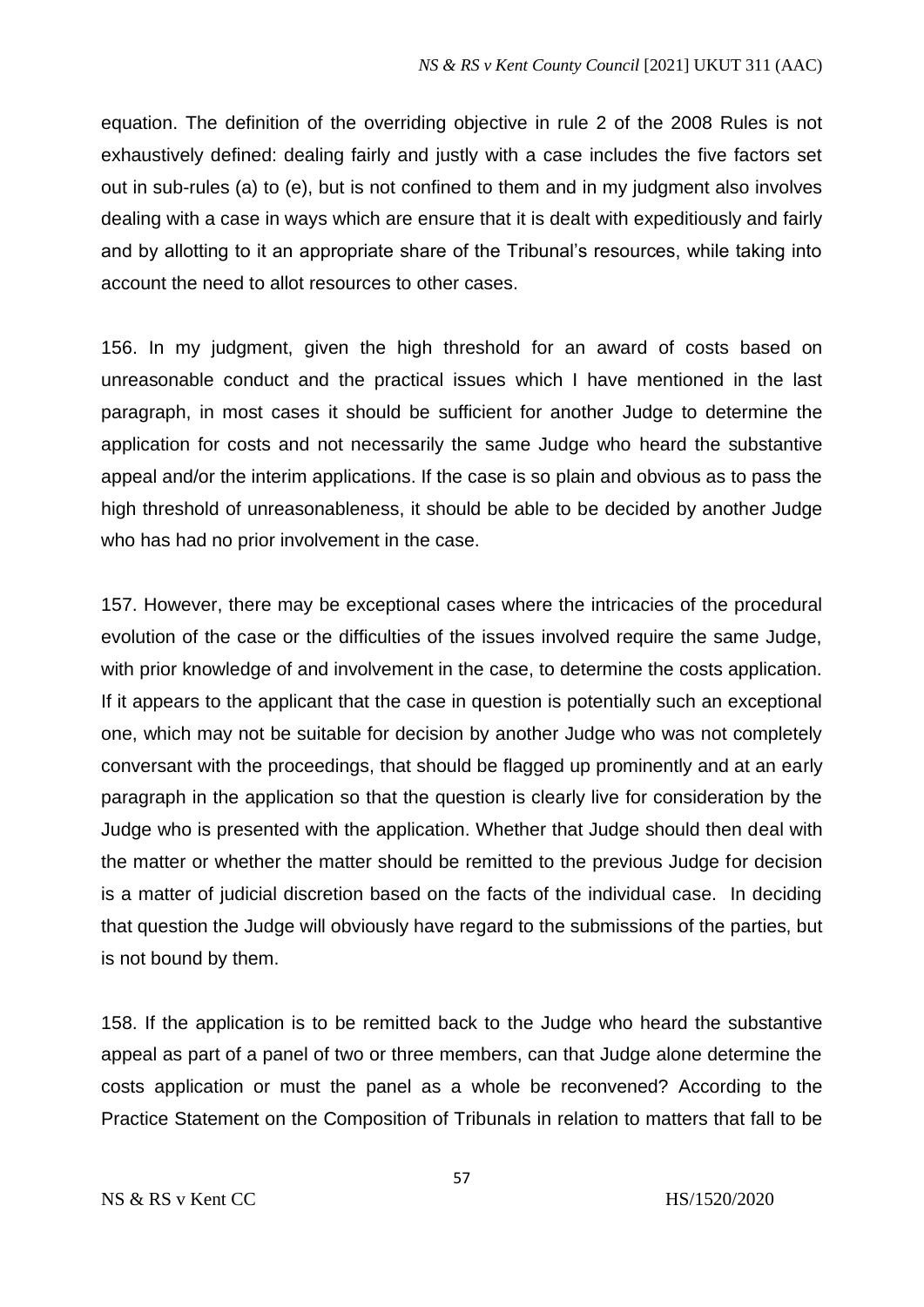decided by the Health, Education and Social Care Chamber on or after 16 December 2015:

# "**Special Educational Needs Or Disability Discrimination In Schools Case**

6. A decision that disposes of proceedings made at, or following, a hearing must be made by one judge and:

a. one specialist member where the member has substantial experience of special educational needs and/or disability and both have sat on at least 25 hearings within the jurisdiction, or

b. in complex appeals, designated as such by a SEND judge, two other members with substantial experience of special educational needs and/or disability, and where the content of the appeal demands, specialism in health and/or social care matters. Where there is a clear disagreement (other than in respect of a matter of law) between a judge and a member sitting as a two person panel, then the judge must direct a hearing before a newly appointed three-person panel.

…

### **All Cases**

8. Where the Tribunal is constituted under paragraph 3, 5, or 6 the "presiding member" for the purposes of article 7 of the 2008 Order will be the judge. Where the Tribunal is constituted under paragraph 7(b) which judge is to be the "presiding member" will be determined by the Chamber President.

9. Where the Tribunal has given a decision that disposes of proceedings ("the substantive decision"), any matter decided under, or in accordance with, Rule 5(3)(l) or Part 5 of the 2008 Rules or section 9 of the Tribunals, Courts and Enforcement Act 2007 must be decided by one judge, unless the Chamber President considers it appropriate that it is decided either by:-

a. the same members of the Tribunal as gave the substantive decision; or

b. a Tribunal, constituted in accordance with paragraph 3, 5, or 6, comprised of different members of the Tribunal to that which gave the substantive decision.